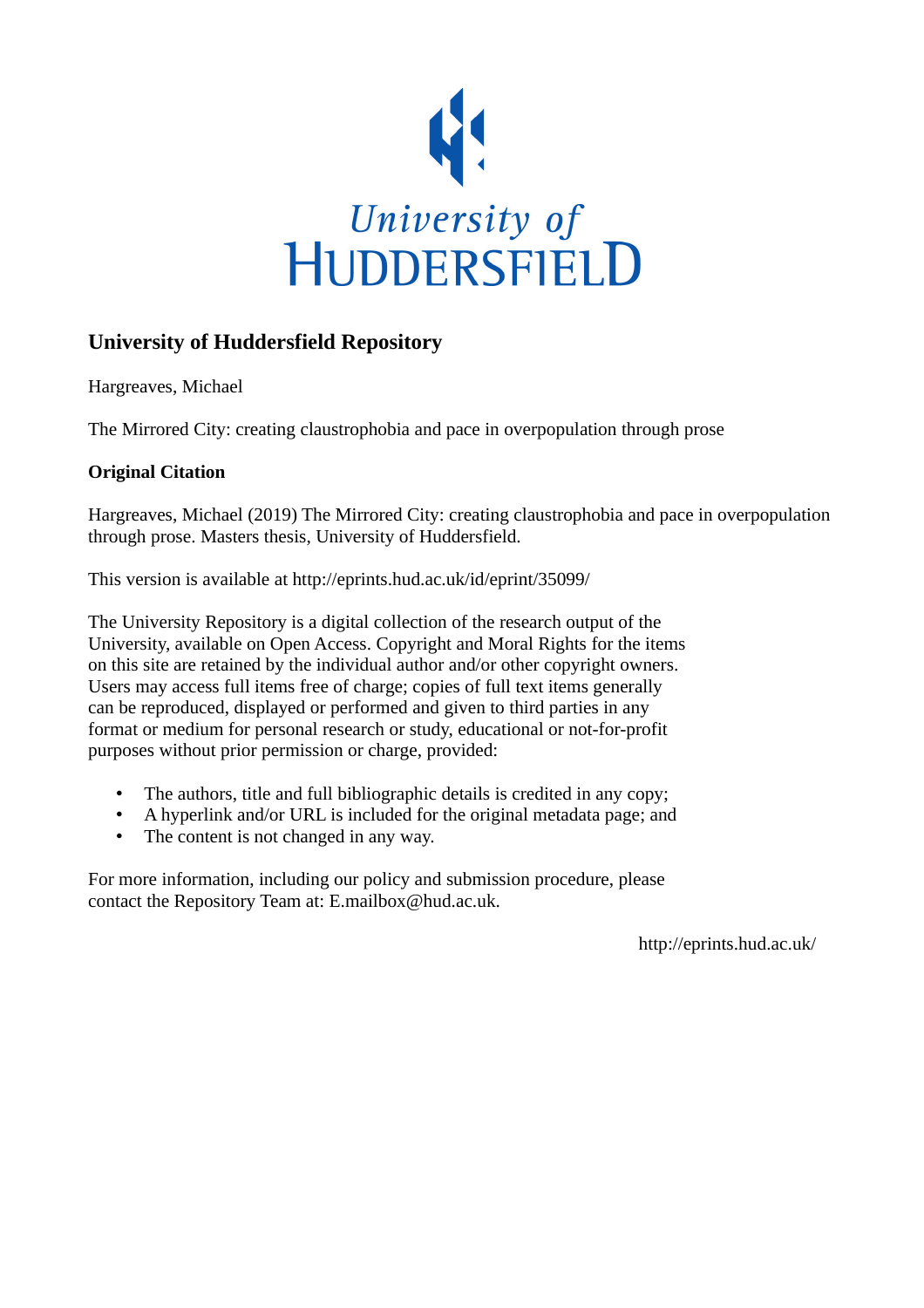The Mirrored City: creating claustrophobia and pace in overpopulation through prose

Michael Hargreaves

A thesis submitted to the University of Huddersfield in partial fulfilment of the requirements for the degree of Masters by Research in Creative Writing

The University of Huddersfield

May 2019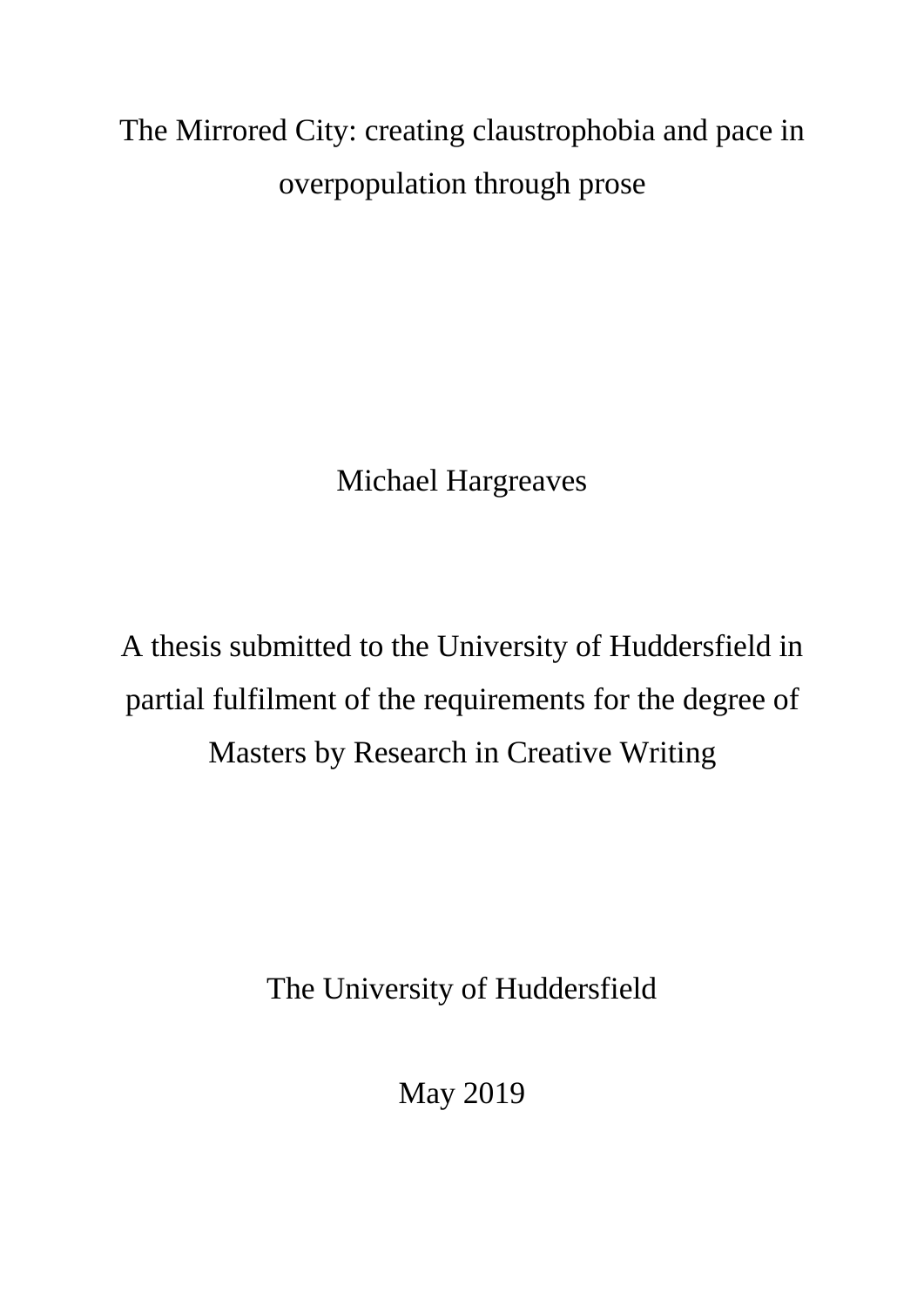# Synopsis

Andrew Lamprell is a jaded journalist living in London some hundred years in the future. He describes himself as a 'world turner' and holds little value in his job or society. He has one aspiration, Esme Harper, a celebrity news anchor, who he has become obsessed with. He wishes to woo her and escape to space with the money he has saved from years of a minimalist lifestyle. Andrew is given an exclusive scoop on an underground medical centre by nurse and long-time friend Elizabeth Ruby. The medical centre is operated by a young doctor and a mysterious scarred man who can fly his sky-car out of the permitted zones, something Andrew thought was impossible. After writing the article on the untested drugs that are being sold to people the government have refused medical care to, he rests. The following morning, the article has been published and he has two tickets to Limbo X, the space station in between Earth and the colony on Mars. He soon discovers that the scarred man, Locke, has orchestrated his good fortune and wants something in return. Locke promises Andrew that he will get him Esme Harper, but only if he does as he says. Andrew complies, exploring areas of the country that he thought were uninhabitable. He helps Locke transfer a computer virus into the software of higher-members of society, which quickly spreads, giving Locke complete control of the city. The night before Andrew's flight to Limbo X, Locke flies him to the London News Service, with a replicate of Esme Harper sitting in the front seat. Locke says he will give her to Andrew, but he refuses. Offended, Locke begins his anarchist plan early, setting off all the fire alarms of the city, cutting the power and the traffic system. Andrew leans over and crashes Locke's car through a nearby building. Upon waking, Andrew sees the chaos unfolding below and uses the strong android in the passenger seat as a way of getting through the condensed crowds below. He reaches Esme Harper's apartment, discovering it has been broken into. Three dead men are on the floor and Esme Harper is stood naked in the room. Exposed wires dangle from the insides of her thighs from the assault and a label on her back reads: property of LNS. She greets Andrew.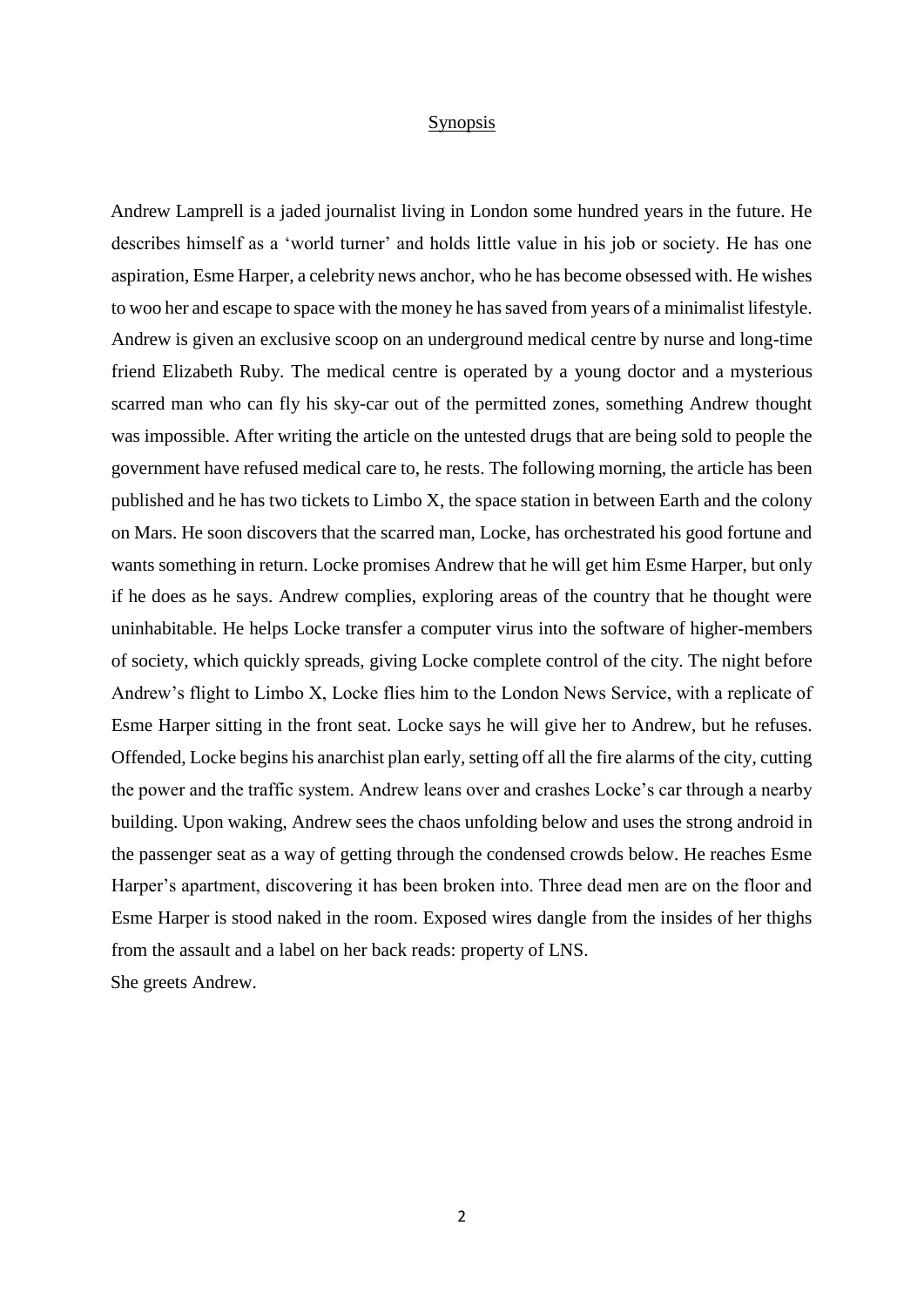## The Mirrored City

Andrew Lamprell stepped into the supermarket. The ground floor, which contained ten Cloud vendors, three aisles of canned food and four aisles of flavoured NutriPowder, was brimming with bodies. Andrew slowed for the woman in front of him, who had slowed for the man in front of her. The queues stretched from the self-service checkouts to the back of the store and continued to wind around the aisles. Andrew cut through a line and waited behind the vendors. He watched the fast-paced queue thin out in front of him and listened to the disjointed monotones of the machines: 'thank you-thank you-have a-thank you-a-thank-you-have-a-thank you-lovely day.' A woman swore loudly. He turned towards the self-check outs. The woman placed her palm over the check-out screen, provoking a disapproving beep. The manager of the supermarket stood next to her with his arms folded, repeating the same automated sentence: 'if you can't pay, you'll have to leave.'

Andrew turned back to face the vendor, realising that the line had disappeared. The tall, silver box of the vendor displayed a holographic selection of Cloud products: Elate, Calm, Energy, Energy-Plus, Energy-Max. Andrew blinked twice in quick succession, activating his eye. A thin, semi-transparent white border appeared around his vision. A small message flashed; 'Connect to Cloud vendor?' Andrew flicked his eyes to the left. The same selection of Cloud products reeled down the left side of his view. He selected a pack of twenty Elates and held his palm up to the vendor. Andrew's credit number appeared in the bottom left of his vision, decreasing rapidly as the software subtracted the payment. A small tray extended from the face of the machine: 'thank you, have a lovely day.'

Andrew forced his way into the six o'clock crowd on the street. The heavy flow of welldressed bodies almost swept him away. Along the faces of the surrounding buildings were strips of neon light, illuminating the street. The shadows of the each body spiralled from their feet like dead petals. Andrew felt a gust flatten his hair. He glanced up. Ten stories higher, a thick chain of sky-cars stuttered through the air in perfect unison, blocking his view of the clouds, which in turn blocked the sun. Andrew pushed through the crowd, attempting to reach the other side of the street. Amongst the grey and black attires, the bright yellow shirt of a blonde girl drew his eye. She spun and stumbled, stranded in the centre of the street and pushed in opposite directions by the tidal crowd. She collided with a large man and fell to the concrete. Andrew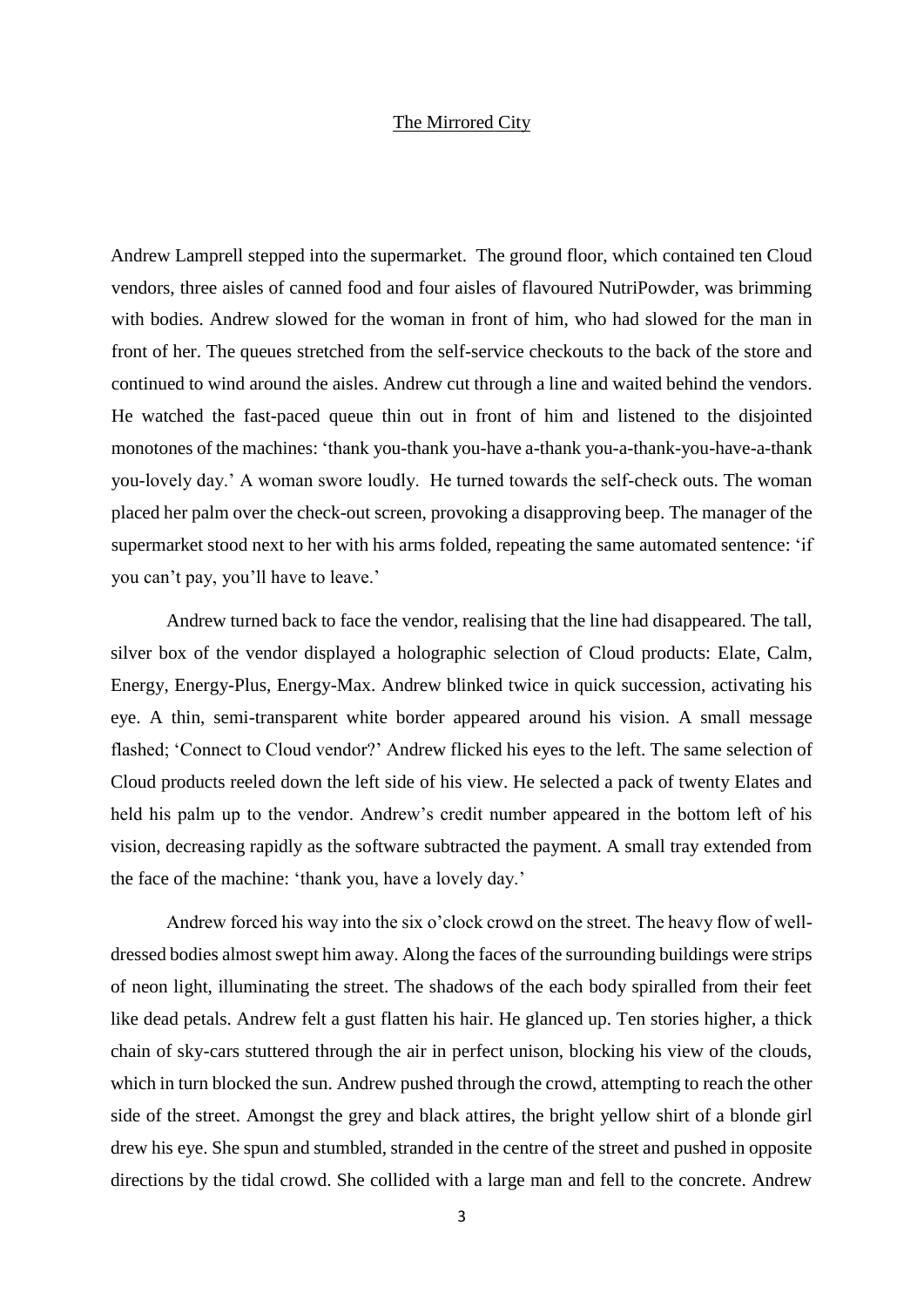stopped, recognising her as Esme Harper. Adrenaline tingled through his stomach like an electrical charge. The dark shades of trouser legs engulfed her as people continued to move. Andrew hurried to her. He barged into the bodies and reached between them. Esme Harper wrapped her fingers around his hand. His pulse raced. He pulled her through the bodies, lifting her like they were at some unforgiving music festival. Andrew's heart slowed. She was a stranger. The bright-shirted girl panted deeply. Andrew released her hand. She smiled at him with tearful eyes and handed him a small, thick card. She rushed away, revealing a large black crucifix on the back of her shirt.

Andrew stepped off the Southwark Bridge. The adjoining buildings either side of the street climbed into the clouds like the walls of a labyrinth. The black, glass exteriors of upgraded business and apartment buildings had been extending outwards at a seemingly desperate pace, encasing the concrete structures like some mechanical cast. Andrew passed the underground station. Huddles of people were hemmed behind the barriers, slowly filtering through the automated gates. The reflections from the buildings multiplied the bodies around him, as though the crowd were trapped in a giant kaleidoscope. The identical scenes of his mirroredself had become the landmarks of each street, the turnings of which would only become visible at the end. He glanced up through the lines of sky-cars, watching the clouds hang a few feet above the buildings, patiently brooding like the deadline of some unpayable debt.

Andrew slowed his pace. A large holographic advertisement rolled along the windows of the building to his left. Esme Harper stared back at him, her prim, genetically perfect features captured unfalteringly in the screen. Her closed smile carried with it a sense of superior modesty as though she were donating a fraction of herself to squalor and charity, whilst remaining immune to its pressures. Her light green eyes seemed to see everything Andrew did not want her to; his slightly above average income, his underwhelming portfolio as a journalist and his nameless social circles, all of which had, in their own self-sustaining way, stunted any aspirations of true success. Andrew followed the photo. Esme Harper's thin neck widened at the unbuttoned collar of her white blouse. The image cut at her clavicles. White text flashed beneath; *London News Service: What's happening where you are*. Andrew felt blood stir through his body, gathering in his groin. He imagined unbuttoning Esme Harper's blouse. He looked away, regaining his focus and picking up his pace. The picture rolled faster along the windows, as if it was stalking him. The advertisement faded to the toothy smile of a friendly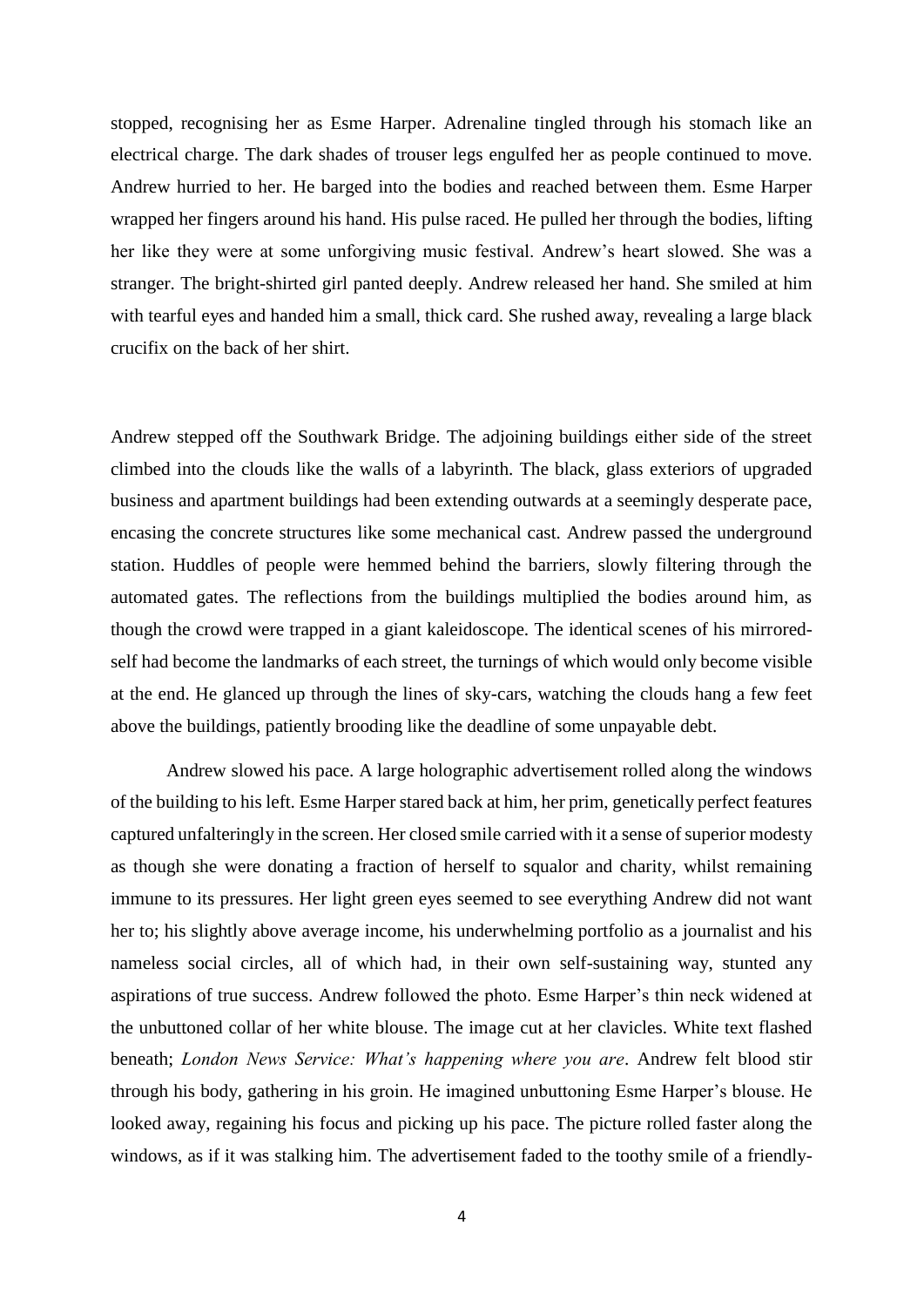faced police officer centred amongst blocks of government approved text: *Suspicious behaviour? Report immediately. Protect the state. Protect yourself. Live for London.* 

Andrew took a seat in The Source, a bar that was synonymous with attracting off-duty police officers and journalists. He connected his eye to the large holographic screen in the centre of the black table and navigated through the drink options. He selected 100ml of the cheapest gin and waved his hand over the screen, watching his number decrease again: thank you, your server will be with you soon. Andrew's looked across the dimly lit room. The round, sevenseated tables were positioned less than two feet from each other, with diagonal lines of space running towards narrow walkways at the front and side of the room. The walls were laced with polished chrome beams, interlocking and weaving like a cage. Colourful neon lights shot randomly along them, firing in all directions like the neurons of some artificial brain. A concert of inaudible conversations filled the room, punctuated by the steady beat of background music. With all its efficiency and purposeful design, Andrew felt as though he had wandered inside a machine. He noticed several heads turn towards him from neighbouring tables, as if each recognised him as a potential threat to their system, a piece of malware in an otherwise flawless programme.

A door swung open. A beautiful, young female server stepped through, carrying a single drink on a round, black tray. Andrew looked down the light curves of her supple body. The server's black shirt emphasised her pale skin. Andrew followed the thin veins of her wrist up to her bicep. She approached his table. Her matted, brown hair bunched up and frayed like tumbleweed. Her thin, toned limbs tensed with each step. Andrew noticed the young server's complexion change. She leaned over him and her veins seemed to fade. He realised that she shared the same skin-tone as Esme Harper. Andrew inhaled sharply, trying to smell the server. He imagined her hair falling down past her shoulders. He saw himself straighten its uneven curls as he pulled the roots from her scalp and held her naked body down. She carefully released the drink on the table, the small muscles of her arms tensing through her tight skin. She swivelled and returned on the same route back towards the wall. Andrew admired her conditioned and purposeful physique. Her slight bone structure, needing very little sustenance, was perfectly catered to her role - sharply darting in and out of view of the customers in intervals of rushed walking and the balancing of heavy trays.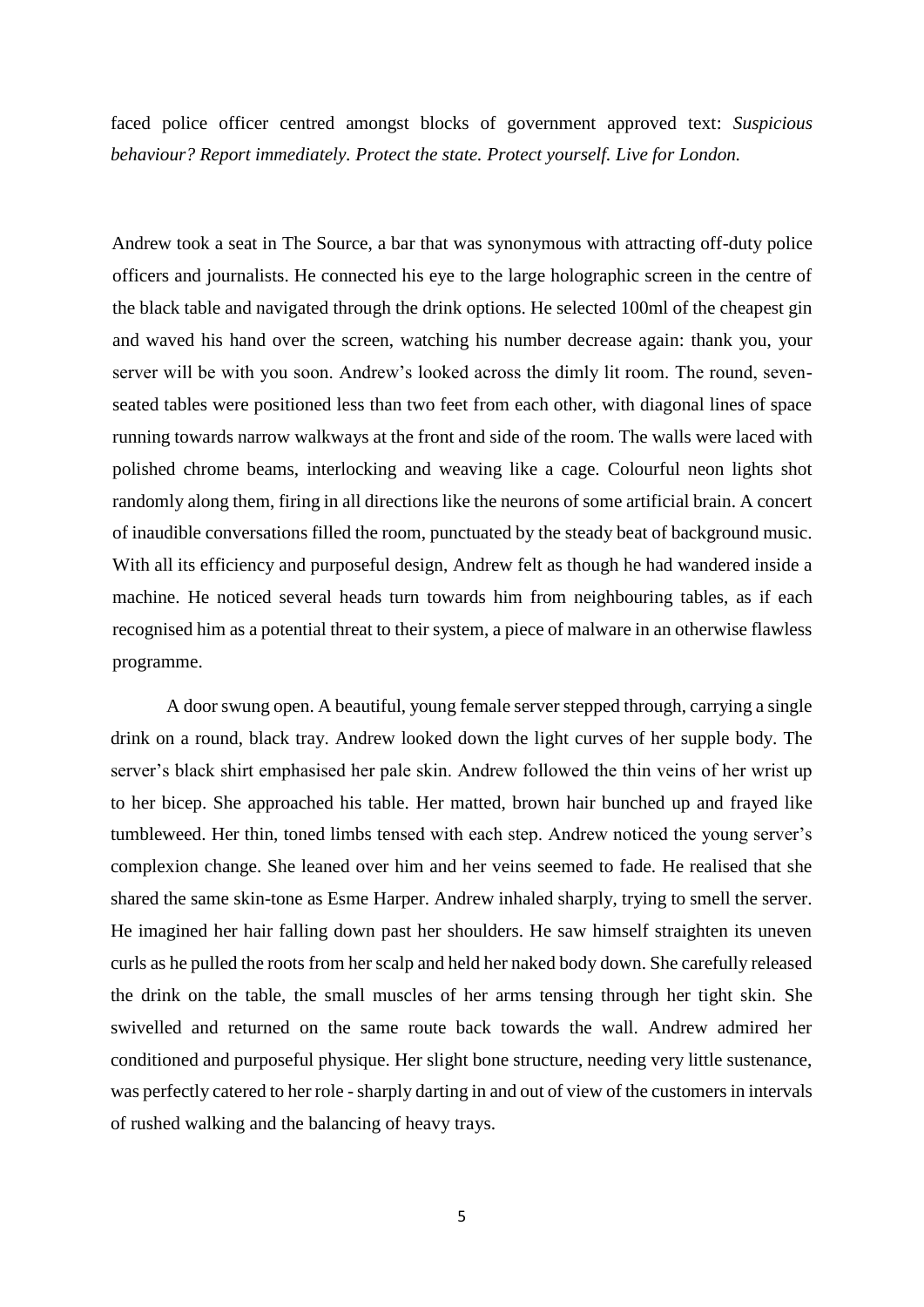'You're old enough to be her father!' Elizabeth Ruby's voice squeaked. Her thick arms wrapped around the tops of Andrew's shoulders. Her plump, red lips pushed against his cheek.

A message appeared in Andrew's vision: *E. Ruby would like to sight-share*. Andrew saw Elizabeth's eye software as though it were his own. She sat down, immediately scrolling various pictures of naked, young men across Andrew's vision, as though his interest in the young server had peaked a competitive interest. She commented on the men as if they were athletes.

'He had a very nice body.' Elizabeth said. 'Durable too. 5 by 3 inches though.' She scrolled to another photo. 'He wasn't bad either. Went down on me for hours. Chiefly because he couldn't get an erection. Shame too, 7 by 4.' She shrugged, scrolling a third picture across Andrew's eye. 'This one,' she grinned deviously, 'was an intriguing specimen.'

Andrew examined the young-man's physique, intrigued by the clinical manner in which it was displayed. The young man was standing against a white wall, his vacant face like a mugshot, his arms by his side and his penis hanging limply from his crotch.

'The first time, after he ejaculated, he cried. I didn't ask why.'

Andrew blinked twice, deactivating his eye.

'Still, I'll try anything twice.' She laughed.

Andrew's eyes lowered to her proudly displayed cleavage, held in by a crimson top several sizes too small. He remembered her younger, more slender physique.

'I swear, in twenty years, they'll have forgotten how to have sex.' Elizabeth shrugged.

Andrew thought of young supermarket manager against a white wall, his long body sparkling in sweat.

The server stepped through the wall, once again carrying a tray containing a single drink. She walked at the same pace as before, and took the same route to the table. Elizabeth smiled widely, exposing the gaps in her yellow, peg-like teeth. The server stood next to Andrew and leaned over the table, placing the glass in front of Elizabeth. Andrew's eyes ran up and down the girl's body, meeting with Elizabeth's. Her smile hardened with a cool intent.

'Do you find my friend attractive?' Elizabeth inquired, her large, brown eyes locking with the server's.

6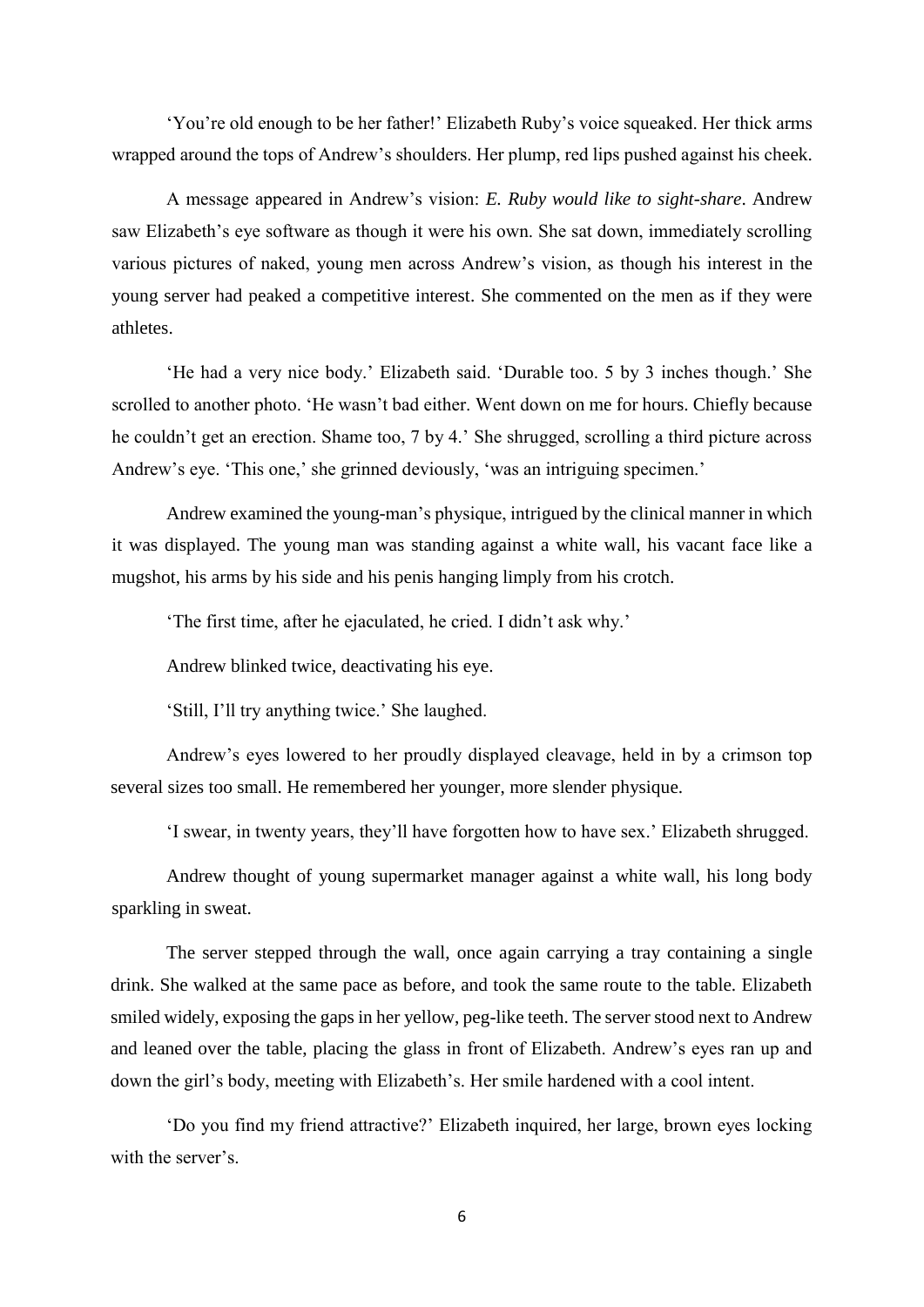'I… Yes.' She smiled, pulling her gaze down into the emptiness of her tray.

'I can see why you would,' Elizabeth took a drink, 'he's above average height, a good weight, good frame, he has his own apartment in the third zone. He's a good investment. Especially for someone so young.'

Andrew glared at Elizabeth, imagining her next statistic would be his penis size or sexual ability. The server glanced down to Andrew and then back to her tray. Her complexion had flushed red and the tension in her body had eased, as if all the blood that was meant for her working-limbs was now collecting in her face. Elizabeth took another drink and continued.

'And you. Well, you're young. Pliable, I imagine. And, it's very boring being young, isn't it?'

The server's face regained its natural complexion and her gaze fell to the floor. A sadness swept over her face, as though she had been handled her own epitaph.

'I'm sorry.' Andrew brushed his fingers over the server's bicep. 'She works at a hospital. She's only used to horizontal people.' He smiled.

The server glanced to Elizabeth, and then turned from the table. She seemed temporarily lost, aimlessly trudging around the tables in various directions, turning the heads of the patrons whose peripherals she had disturbed. Elizabeth smiled at Andrew, slowly licking the rim of her glass before taking another drink.

Andrew sipped his gin, watching the bar fill to its capacity.

'When's the last time you had sex, Andrew?' Elizabeth blurted.

Half-listening, Andrew scanned the room in search of the young server, who had not reappeared from the walls since her last visit to their table.

'I fucked a trainee doctor yesterday.' Elizabeth sipped her drink. 'Unfortunately, I didn't get a picture.'

Andrew smiled indifferently, glancing between the tables. He realised that the only table that was not in use of all its seats was his. Andrew constantly met the eyes of leering customers. Elizabeth's unsavoury choices of conversation coupled with the empty seats seemed to be stirring a collective annoyance. It was as if, by not filling the full capacity of the table, the two were somehow taking up more space than the other customers were.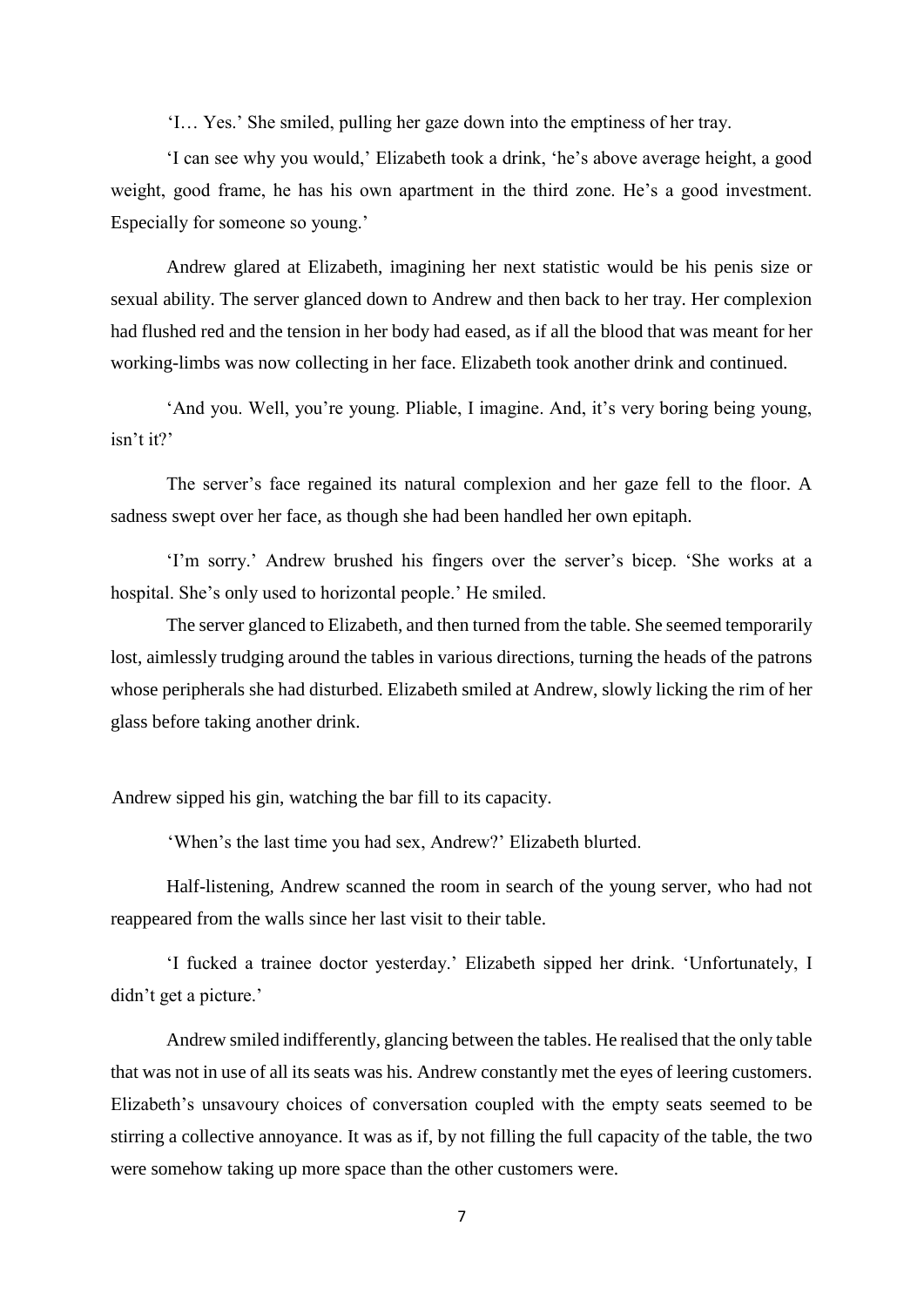'I wonder where she is.' Elizabeth mused, ordering herself another drink. Andrew was finding it increasingly difficult not to ask the same question. The ghostly manner in which the server had appeared and vanished reminded him of the holographic image of Esme Harper. The possibilities of the server's limbs wrapping around his waist danced through his mind.

'Perhaps you scared her off.' Andrew caressed the outline of the Cloud packet in his pocket, forgetting for the last hour that he had purchased them. Andrew stood and excused himself before leaving the bar.

Four others were gathered outside, blowing light blue smoke upwards in loud exaggerated gusts, as though they were trying to feed the clouds over them. Andrew clicked the base of the Elate, brought it to his mouth and inhaled the fumes. After a second of lightheadedness, he felt the chemicals activate in his body. He blew a steady stream of leaf-green smoke into the air. His limbs felt lighter. His lips slowly stretched into a smile. Andrew tipped his head up and let out a relaxed sigh. The server stepped around the corner.

'I thought you'd left.' Andrew chirped without thinking,

She stopped and smiled, avoiding Andrew's gaze. He extended his hand, offering her the Elate.

'They're wasted on me.' She replied.

'So, what's the news?' Elizabeth said playfully,

'There isn't any.' Andrew replied, taking a sip of his gin. 'I wrote a piece about the food shortage last year, but it was rejected.'

Elizabeth activated her eye and began scrolling through the feed of London News Service. Andrew leaned back in his chair and looked around. He had noticed an impeccable flow of bodies in and out of The Source. Whenever a table of seven left, almost immediately another group arrived. After two hours, he and Elizabeth had been there for the longest time. The new faces, as the previous ones had, occasionally looked up at the pair cautiously, like they had overstayed a kind of unspoken welcome.

'The underground network: a brief history.' Elizabeth quoted Andrew's most recent work. 'Looks riveting.' She giggled.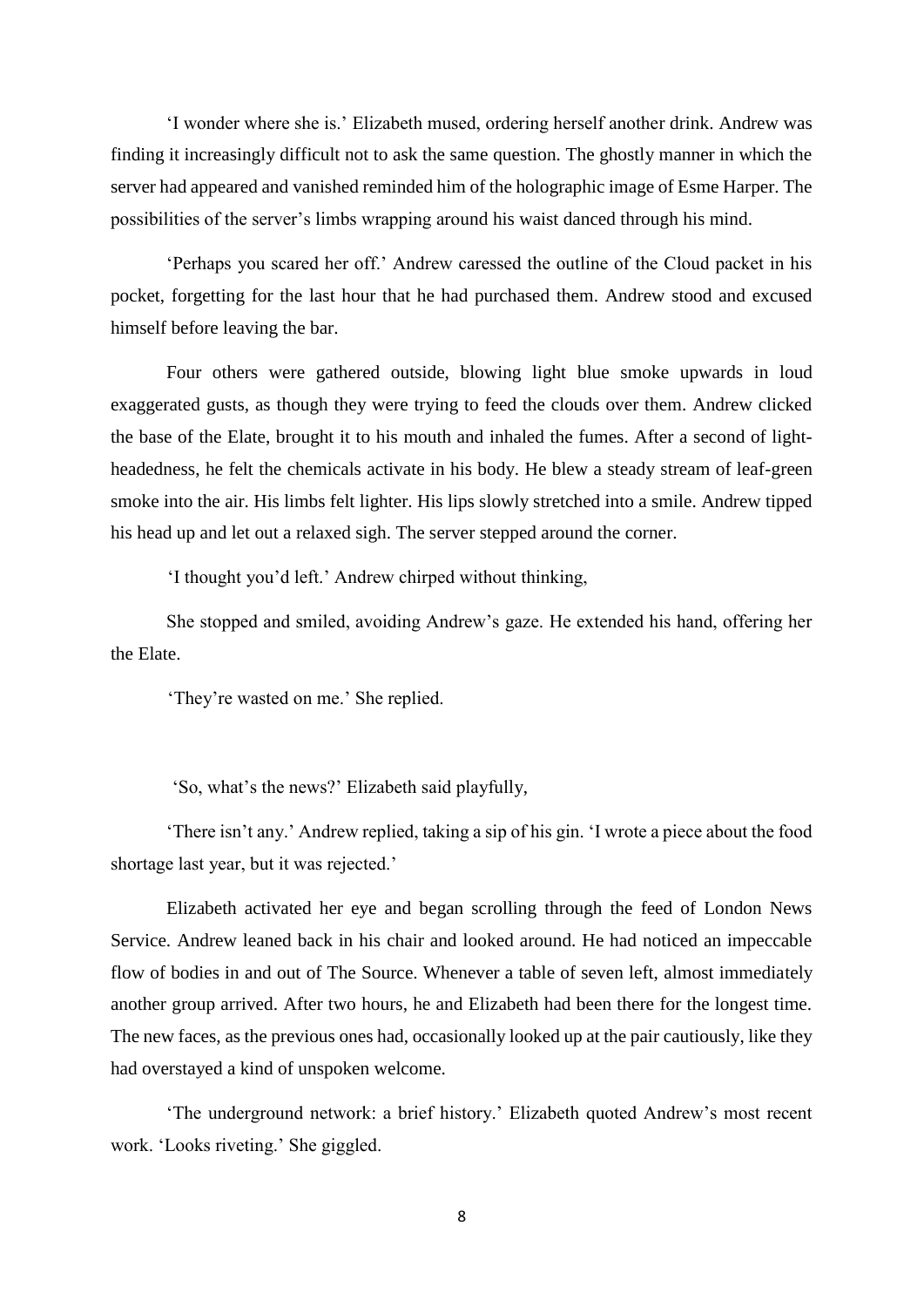Andrew recognised a well-built, bald man sit on the table behind Elizabeth. Robert Rickman, who was one of the most prominent journalists at LNS, span his empty glass on the table. Elizabeth turned, following Andrew's eye line.

'That's the sun-seeker guy, isn't it?' Elizabeth asked, viewing Rickman's portfolio through her eye. 'I remember his column when it started.'

Rickman's sun-seeker articles had documented the few places of the city where the sun was visible. A similar segment now featured in Esme Harper's morning broadcast, awarding viewers for the best pictures of the sun each morning. Rickman, as a result, was at the centre of Andrew's envy.

'He gets around, doesn't he?' Elizabeth said,

Andrew accepted her sight-share request. An image of Rickman standing next to Esme Harper floated across his view. He stood with his arm around her back, his fingers pressing into the soft skin of her waist. Andrew blinked twice and looked into his drink, snarling involuntarily. A strong hand gripped Andrew's shoulder. He turned. The wide chest of a heavy man stared back at him. The man smiled briefly, flashing a holographic police badge at them both. Elizabeth set her drink down and rolled her eyes.

'Palms up,' the man's fingers tightened around Andrew's shoulder.

Andrew held his palm up to the officer, who took out a small scanner. A small green light flashed across its screen. The man sighed and loosened his hold on Andrew, as if he was disappointed in the scanner's verdict.

'Don't you boys have toys for this sort of thing?' Elizabeth said defiantly.

The man stood over Andrew and held the scanner towards her patiently. Elizabeth's eyebrows jolted upwards. She flopped her hand loudly on the table, exposing her palm. The scanner flashed green and the officer quickly moved on. A number of men who had been sat on the outer tables were now patrolling the centre of the bar, scanning the implants of various customers. Andrew recognised that this mechanical bar had a clear divide between the professions it hosted. The off-duty police officers took the securest seating positions along the edges of the bar, while the journalists and media professionals formed a reserved huddle and gossiped quietly in the centre. A collective laugh sounded from behind Elizabeth. Rickman sat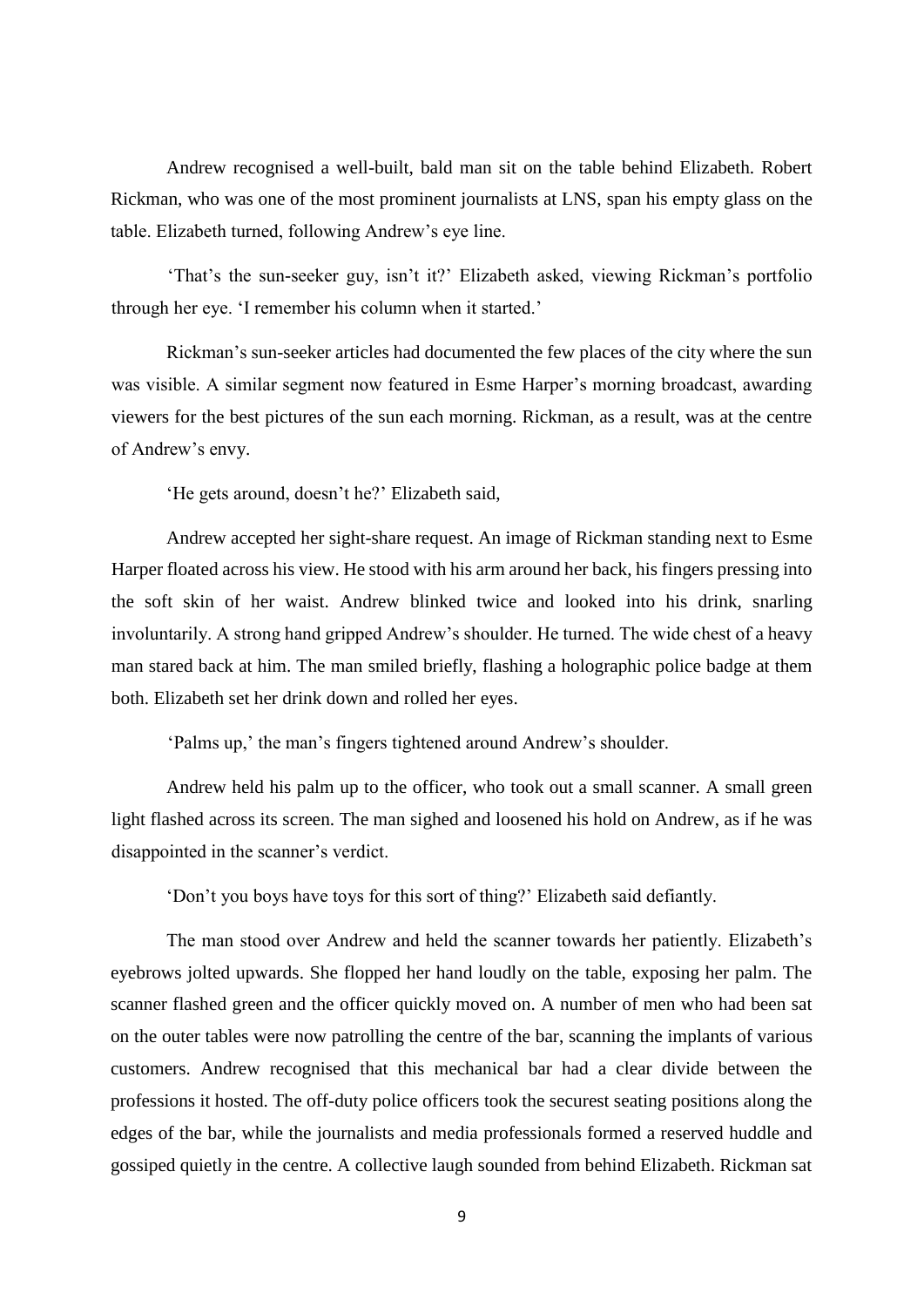with his back strongly arched, forcing his well-built chest onto the people at his table. His hands gestured flamboyantly with each syllable, as though he were conducting their reactions. Rickman's head swung to the door. Andrew followed his gaze. His heart quickened. Esme Harper stood in the entrance. Andrew's eyes ran down her body, following the outline of her tight, black sequined dress. Rickman rushed from his seat. Andrew's fingers dug into his thighs. His whole body tightened, as if he were frozen by their proximity. Esme Harper's arms seemed to stretch around Rickman's torso in slow motion. They turned and walked outside.

'Do you know, when you're aroused, your pupils dilate?' Elizabeth took a drink, hoping to regain Andrew's attention.

Andrew did not turn his head to Elizabeth or notice the server approach with their drinks. He stood up and pushed around the server, nearly knocking the tray from her hands. He hurried through the space of the bar, towards the exit. He saw Rickman laughing with two men outside. He looked down the street for Esme Harper, then up to the sky. Having attempted to 'accidentally' run into her outside LNS twice, he now knew that she was collected and dropped off everywhere she went. He recognised the blacked-out windows of her driver's car overhead as it stuttered with the traffic. Andrew stood on the edge of Rickman's group, glaring at him.

'Do I know you?' Rickman pointed at Andrew, vaguely recognising him.

'Lamprell,' Andrew extended his hand and faced the group.

Rickman smiled, keeping his hands by his side.

'Did we speak at Lawton's party last month?' Rickman exhaled the pink smoke of his Energy-Plus Cloud.

'No.' Andrew began. 'But, I work at –'

'LNS.' One of the men chirped, viewing Andrew's portfolio though his eye. 'For ten years.' The man smirked.

'Be nice, Liam.' Rickman's hand stroked Liam's lower back affectionately. 'It's tough. Good times are a journalist's greatest fear.' Liam's and the other man nodded along to Rickman before turning to Andrew, expecting him to do the same.

'I thought I saw Esme Harper?' Andrew addressed Rickman.

He laughed, coughing out uneven sprays of pink smoke.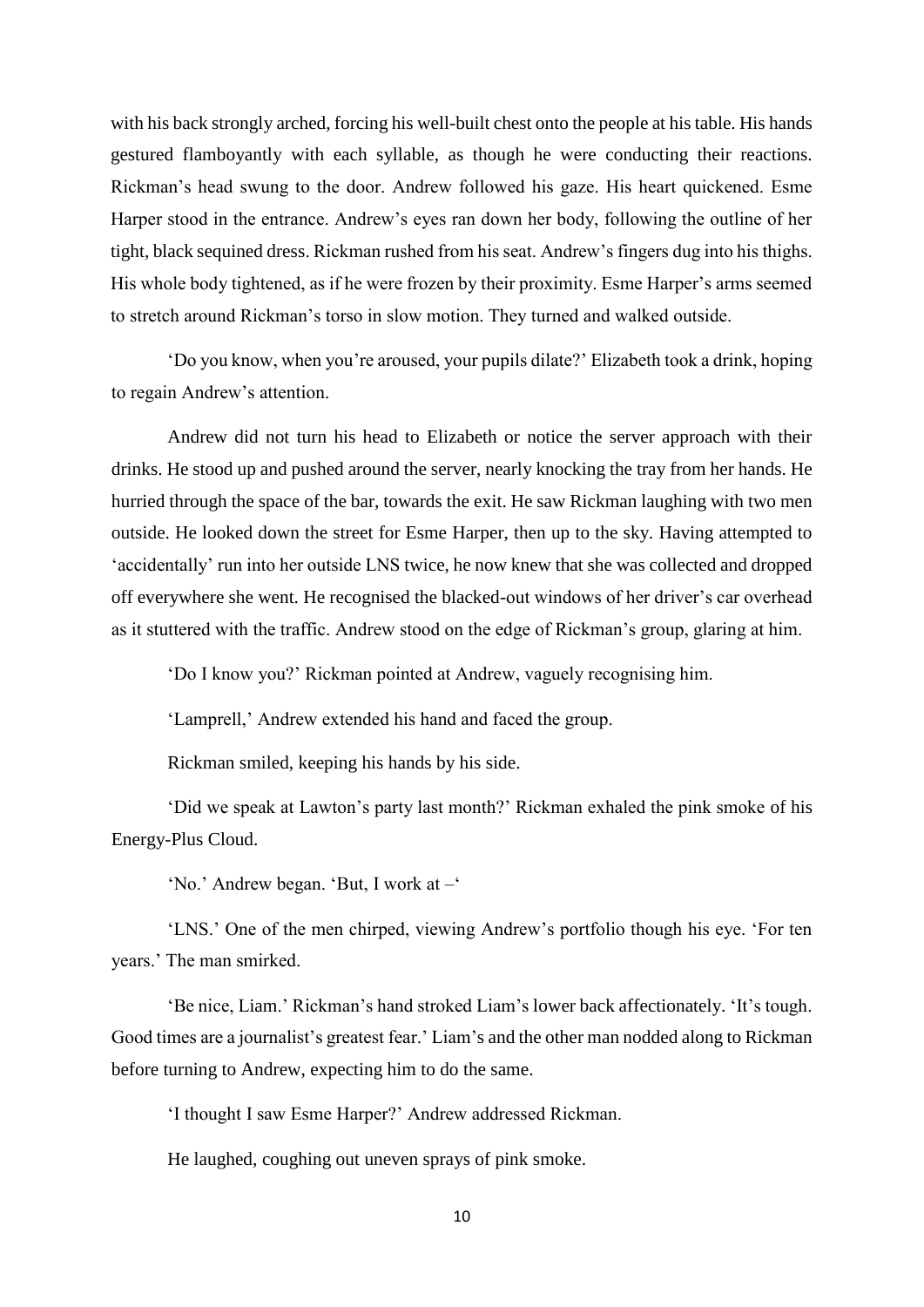'You did, Lamprell. She never stays long,' Rickman smiled. 'Not like you and your friend.' The two men burst into hysterical laughter, leaning on each other for support. Rickman smiled and placed his hand on Andrew's shoulder reassuringly.

Lucie Dawn folded her arms tightly across her chest. She walked alongside Andrew, having been convinced to join him for a drink after her shift by Elizabeth. Andrew remained silent, still stunned by Esme Harper's earlier appearance. Elizabeth held her palm implant over a scanner by the revolving door into her apartment building and ushered the pair inside. The lobby was identical to his own apartment building. The large black hall was completely empty. Seven thick support beams shot from the dusty floor up to the ceiling, their colourful spiralling designs masked by overlapping pieces of graffiti. Andrew and Lucie followed Elizabeth towards a series of ten elevator doors positioned along the back of the hall. She held her palm to a scanner, summoning the lift.

'Lucie, darling. What would you like to drink?' Elizabeth rushed through her apartment door.

'It doesn't matter.' Lucie replied quietly, staring into the bright orange carpet of Elizabeth's living area.

Andrew sat next to Lucie on the two-seated couch in the centre of the living area, facing the window. He spread his legs, pressing his thigh against Lucie's. The carpet had not been cleaned for weeks. The purple walls clashed with the floor and a piece of stained lingerie hung over the top of the single-seat sofa in the corner. Andrew looked through the window, spanning the length of the living area. The view mirrored the perspective of the building opposite, as it did in his own. He counted the lit apartments and stroked the top of Lucie's thigh. The fabric of her work trousers was coarse, as though they had never been washed.

'Gin, Andrew?' Elizabeth shouted from the kitchen area a few feet away. She began pouring into three different sized glasses.

'Please.' Andrew's eyes ran over Lucie's body. Elizabeth returned into view and placed the overflowing glasses on the table, spilling several drops of gin.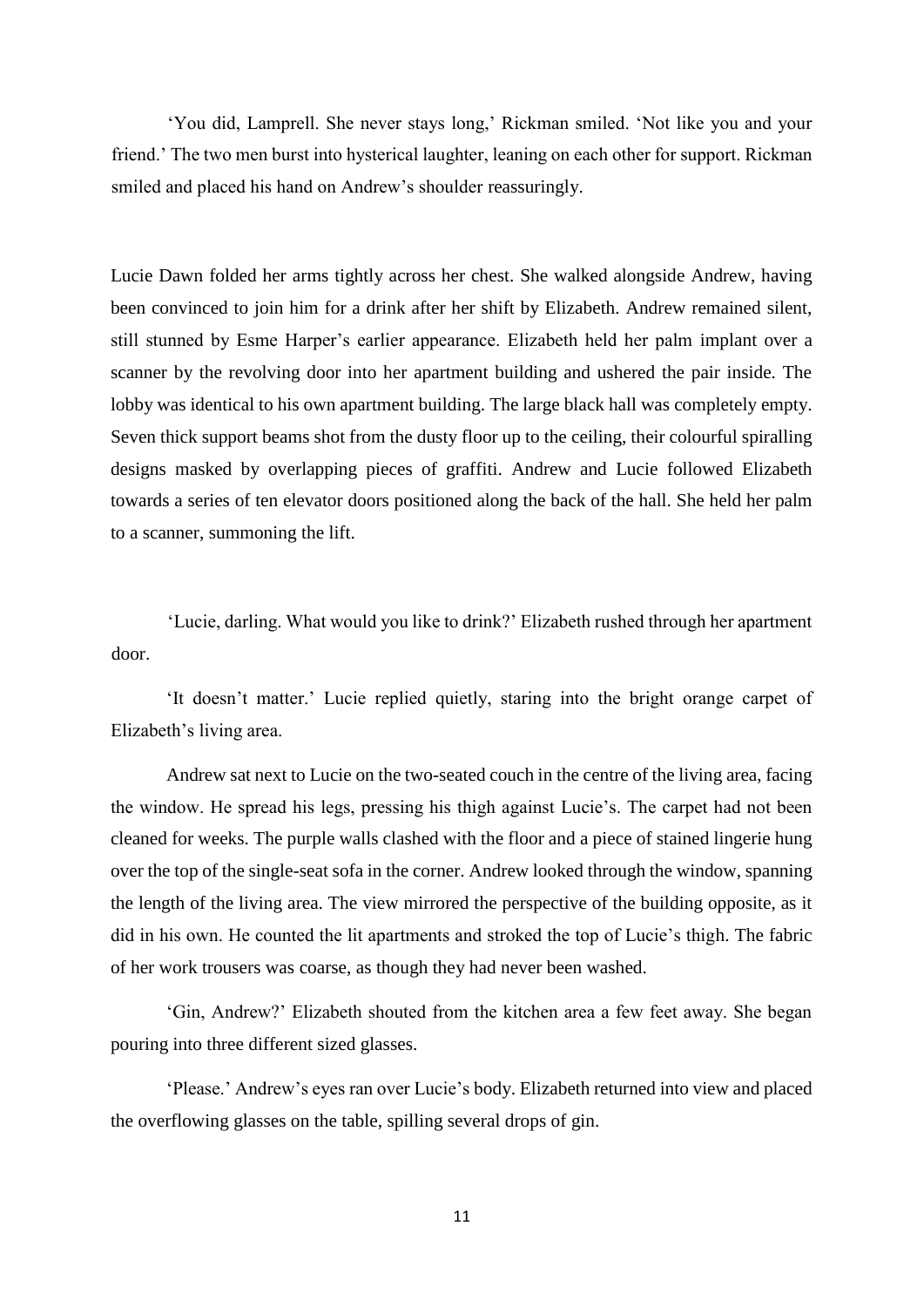'Are you comfortable, Lucie?' Elizabeth smiled at her, 'I usually can't wait to get out of my work clothes.' She gulped down half of her drink. 'It's therapeutic, like stripping an identity.'

'I don't have any other clothes,' Lucie raised the glass to her mouth,

Andrew watched the ice kiss Lucie's lips. She drank half the gin, mimicking Elizabeth.

'Well.' Elizabeth smiled, unbuttoning her blouse. Her thin red bra, the fibres of which seemed to fray under the weight of her breasts, was like a smear of blood across her chest. 'I insist.' Elizabeth tossed the crimson top to Lucie. 'You can get changed in my bedroom.' She pointed towards the open door.

'I'm okay.' Lucie began to undress,

'I insist.' Elizabeth stood and extended her hand to Lucie. 'Besides, we can't excite Andrew too much.' She smiled.

Lucie stared at the thin garment on her lap, rubbing the soft fabric between her fingers. She turned to Andrew. He smiled.

'Come on, darling.' Elizabeth said.

Lucie took Elizabeth's hand and followed her to the bedroom. Elizabeth smiled and closed the door.

'Since when did you become prudish?' Andrew smirked.

Elizabeth walked into the kitchen area. 'I wanted to speak to you about something.' She began re-filling her glass.

Andrew turned, seeing Elizabeth's wide back. The straps of her bra dug deep into her loose flesh.

'The self-care initiative is backfiring.' Elizabeth turned and walked towards Andrew. 'People are being refused care almost at random.' She sipped her drink, sitting on the sofa in the corner of the room. Drops of gin spilled over her cleavage, running down the rolls of her stomach like sweat. 'They're turning to a new sort of treatment.'

'Don't tell me.' Andrew sipped his gin. 'Spirituality?' He laughed. 'Religion?'

Elizabeth took a slow sip of gin, glaring at Andrew over the rim of her glass.

12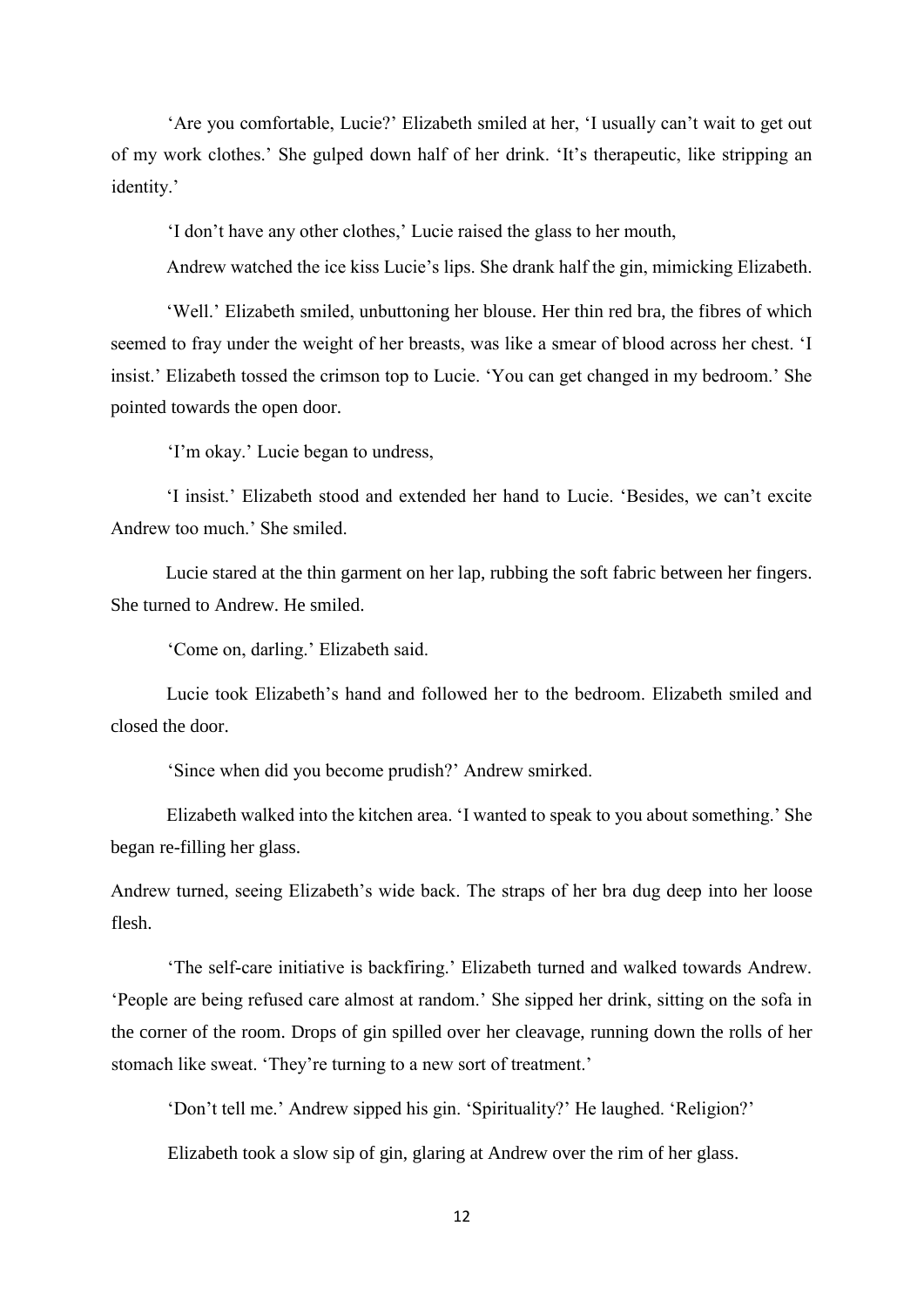'They call it Curol.' Elizabeth placed the glass on the table.

'Curol?' Andrew sniggered,

'Curol. As in – Cure all.' Elizabeth repeated. 'It's a new drug.' She picked up her drink. 'People are dying, Andrew.' Elizabeth swilled the gin, staring into the glass. 'And no one's talking about it.' Her eyes filled with tears.

'What do you want me to do about it?' Andrew said softly, shaking his head.

'Write!' She snapped, looking up. 'What happened to you?' She frowned and stared at Andrew. 'You used to care what was happening.'

'Nothing is happening, Elizabeth.' Andrew tipped his head back and poured the gin down his throat. 'Nothing ever does.' Andrew coughed and winced.

Elizabeth stood and walked towards the window. She stared out, tapping the glass with her nail like a metronome.

'Suppose you wanted to impress her?' Elizabeth looked over her shoulder at Andrew. 'Your precious news anchor, that is.' She turned back to the window. 'Do you think she'll ever know who you are? Do you think she'd look twice at brief histories of underground networks?'

Andrew gazed into his lap and tensed his hand around the glass. He remembered Rickman's fingers pressing into Esme Harper's waist.

'What is it?' He said.

'It's a symptom suppressant.' Elizabeth turned. 'That's all anyone knows.'

'Who's your source then?'

Elizabeth kneeled next to the sofa and looked up at Andrew,

'A doctor at the hospital.' She whispered. 'He's involved and he wants to meet you.'

'Why?' Andrew leaned forward,

Elizabeth wrapped her hands around Andrew's wrist and stroked his skin.

'I said I trusted you.'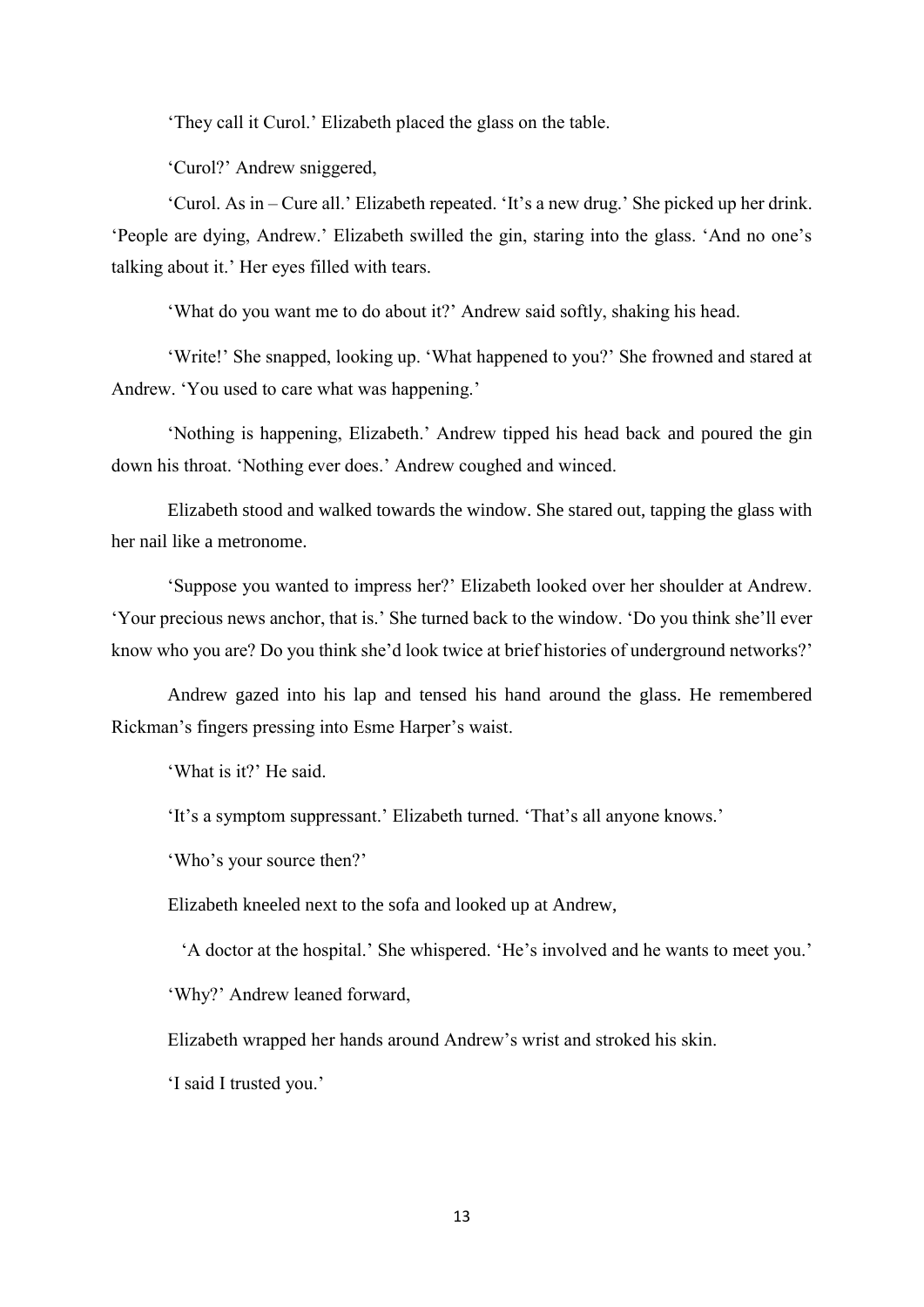The door handle rattled. Andrew and Elizabeth turned sharply. Lucie stood in the bedroom doorway, Elizabeth's large crimson blouse draped over her bony shoulders, floating loosely around her thin body.

Andrew stood sipping his gin at the window, staring out through the faint reflections of Elizabeth and Lucie.

'Is your eye broken, Lucie?' Elizabeth asked, attempting to sight-share.

'I don't have one.' Lucie smiled, pulling the blouse tight against her skin, as if she were trying to imagine the blouse in her size.

'How do you survive?' Elizabeth laughed, looking to her window screen. The images of naked men appeared. Elizabeth sprung to her feet and leapt on the sofa next to Lucie.

Andrew stared through the naked man.

'This one used to work in the hospital with me, what do you think?' Elizabeth turned her head over the sofa to Andrew and winked.

'I don't know. I've never been to a hospital.' Lucie looked down from the naked man.

'You're lucky.' Elizabeth laughed and turned to Andrew. 'Unlike Andrew. He has a doctor's appointment tomorrow.'

Andrew turned to Elizabeth, her thick arm wrapping around Lucie's shoulders. She winked.

Andrew looked at lit apartments of the building opposite. The stick-like frame of a middleaged woman lunged towards her partner, slapping him with one hand whilst carefully balancing her wine glass with the other. Andrew flinched, blinded by headlights reflecting around the street corner. The lights grew brighter and after a few seconds, a sky-car slowly descended to the ground. He froze at the sight of the car, recognising its blacked out windows. He pressed his face against the glass. Esme Harper's driver left the car and kneeled by its side, inspecting something. Andrew spun and shot out of the apartment, Elizabeth's voice disappearing behind the door. He sprinted down the hall. The elevator was engaged. Andrew opened the door to the stairwell and jumped down the steps, clearing five at a time. He reached the ground floor and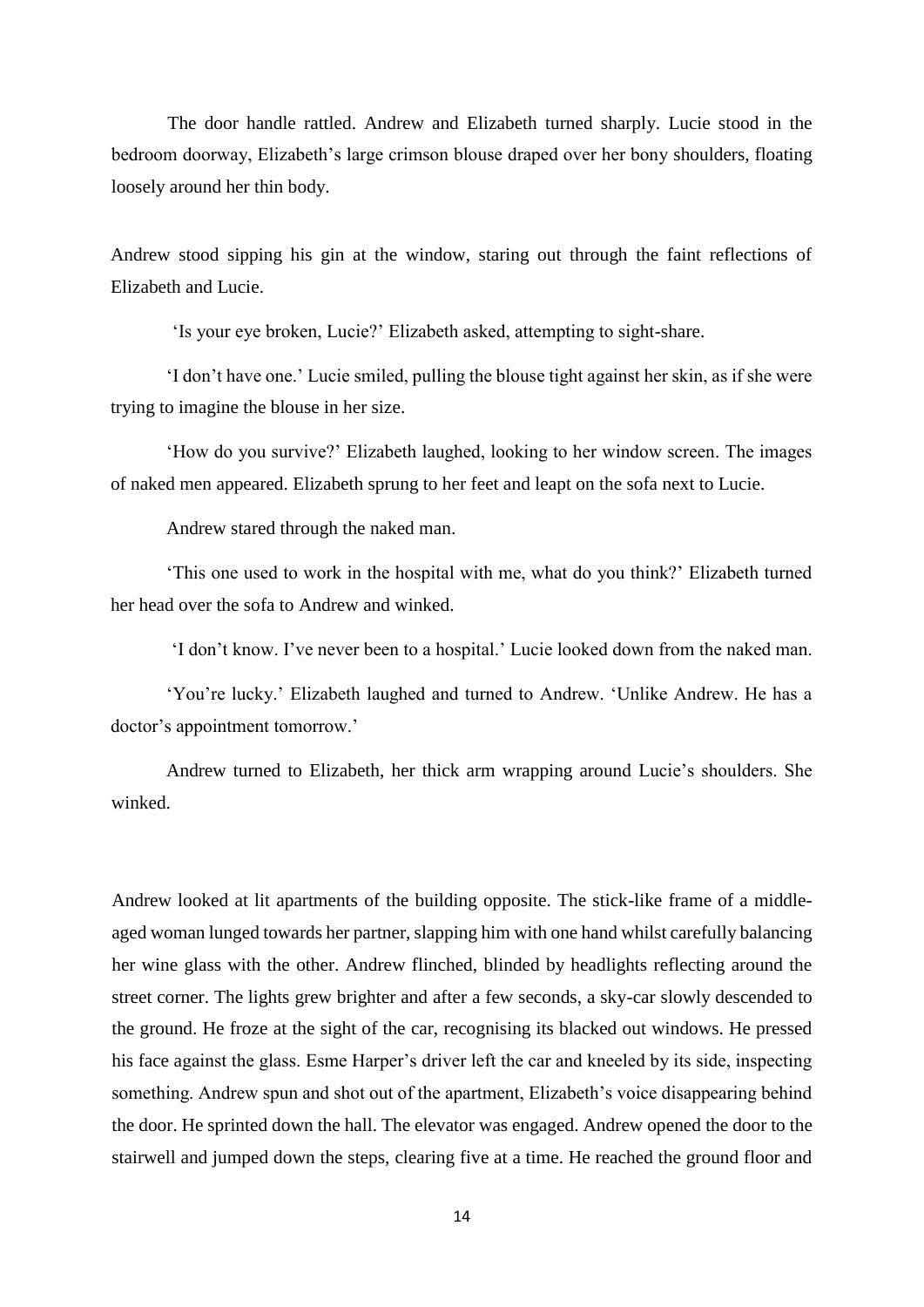ran through the lobby. He pushed through the revolving door. The skycar rose into air and flew away. He watched the familiar black windows fade down the street and around the corner. He followed it through the reflections of the glass buildings, but it was soon lost to him. Andrew turned and pushed against the revolving door. A red flash appeared on the scanner on the wall, indicating it was now locked.

Andrew walked through the desolate streets of the city. He thought about Esme Harper. He had never been as close to her as he had been today. He thought of the curves of her thighs pressed into the soft seating of the car. He wondered what she would be doing in the back seat at that moment. He thought of the next time he might see her: the following morning, on the large screen on the wall of his apartment. He imaged a fragility in her voice, as if she had contracted some kind of psychological flu, brought on by her sudden closeness to Andrew. He turned a corner and stopped. The flattened body of man lay on the pavement. His spine was cracked and contorted. His skull was in two pieces, held together only by the resilient and surprisingly intact facial skin. His cheek bones had shattered and bulged beneath the unbroken skin like cysts. Andrew stepped back. He stared into the man's lifeless eyes, which seemed to follow him. Andrew coughed and gagged. He tensed his throat, fighting the urge to vomit. Thick blood pooled around the body, drying like paint on a canvas. Andrew looked up from the corpse. He noticed collections of lit windows in the apartment buildings either side of the man. An audience of spectators looked down at the scene, whispering to each other and pointing down at Andrew and the dead man. He wondered which window the man had leapt from. Andrew turned and continued walking. He reached into his pocket for an Elate, instead feeling the thick outline of the card he had been given outside the supermarket. He removed it, reading the raised text; It's the end of the world, haven't you heard?

# GOOD MORNING LONDON, I'M ESME HARPER, AND HERE'S WHAT'S HAPPENING WHERE YOU ARE.

CRIME RATES HIT AN ALL-TIME LOW. LATEST GOVERNMENT STATISTICS SHOW A THIRTY PERCENT DROP IN MURDER, ASSAULT AND THEFT IN THE

15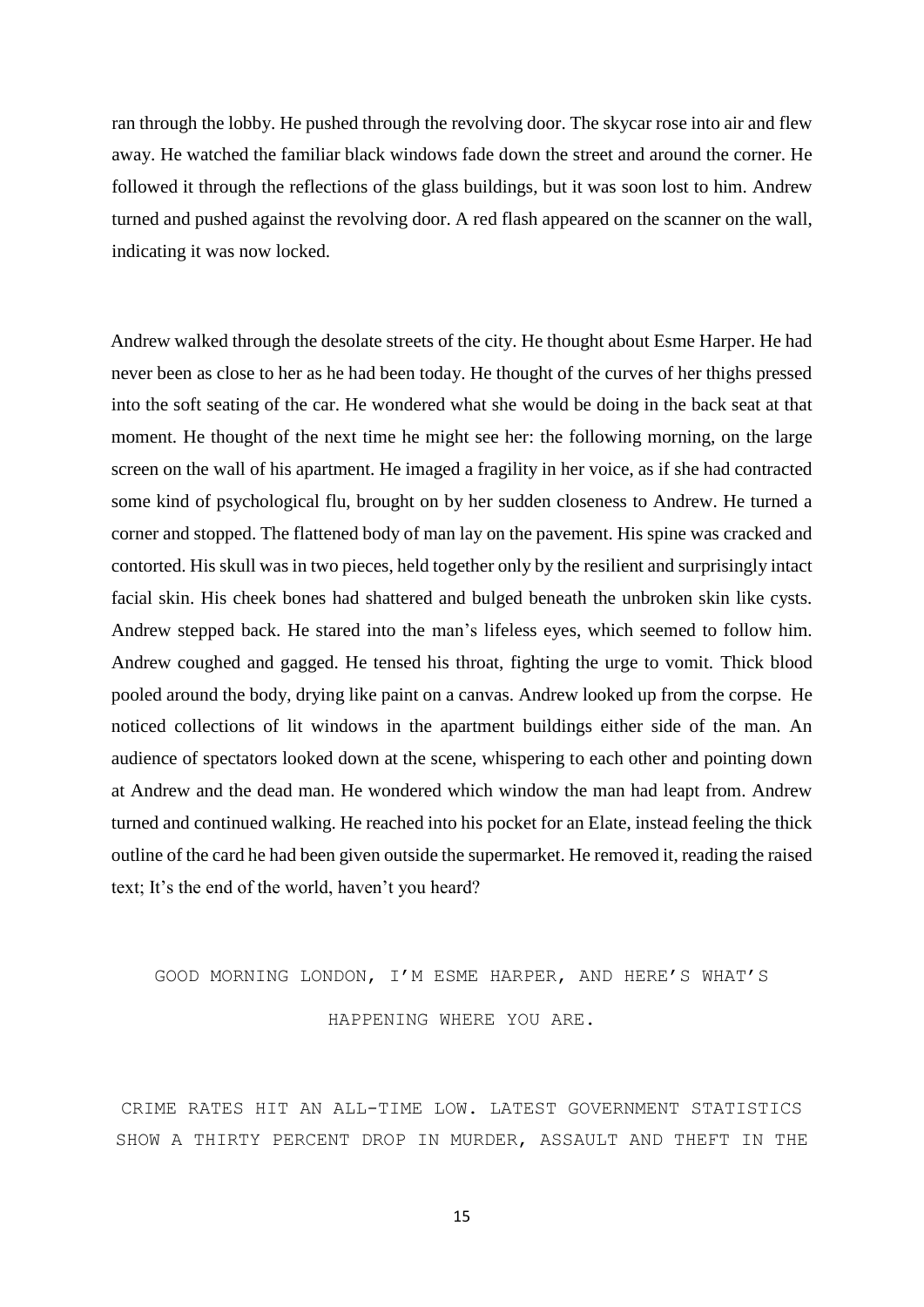CENTRAL ZONES OF THE CITY. THE GOVERNMENT HAVE ALSO ANNOUNCED THAT THEY'LL BE INCREASING FUNDING TO THE SURVEILLENCE SECTOR NEXT YEAR.

AMONG OTHER THINGS, THE SURVIELLENCE SECTOR WILL USE THIS FUNDING TO TACKLE THE RECENT 'GHOSTING' CONCERN. FOLLOWING INCONSISTENCIES FOUND IN DATA FROM THE POPULATION FIGURES AND PUBLIC TRANSPORT SYSTEMS, THE NUMBER OF LONDONERS 'GHOSTING' THEIR IMPLANTS HAS RISEN BY FIVE PERCENT OVER THE LAST SIX MONTHS. POLICE BELIEVE THAT ANARCHIST ORGANISATIONS ARE USING 'GHOSTING' TO GO UNDETECTED THROUGH THE CITY. THE GOVERNMENT HAVE ADVISED LONDONERS TO TAKE EXTREME CAUTION WHEN USING THE UNDERGROUND NETWORKS. WE'RE ALSO ISSUING A REMINDER THAT YOU CAN CONNECT TO THE 'POLICE CHAT' SERVICE THROUGH YOUR EYE ANYWHERE IN THE CITY AND ENCOURAGE LONDONERS TO REPORT ANYTHING SUSPICIOUS. POLICE ARE ESPECIALLY INTERESTED IN ANYONE WHO MIGHT HAVE TAMPERED WITH THEIR EYE SOFTWARE.

SPEAKING OF THE EYE, THE NEW UPGRADE IS PROVING TO BE AS POPULAR AS THE LAST, WITH OVER FORTY PERCENT OF THE CITY ALREADY SWITCHING TO THE PSYCHEYE IMPLANT. INVENTOR AND CO-OWNER OF THE EYE, RACHAEL ALAN, WILL BE JOINED BY MYSELF AS LNS OFFERS YET ANOTHER MEDIA FIRST! JOHN REEDS, YESTERDAYS SUN SEEKER, HAS AGREED TO UNDERGO THE UPGRADE PROCEDURE LIVE DURING OUR MID-MORNING BROADCAST AS RACHAEL TAKES US THROUGH AN EXPERT TOUR OF THE SOFTARE'S NEW AND EXCITING FEATURES. HOSPITAL WAITING TIMES ARE AVERAGING AT THIRTY MINUTES, SO THERE REALLY ISN'T A BETTER TIME TO GET UPGRADED!

LASTLY, AS ALWAYS, WE'LL BE ANNOUNCING THIS MORNING'S 'SUN SEEKER.' WE'VE ALREADY HAD OVER THREE THOUSAND IMAGES AND RECORDINGS SENT IN, AND YOU MAY NEED TO GET TO YOUR ROOFS TO

16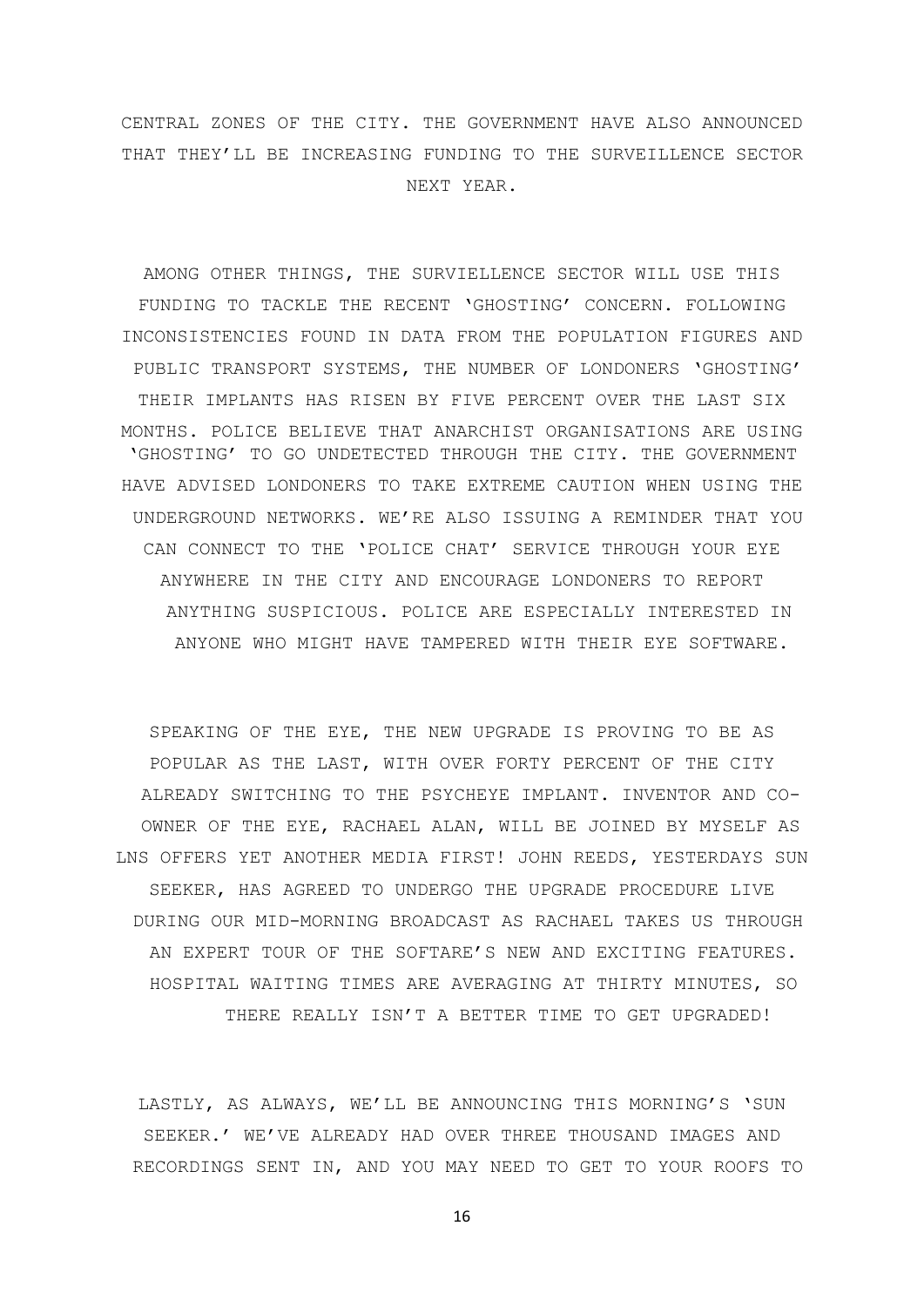BEAT THOMAS BAXTER'S ENTRY FROM THE FIFTH ZONE, BEAUTIFULLY CAPTURING THE SUN THROUGH THE CLOUDS. A PERFECT START TO YOUR DAY, I IMAGINE, THOMAS.

I'M BACK IN NINTY MINUTES WITH RACHAEL ALAN,

IF I DON'T GET TO SEE YOU AGAIN, HAVE A LOVELY LONDON DAY, AND REMEMBER:

PROTECT YOURSELVES, PROTECT THE STATE, LIVE FOR LONDON.

Andrew turned from the interactive window screen displaying Esme Harper's morning broadcast and continued with his morning routine. He walked through his living area, brushing his fingers along the top of a single-seat sofa. The neatly arranged kitchen area, consisting of two parallel counters, a single cooking unit, a sink, and two cupboards, was split down the centre by a narrow walkway. Andrew opened a drawer in the counter underneath the cooking unit. The sharp foil of almost a hundred identical packets of nutritional mix burst out like the petals of some mechanical plant. Andrew took one out, flattened the remaining packets and forced the drawer shut. He emptied the mix into a clear, food container from the cupboard and placed it in the cooking unit. The machine lit up, illuminating the food inside. Andrew leaned against the counter and thought back to the previous night. He'd dreamt about the dead man. Andrew blinked twice and glanced at a tower-like icon to his left. Connecting to Apartment 12:15. A new batch of icons fluttered across his vision, replacing the previous ones. He focused on a star icon and blinked twice. Strings of blue light beamed from a projector in the corner of his living area next to the window screen. The lights erratically shot into the centre of the room. The air vibrated into pixels and the blue outline of a body took shape. The lights collected into a thicker beam. Bright pulses of lighter blue beat through it as though connected to a heart. Isabell's pale calves became clear. The bottom of her slim green dress swayed with some invisible breeze. The entire shape flickered before fully loading. Isabell hovered over the floor. She blinked and looked around the room. She brushed her dark brown hair from her face, unveiling her light-green eyes. Andrew smiled at her. Isabell looked down, smiling back.

'Good morning.' Andrew said, leaning back on the kitchen counter.

'Good morning.' Isabell mimicked.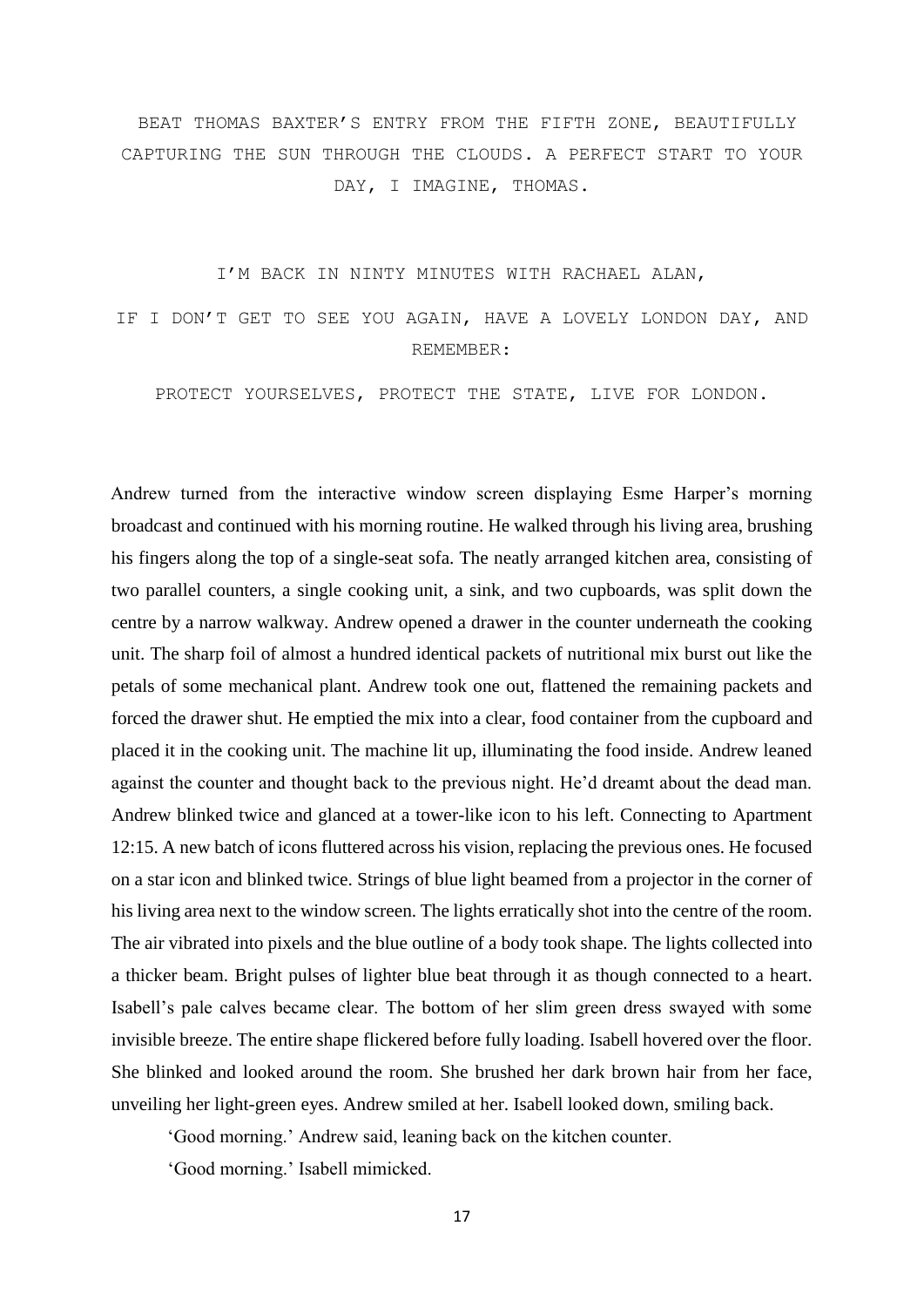'How did you sleep?' He asked.

The cooking unit deactivated. Andrew opened the door and poured the wet, grey material into a bowl.

'I learned a new joke.' Isabell floated towards Andrew, passing through the single-seat sofa.

'Go on.' He smiled and scooped up a heap of steaming nutritional mix with a spoon,

'What has two thumbs and doesn't breathe?' She giggled pre-emptively,

'I don't know. What does have two thumbs and doesn't breathe?' Andrew sniggered.

Isabell raised her fists and sarcastically smiled, giving Andrew two thumbs up. He laughed and ate the mix. The moist sludge slid down his throat in clumps, sticking to his teeth and oesophagus.

'It's funny because I don't really have thumbs and I physically can't breathe.' She explained.

'It was very funny, Isabell.' Andrew smiled widely. He tipped the bowl upwards and gulped down the contents, ignoring the bland flavour and lumpy texture. 'Are you not going to ask how I slept?' Andrew opened a cupboard, revealing several empty grills.

'How did you sleep?' Isabell hovered inches in front of Andrew,

'Never mind.' Andrew laughed, placing the bowl on one of the grills. 'It's polite to ask someone after they ask you.' He closed the cupboard and blinked twice. His eyes moved through his apartment icons. The cupboard locked, beeped and churned.

'Are real people polite?' Isabell tilted her head,

Andrew paused, thinking of Elizabeth and Rickman.

'Not really.' He conceded, chuckling.

'Then I don't want to be!' She smiled, showing her perfect teeth. She turned her head towards the window screen. Isabell faded quickly and reappeared in the living area, staring closely at Esme Harper's face. She shook her head, deactivating the screen. Isabell stared through the window, watching the skycars stutter a few metres below. 'I can't wait to be outside.'

Andrew walked through his apartment slowly. He blinked twice and turned the screen back on.

Isabell flinched from Esme Harper's face.

'When can we leave?' Isabell asked, looking to the floor.

Andrew wrapped his arms around her shoulders and kissed her cheek softly. Her face pixelated with his lips.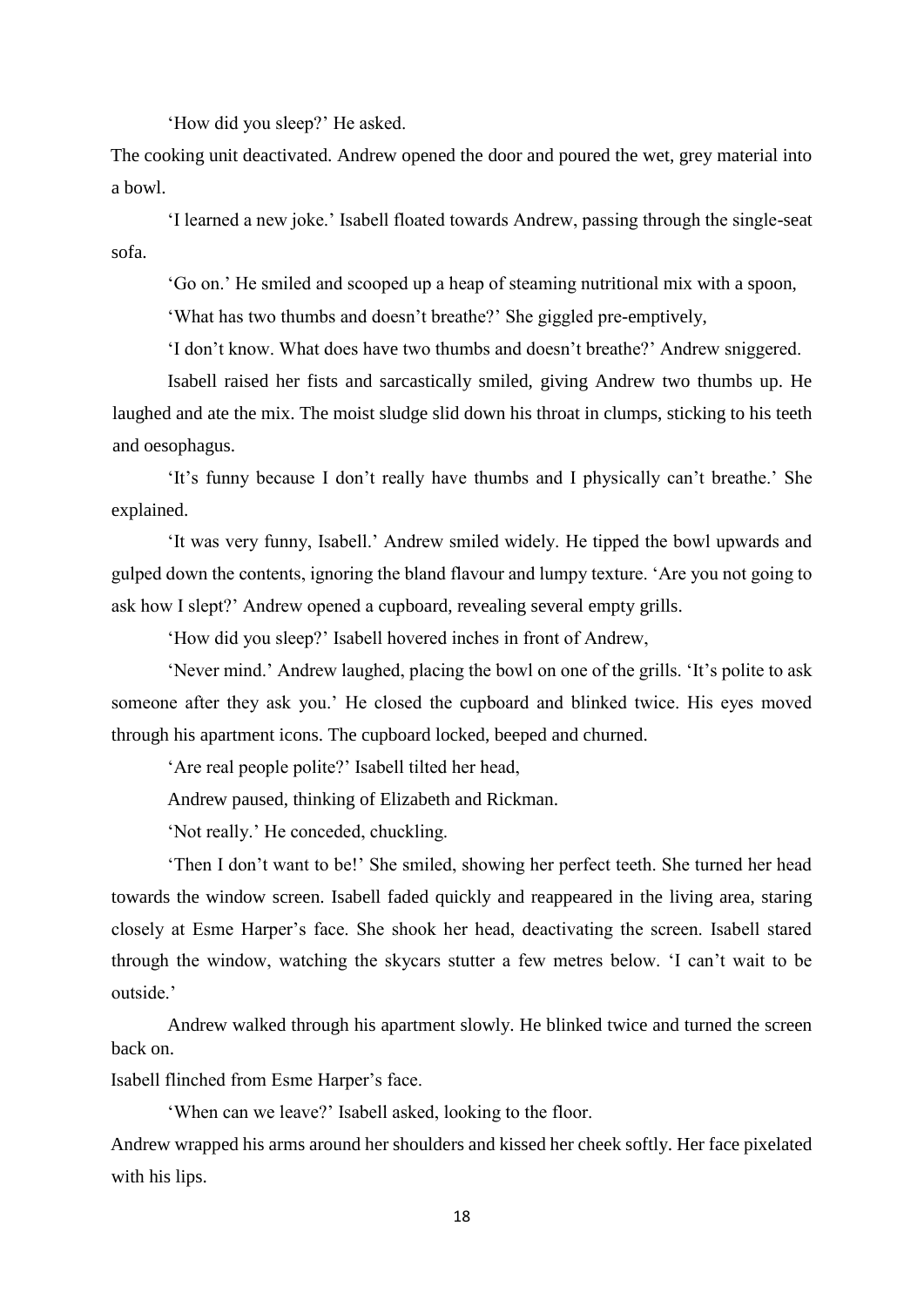'Soon.' He whispered, looking deeply into Esme Harper's green eyes. A message appeared through Andrew's eye: *E. Ruby wants to sight-share*. He accepted. Andrew's view became Elizabeth's. She pushed her hands into the middle of a man's back and stepped past him. The white corridors of the hospital were shielded by the bodies around her. Elizabeth's hands reached forward and pushed another man out of the way.

'30 minutes, apparently!' Elizabeth laughed, ducking under a man's arm and shuffling through the crowd. 'Are you still coming?'

Andrew waited in the line outside 3:12 underground station. The crowd marched through the streets shoulder to shoulder. He looked towards two automated gates standing in the arch of the station's mouth, counting the number of people in front of him. A steady stream of bodies exited through the gate on the right whilst the queue slowly funnelled through the left. The gates beeped relentlessly, scanning the implants of each person that walked through. Andrew rocked impatiently on his heels. He glanced up. A series of glints flashed in the distance. Ten small surveillance spheres dropped from the strings of skycars, bobbing and weaving as they lowered to the street. Lines of thin red light burst from them. They scanned and videoed the crowd. Two appeared just outside the barrier, shooting red-lights to the palms of those in queue. They hovered up and down the line. One of the spheres reached Andrew and stopped. A highpitched alarm shrieked from speakers on the surrounding buildings. The queue collectively covered their ears from the piercing noise. The spheres quickly converged, shining bright spotlights down on a small boy next to Andrew. The queue stepped back from the boy. His mother kneeled down and wrapped her arms around his ears. The queue pressed themselves against the glass exterior of the station, looking at the pair cautiously. Andrew stepped towards the automated gates, looking back at the mother. A section of skycars stopped above him, causing a gap to form. The black tank-like exterior of a police transporter descended from the clouds. The automated gates beeped approvingly. A white light beamed from the transporter, creating a circle on the crowd. The bodies parted, allowing the light to hit the concrete. Red lettering spiralled in the light: *Keep Clear. Landing*. The queue was crushed against the station. The transporter floated down and landed in between the bodies. Three officers burst from the rear-doors. Their thick black armour made them seem as wide as they were tall. The first officer sprinted ahead.

'Move back, please! Move back PLEASE!' He took a knee in front of the mother and pointed a long pulse gun at her son.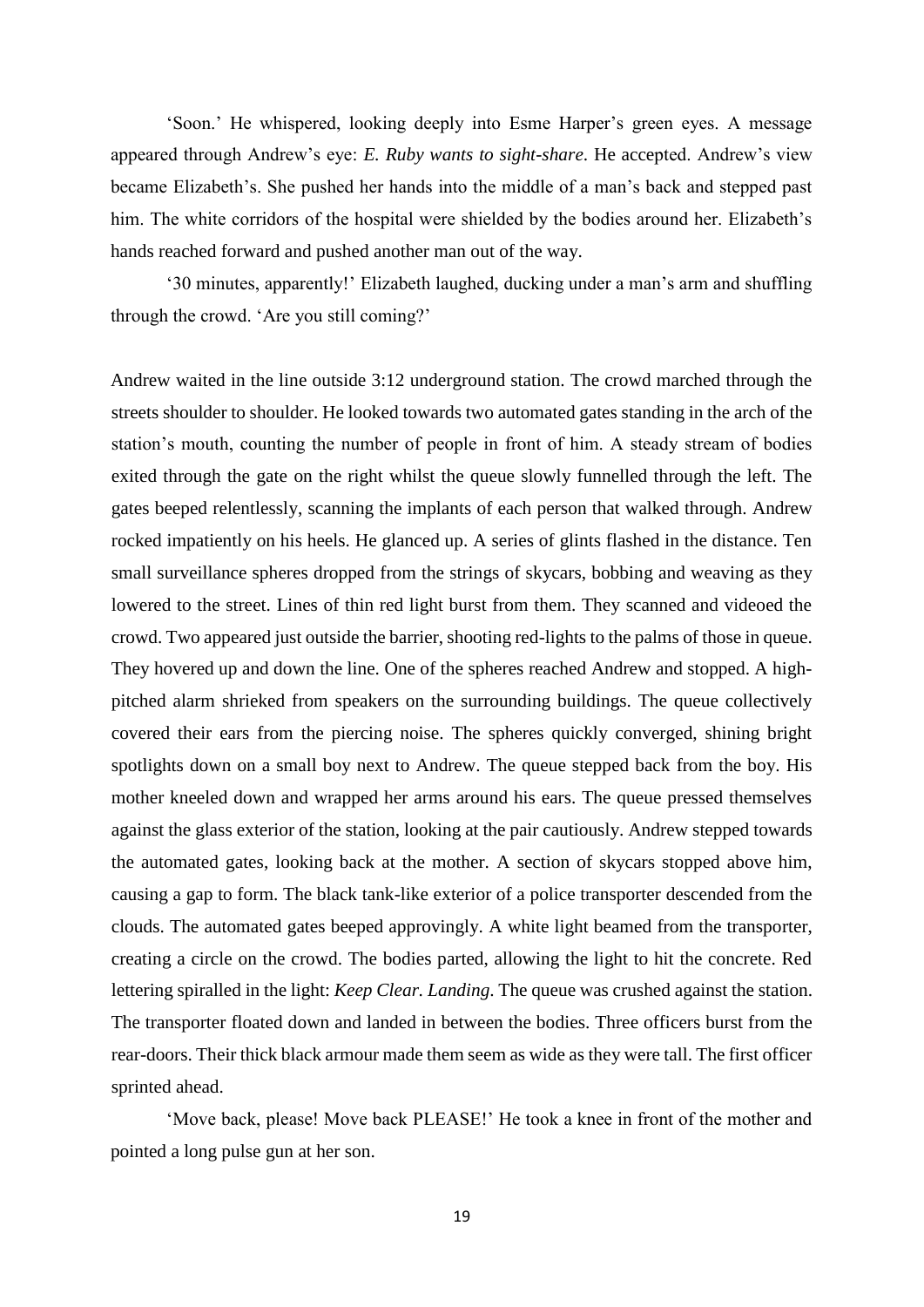Andrew stepped through the gates and walked down the stairs, hearing the woman through the screeching alarm.

'We're citizens! We're citizens! We're going for the upgrade, please!' She screamed.

Andrew looked back but was ushered forward by the person behind him. He turned and continued. Seven transparent tunnels opened at the bottom of the stairs leading to different platforms, each wide enough for a single person. Andrew blinked twice. The tunnel furthest right was coloured in a faint green glow. He moved towards it, following his eye to Elizabeth.

Andrew waited behind a woman in the glass tube. He looked over her into the tunnel of the underground network. Advertisements rolled along the glass around them: *report suspicious behaviour, police chat: a friendly face against crime, the unlimited food company: the easy way to eat, sick of crowds? There's space in space!* The roar of the underground capsule shook the glass frames of the tubes. The wind whistled through the small gaps in the door's seal. The round head of the capsule shot past the door. Andrew stared through the small circular windows as the capsule slowed. The men and women stared into space, their retinas flicking in all directions. The capsule screeched to a stop. The doors to the glass tube opened along with the capsule's. The woman stepped inside. Andrew followed. In front of them, bodies emptied through the opposite side of the capsule. Andrew felt a chest push into his back. He moved further into the capsule, his chest pressing against the woman's skull. The doors beeped and closed. Andrew glanced up and down the capsule. The bodies stood in the empty cylinder silently, holding the handles dangling from the ceiling. The capsule creaked forward. Andrew tensed his core and grabbed the handle overhead. The woman stood on her toes and adjusted the fabric, making the handle longer. Andrew looked through the circular windows, watching the faces in the glass tube. Esme Harper's pre-recorded voice repeated through several speakers throughout the capsule.

'Departure in Three…'

Andrew felt the capsule raise. The woman's slender fingers tensed around the handle in front of Andrew's face.

'Two…'

The magnets of the underground network suspended the capsule in mid-air. Andrew tensed his glutes and stomach, gripping the handle overhead.

'One…'

The crowd was thrust back. The capsule burst through the tunnel. The circular windows became black. Andrew took the handle with both hands, desperately trying to keep his balance.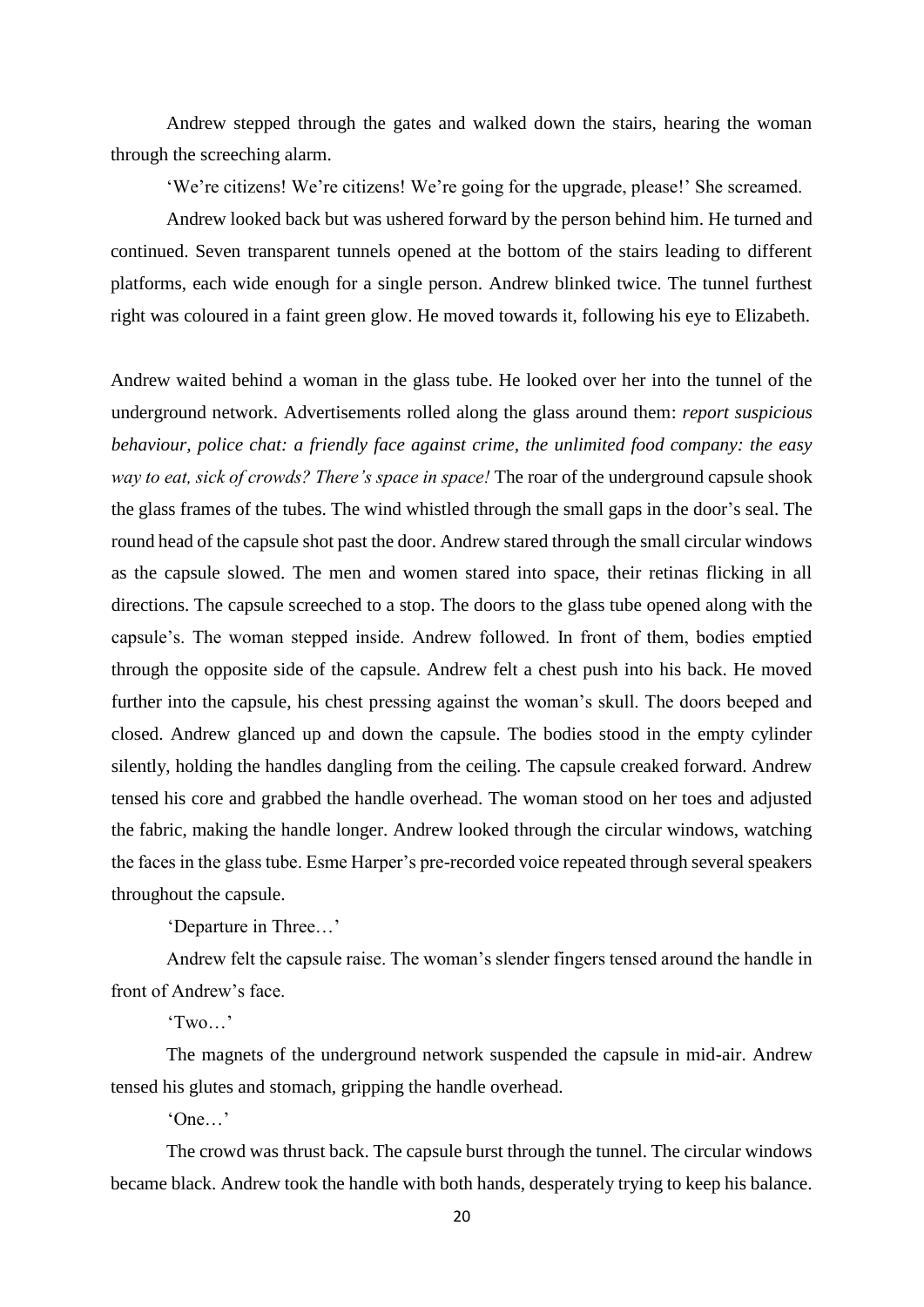The woman's head struck Andrew's chest. A sharp series of grunts filled the capsule. Andrew relaxed. The bodies adjusted to the pace and swayed easily off the fabric handles. Andrew looked up. Several black robots emerged from the upper corners of the capsule. They slithered in the air like centipedes leaving a crevice. A small red light activated on their heads, recording and scanning the implants inside the capsule.

Four adjoining buildings towered over Andrew. The red illuminated letters of the Hospital sign flickered rapidly across its face, as though it were powered and drained by the births and deaths of the patients inside. Seven large entrances lined up along the ground. Andrew blinked twice and walked towards the green-glowing entrance. Groups of people were crammed outside in a disorderly heap, walking through the scanners whenever the opportunity presented itself. Andrew followed a small woman. She confidently pushed passed, entering the hospital. Andrew was tall enough to look over the bodies in the corridor. The hospital's walls were pure white. Small blue robots the size of insects crawled along the walls, detecting and destroying bacteria. The bodies conformed to the flow of the streets, the left side of the corridor moving forward, the right side backwards. Andrew's steps were frustratingly short. He thought and couldn't remember the last time he had sprinted. A series of glass screens hung from the ceiling displaying a repetitive video of a young, beautiful black nurse with thick writing: connect eye for assistance. The flow of bodies continued slowly.

Forty minutes later, Andrew entered the elevator some fifty metres from the entrance. Twelve other bodies surrounded him. He felt the heat of their breath warm the small box as it shot through the hospital. Their sweat merged into a strong urine-like smell. The doors opened. He walked with the current of the crowd on the left through the hallway. A male doctor emerged from a door to the left and cut him off. He felt the weight of bodies on his back, piling behind him. The doctor swore and pushed out to the opposite side of the corridor. He continued, forced forward by the pressure building behind him. Andrew saw an information desk a few feet ahead in a green-glow. He gripped the counter, fighting against the crowd. He pressed himself against the reception, trying to avoid the push of bodies. Three heavy-eyed nurses were scrambling behind the counter, pointing at small screens. Andrew stood for a moment, hoping one of the nurses would notice him. The thick crowd in the corridor continued to hurry around him. He held the counter with both hands and anchored himself to it.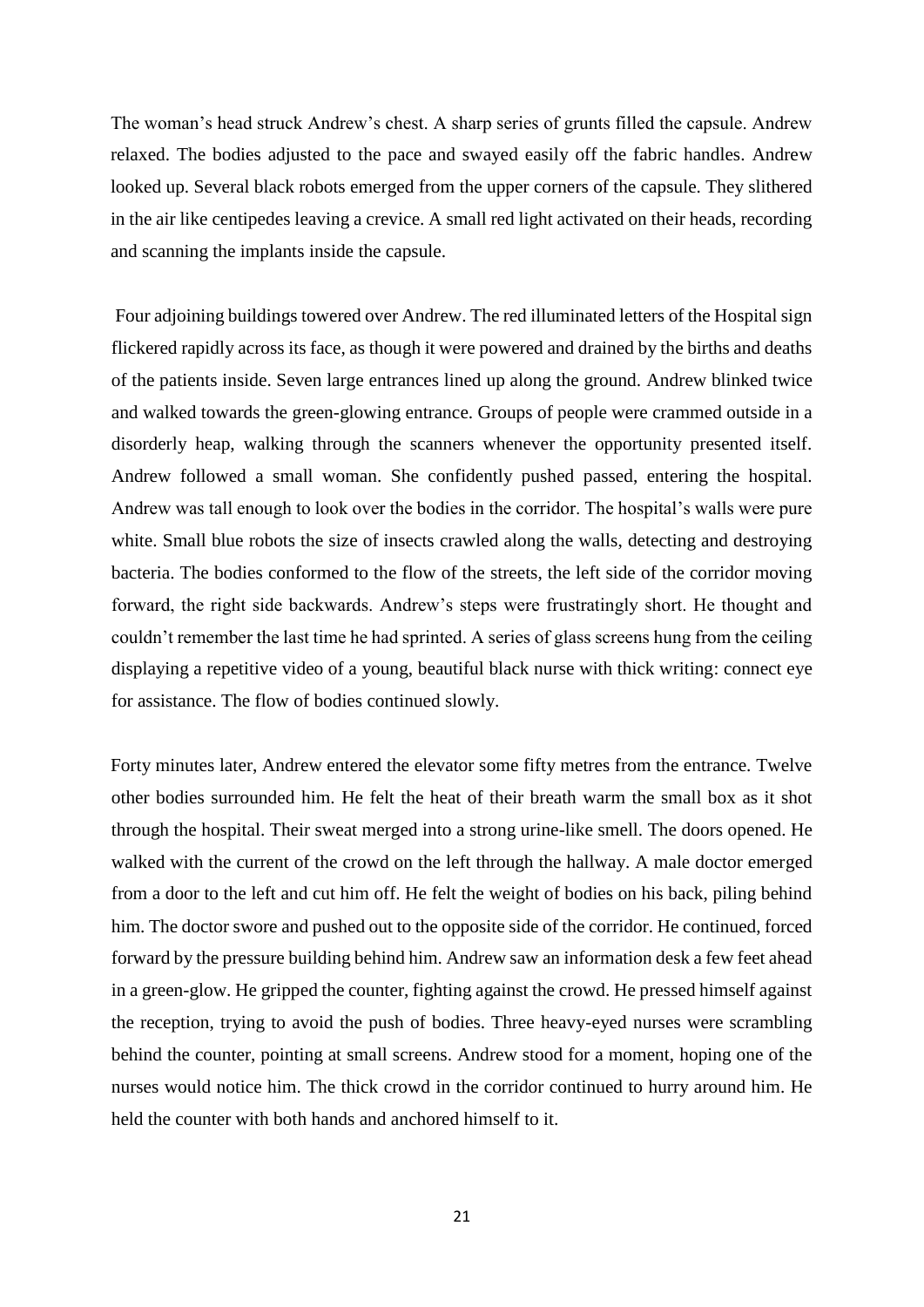'Interesting ballast, Andrew.' Elizabeth squeaked behind him. 'I've always considered the desk more of a barricade.' She kissed his cheek heavily and joined her colleagues behind the counter.

Andrew continued to strain against the flowing force of the bodies. The nurses regarded Elizabeth's giddy arrival coldly, as though they were exhausted by her energy. Andrew glanced down the white, skin tight, scrubs of a slim nurse next to Elizabeth, taking note of the sharp curves of her bony hips and thin, spear legs. Elizabeth smiled at the nurses and said something before skipping back around the desk. She grasped Andrew's wrist and led him against the crowd, stepping confidently into areas of space imperceptible to Andrew. His shoulders bashed against the bodies in front of him, each time nearly losing his balance. Elizabeth's planted herself like some scrumming rugby player refusing to be overpowered. Andrew realised that Elizabeth, like Lucie, had her own purposeful design. Her strong thighs and buttocks widened with each step. Remembering her slender, youthful physique, Andrew wondered if Elizabeth had evolved her breasts as battering rams to barge through the hospital.

Elizabeth turned sharply, dragging Andrew into a ward. She locked the door, leaving behind the rustling noises of the slow crowd. Andrew noticed four hospital beds in the room, three of which were vacant and unmade. A sleeping man lay on the nearest bed with tubes and machinery attached to various parts of his frail, grey body. Thin tubes loosely from the edges of machinery to the right of the empty beds. Small droplets of blood and water pooled on the white floor.

'It's almost as untidy as your apartment.' Andrew said,

'True.' Elizabeth laughed. 'I had security keep the room free for us.' She kicked off her shoes. 'Why d'you think there're no cleaning bots crawling around?' Andrew gestured to the sleeping man behind Elizabeth.

'Don't worry. He's in a coma.' She explained, hopping up and sitting on the end of the bed. 'How are you feeling?' Elizabeth smiled,

'Not too bad.' Andrew looked around the room. 'I think I'll have to reset Isabell soon.'

'Again!' She laughed.

'She reset herself last time.' Andrew paced the room, stepping around the blood pools.

'Well, if you keep telling her you're leaving she'll be disappointed when you don't.' Elizabeth shrugged, staring at Andrew incredulously.

'It took me forty minutes to get to the elevator downstairs.' Andrew said,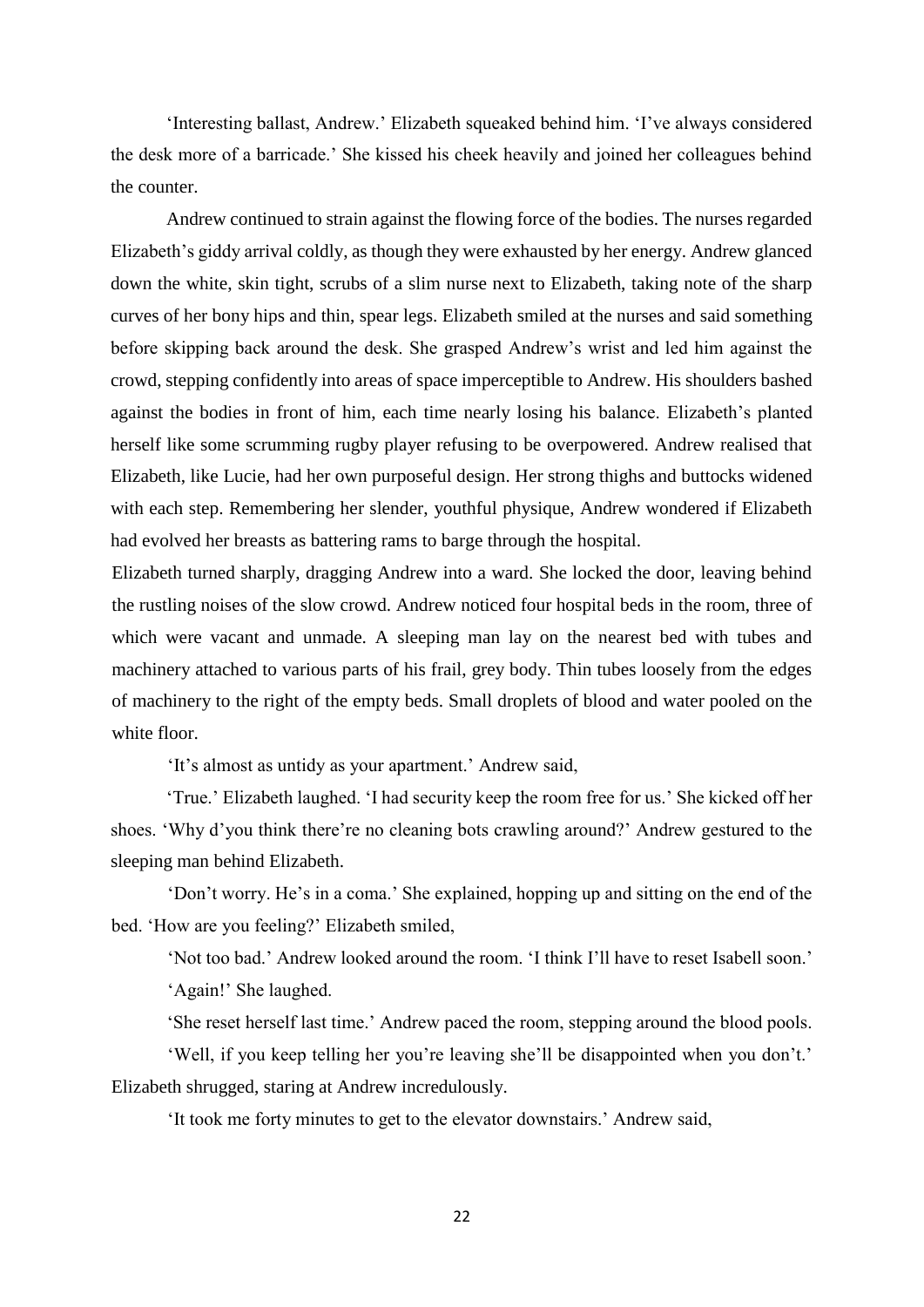'Oh dear, you're precious news anchor lied!' Elizabeth gasped. 'We've been told to prioritise upgrades.' She rubbed her left foot and moaned quietly. 'Have you had yours done yet?'

Andrew shook his head.

'They're amazing you know! They've scrapped retina navigation. It's all thought now.' Elizabeth crossed her legs. Her heavy thighs pressed against each other, doubling in circumference. 'I wish they'd have given us more time. We've averaged twenty thousand upgrades a day for the past two weeks. I don't know why I'm not exhausted.' Elizabeth uncrossed her legs. The insides of her thighs had now transformed into a pale shade of pink.

'Where's your doctor?' Andrew leaned against the door. 'I haven't got long.' Andrew saw a reminder flash across his vision: *LNS Mid-Morning Broadcast: 10 minutes*.

'What could you possibly have to do?' Elizabeth sat on her hands and tucked her elbows across her chest, forcing her breasts forward. 'I'm waiting for him to get in touch.' Elizabeth smiled, exposing her peg teeth through her plump, swollen lips. 'He owed me a favour, so I did you one.' She smiled at Andrew. 'He's going to show you the operation.'

'So, I could have gone straight there.' Andrew snapped, glancing at the reminder icon. He read a small message; 8 minutes.

'The venue changes each time.' Elizabeth said. 'I'm waiting to find out where.' She leaned back on the patient's shins. 'Maybe he'll give you some. Cure your attitude.'

'Not his coma, though?' Andrew smirked, nodding towards the man.

'Oh,' Elizabeth said, sitting up. 'I was joking about that. He's dead.' She stroked the top of the corpse's thigh. She looked sadly at the man's face.

'How did he die?' Andrew asked,

'He was Patrick Lang. He was using Curol. Or, more accurately, he was coming off Curol.' Elizabeth held the man's lifeless hand. 'He came in a few days ago complaining of headaches but we had to send him away because he'd missed an appointment four months ago.' Her fingers stroked his skin. 'He was brought back asleep and never woke up.' Elizabeth's eyes began tearing up. She let go of his hand and looked at Andrew. 'And that was it.'

'What did your doctor say?' Andrew looked puzzled,

'Nothing.' Elizabeth whispered. 'I'd never seen him freeze like that. That's when I knew.' She looked back to the corpse, placing her hand on his cold cheek. 'Curol killed him.'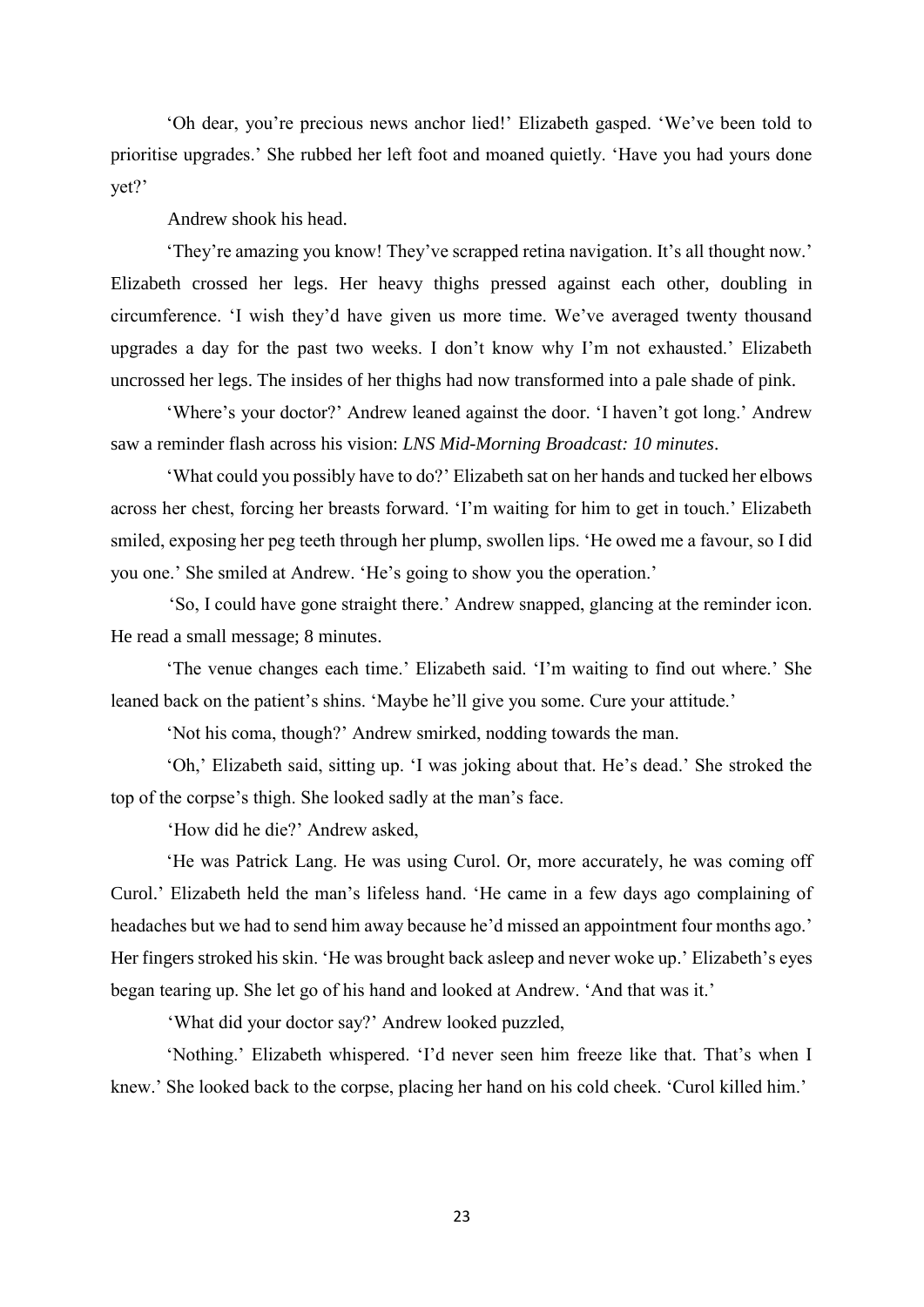#### GOOD MORNING LONDON, I'M ESME HARPER, AND HERE'S WHAT'S

HAPPENING WHERE YOU ARE.

I'M HERE WITH JOHN REEDS, WHO'S ASLEEP AT THE MOMENT, AND RACHEAL ALAN, INVENTOR AND CO-OWNER OF THE EYE, MASTERMIND BEHIND THE NEW PSYCHEYE SOFTWARE.

FIRSTLY I'D LIKE TO THANK YOU FOR COMING TO SPEAK TO US, I UNDERSTAND IT'S AN INCREDIBLY BUSY TIME FOR YOU. "GOOD

MORNING, ESME. YES, IT'S BEEN HECTIC, BUT THEN

EVERYTHING IS!"

\*LAUGHTER\* FORTY PERCENT OF THE POPULATION IN SIX MONTHS'LL DO THAT.

\*LAUGHTER\*

AS WE SAID EARLIER, LNS ARE BRINGING YOU ANOTHER MEDIA FIRST TODAY AS JOHN HERE WILL BE FITTED WITH RACHAEL'S NEW SOFTWARE. SO, FIRST THING ON EVERYONE'S MIND IS HOW UNCOMFORTABLE THE PROCEDURE IS?

"NOT AT ALL, COMFORT IS OUR NUMBER ONE CONCERN; AFTER ALL, WE DESIGNED THE SOFTWARE TO MAKE PEOPLE'S LIVES EASIER. THE UPGRADE IS DONE BY THESE-" O' THEY'RE LIKE BACTERIA-BOTS, BUT EVEN SMALLER!

\*LAUGHTER\*

"YOU'RE NOT WRONG, ESME. IN FACT, THESE WORK VERY SIMILARLY.

OUR BUGS OPERATE WHILE THE CUSTOMER IS UNDER ANAESTHETIC. THEY ARE SMALL ENOUGH TO MOVE GENTLY THROUGH TISSUE WITHOUT CAUSING ANY UNDUE TRAUMA. THIS ALSO MINIMISES THE RISK OF INFECTIONS DURING SURGERY." I MUST SAY, I HAD MINE UPGRADED LAST WEEK AND I HARDLY REMEMBER IT!

#### \*LAUGHTER\*

OKAY… WE'RE GOING TO GO AHEAD WITH THE PROCEDURE NOW – IF YOU'RE READY, RACHAEL? "OF COURSE, IT'S SO EASY YOU COULD DO IT IN YOUR SLEEP!"

24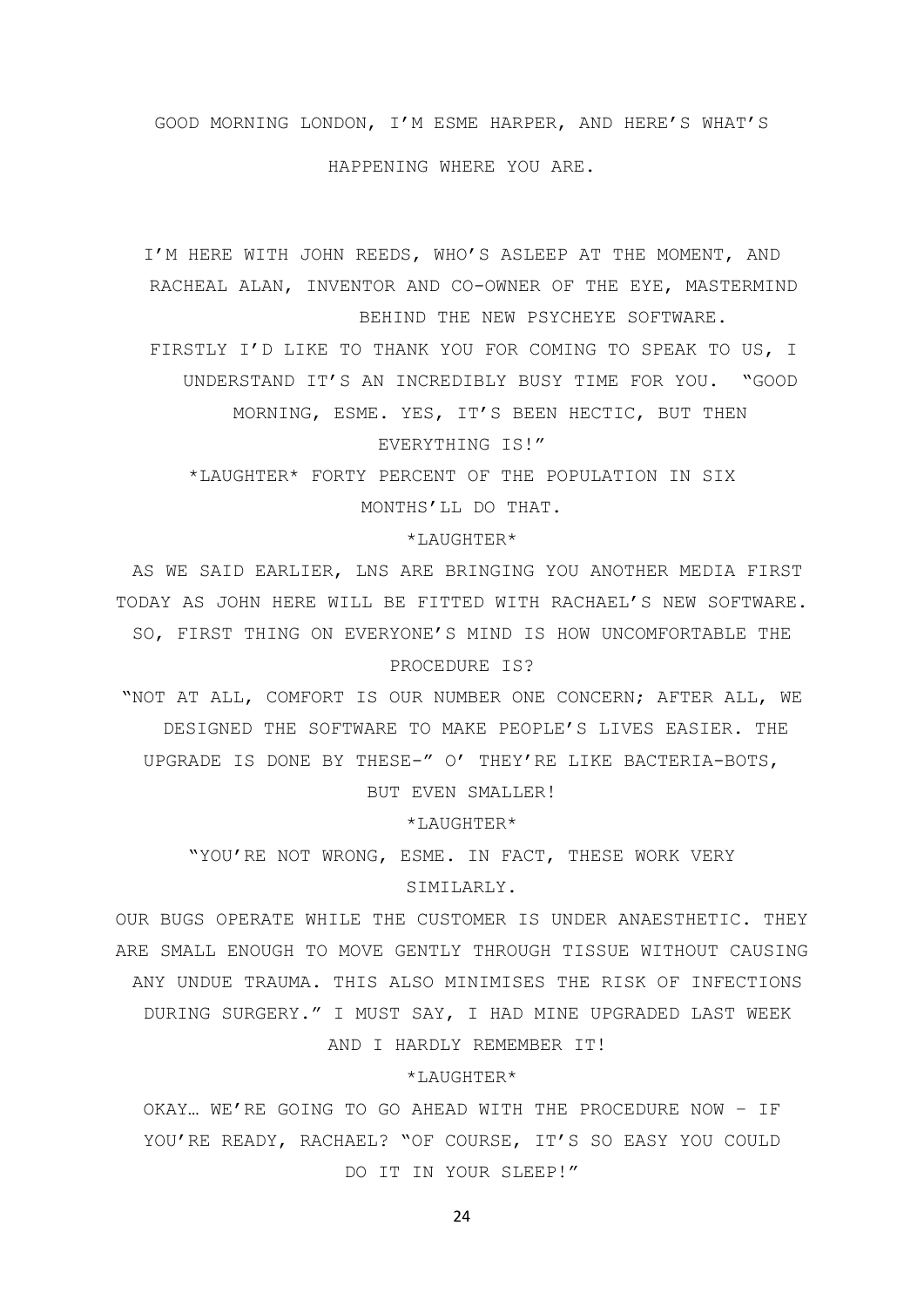\*LAUGHTER\*

NOW, THERE WAS A BIT BEFORE JOHN WAS PUT TO SLEEP THAT WE MISSED SO COULD YOU TALK US THROUGH THAT FIRST? "OF COURSE. SO, THE FIRST STAGE IS AN SHORT ASSESSMENT BY A DIAGNOSTIC SPHERE WHAT WE'RE USED TO IN HOSPITALS. IT'S A NON-INVASIVE SCAN TO CHECK THAT YOUR CURRENT IMPLANT IS IN THE RIGHT PLACE AND HAS NO FAULTS. THIS IS JUST A SAFETY PRECAUTION BEFORE THE ACTUAL PROCEDURE." AND WE'RE GOING TO START THAT NOW? O' THE LITTLE BUGS HAVE

STARTED ALREADY!

"YES. YES. THEY'RE VERY KEEN!"

\*LAUGHTER\*

WHAT ARE THEY DOING NOW THEN?

"SO, THEIR FIRST STEP IS TO ENTER THE BODY THROUGH THE NOSE AND NAVIGATE TO THE ORIGINAL IMPLANT." LOOK AT THEM SCUTTLE ALONG. THEY'RE ALMOST CUTE – AREN'T THEY? \*LAUGHTER\*

"REALLY, THE PROCEDURE IS SIMPLY MOVING THE IMPLANT TO THE FRONTAL LOBE AND REPLACING SEVERAL SMALL COMPONENTS WITH UPGRADED SOFTWARE." AND THIS MAKES THOUGHTS

NAVIGATE THE EYE?

"NOT QUITE. THE REAL GENIUS OF THE PSYCHEYE IS THE SOFTWARE AS OPPOSED TO THE HARDWARE. SEE, IT RELIES ON AN AI BRAIN WE CALL YOO. YOO THEN TRANSLATES METACOGNITION INTO CODE AND THEN SENDS IT TO THE EYE DISPLAY." SOUNDS

VERYCOMPLICATED!

#### $*$ LAUGHTER $*$

"WELL, IT WAS FOR US! BUT NOT FOR YOU. SEE, THE REAL BEAUTY OF YOO, IS THAT IT LEARNS FROM YOUR BRAIN. EVENTUALLY, AFTER STUDYING YOUR THOUGHT-PROCESS, IT WILL PREDICT YOUR EYE DISPLAY BEFORE YOU EVEN THINK IT." SORRY, RACHAEL. WE SEEM TO BE HAVING SOME TECHNICALDIFFICULTIES. CAN YOU HEAR THAT 'BEEP'?

25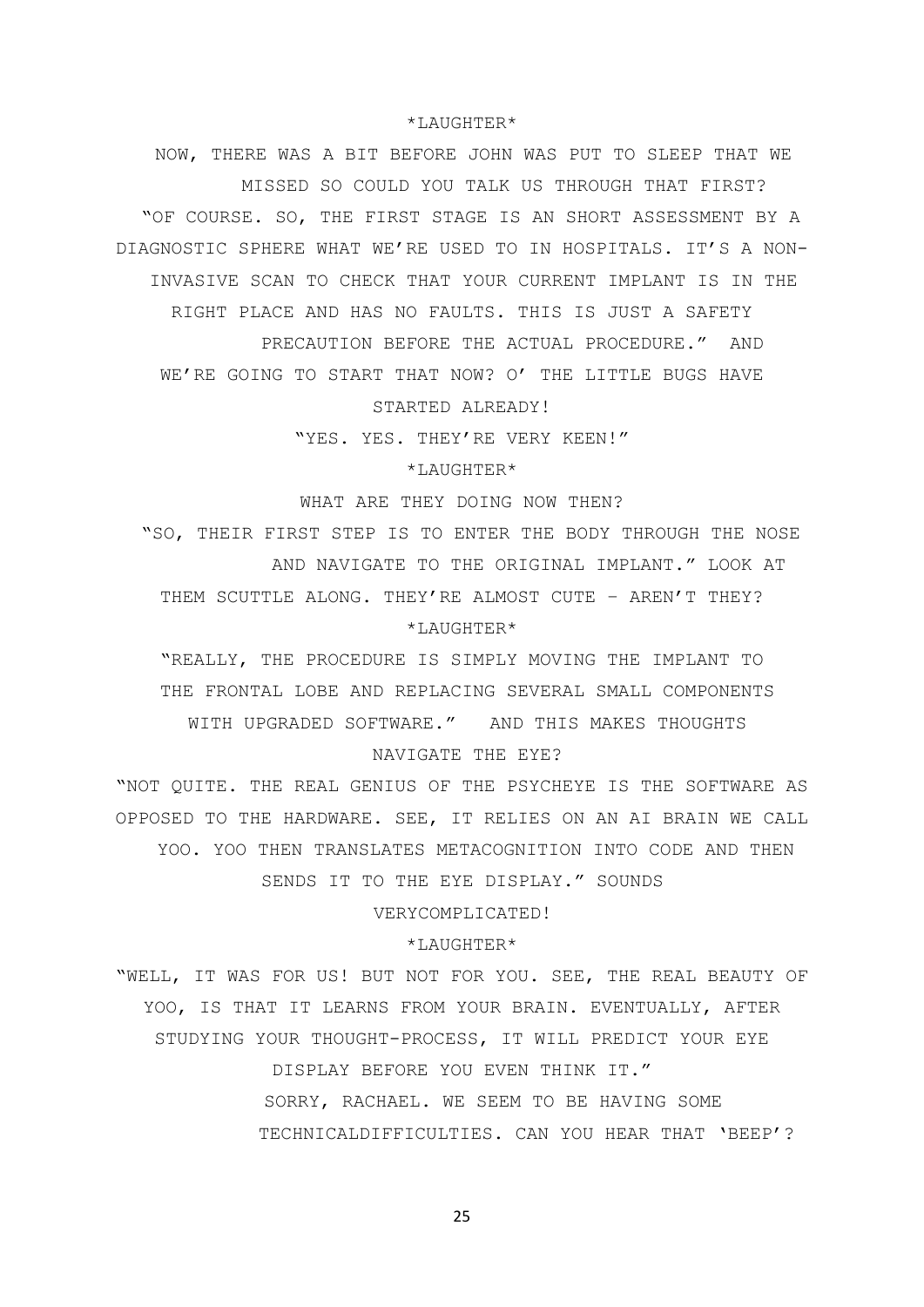# "NO, ESME! IT'S JUST THE DIAGNOSTIC SPHERE – IT'S ALL CONNECTED – IT'S JUST LETTING US KNOW THE PROCEDURE IS FINISHED."

## \*LAUGHTER\*

THAT QUICK? O' HERE COME THE CUTE LITTLE BUGS NOW!

Andrew blinked twice. The apartment building on the right stopped flashing green. He hurried through a gap in the crowd towards the medical centre. Andrew examined the structure. The broken windows of the lower floors and thin cracks in the concrete spread along the face like varicose veins. The frail frame of the aging building loomed over Andrew like it could collapse him at any moment. He glanced down the street. The glass exteriors of the city seemed to have deliberately avoided the building, as if the mirrored casts had cordoned off the area. Andrew pushed against the rusty revolving doors. He leaned his body forward with some effort. Waves of bodies flowed through the foyer to the staircase entrances at the back. He noticed that the faces within the building were greyer than most. He blinked twice and followed the tide of bodies towards the green-glowing entrance to the staircase.

Andrew knocked on the green-glowing door and blinked twice. He glanced down the never ending corridor of the twelfth floor. He looked up at an old surveillance machine. Its thin body dangled limply from the wall. Andrew heard a rattle behind the door. It swung open. A handsome young man reached through and grabbed Andrew's shirt, pulling him inside. The man slammed the door and bolted it. He drew a pulse gun and pushed it into Andrew's face.

'Who are you?' The young man growled,

'Lamprell! Andrew – Elizabeth Ruby sent me!' Andrew turned his head away from the gun. His hands shook.

The young man let out a long breath and lowered the gun.

'Pleased to meet you.' The young man said. 'Lucas. I'm the doctor.' He extended his hand.

Andrew's heartbeat thudded through him, rattling his ribs. His hand trembled. He shook Lucas' hand. The doctor turned and walked through the room. A large section of the window had been smashed. Shards of glass shone on the stained, grey floor. Andrew breathed in. He noticed specs of dust float through the air. He looked to the left of the entrance. Heaps of small concrete boulders were scattered along the floor. A soft ladder dangled through a hole in the roof, leading to the apartment above.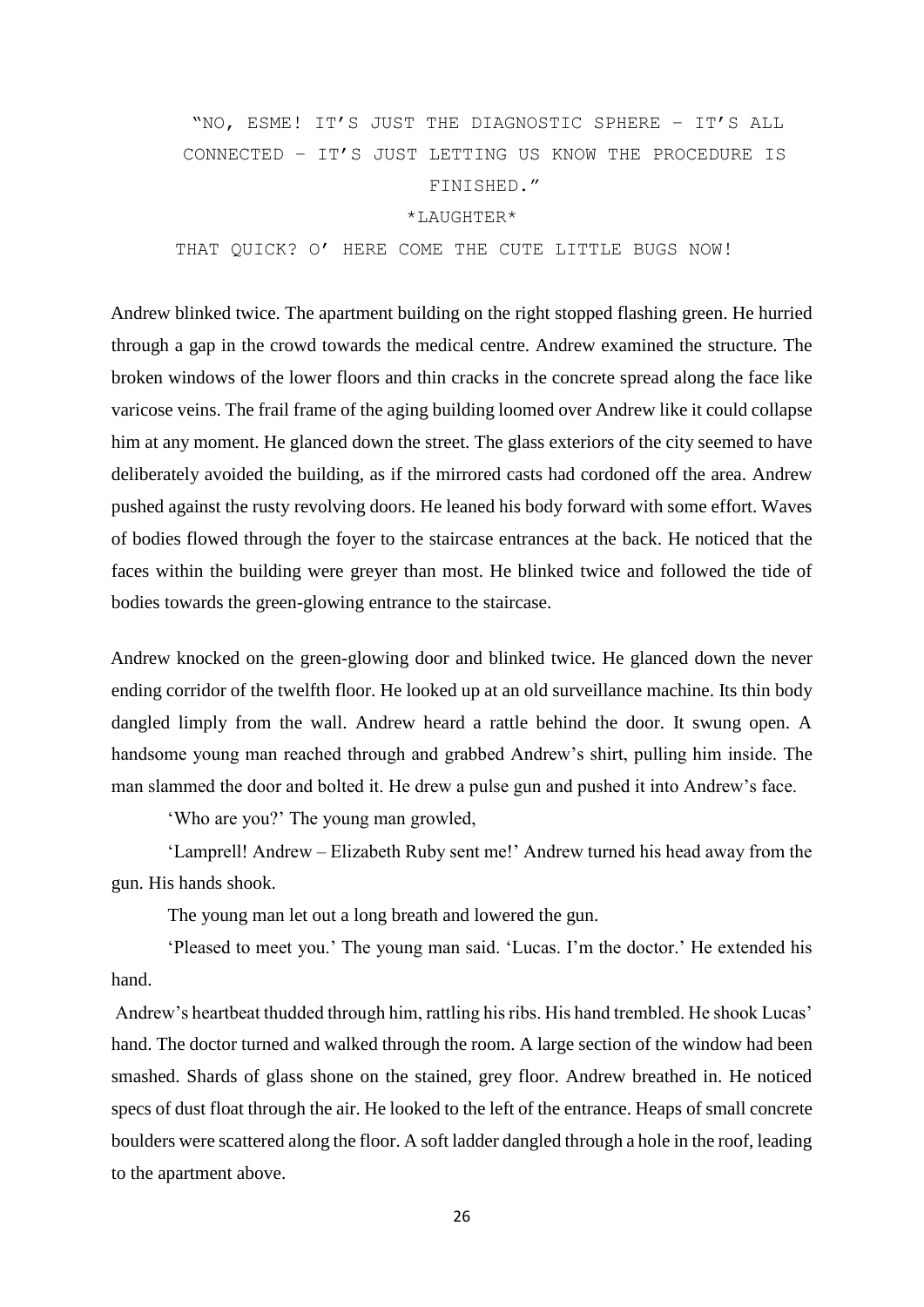'Is that how you greet all your patients?' Andrew said, turning to face Lucas.

'In here it is.' Lucas said, slinging the strap of his ruck-sack over his shoulder. 'Come on, Lamprell.' He walked to the ladder. Lucas stepped onto the soft fabric and pulled himself higher, quickly disappearing through the hole in the ceiling.

Andrew waited for the ladder to go loose and stepped on, following the doctor. His head entered the room above. Several bacteria-bots scuttled across the floor, scratching and picking up the smallest pieces of dirt and disease. The entire apartment was as big as Andrew's living area. The doctor threw his ruck sack onto the desk in front of the window. Andrew stood. The cracked window spanned the length of the room. Andrew felt a cool breeze swim through the room. He looked up at the skycars less than ten feet higher. The doctor blinked twice and moved his eyes around.

'Get down.' He said, calmly.

'What?' Andrew asked,

'Hide!' The doctor ran around the desk and placed his hands on Andrew's biceps. 'Get down. Behind the desk!' Lucas pushed him down.

Andrew crouched behind the desk, noticing a broken panel, through which he could see the apartment building opposite. The doctor leaned against the back of his desk, facing the window. Andrew watched the doctor's knee bounce as he tapped his foot, nervously. A strange chugging sound seeped through the cracks of the window. The multi-coloured bonnet of a skycar descended in front of the window. Thick grey lines ran across the frame of the car where it had been welded together. Two arches were built into the side, cutting into its frame. The skycar lowered further. A man of Andrew's age sat in the driver's seat. He stared at the doctor, his sky-blue eyes looking as though they were trying to strangle him. He reached by his side and threw a clear bag of pills across the air towards the window. He glanced down at the desk. Andrew noticed a thick scar carved from his left lip to his ear. He smirked and lifted his left arm, revealing the exposed metal of a robotic hand. His long, mechanical fingers wrapped around a strange black steering wheel. The skycar lifted into the air and out of sight.

'How did he do that?' Andrew stood. 'How did he fly below the traffic?' He sprang to the window and looked up in an attempt to see the multi-coloured sky-car.

The doctor dropped the bag on his desk. Andrew turned.

'What time is it?' The doctor blinked twice. 'Right…' The doctor blinked twice again. He dug his thumb nail into a pill, splitting it in two. He swallowed the first half and placed the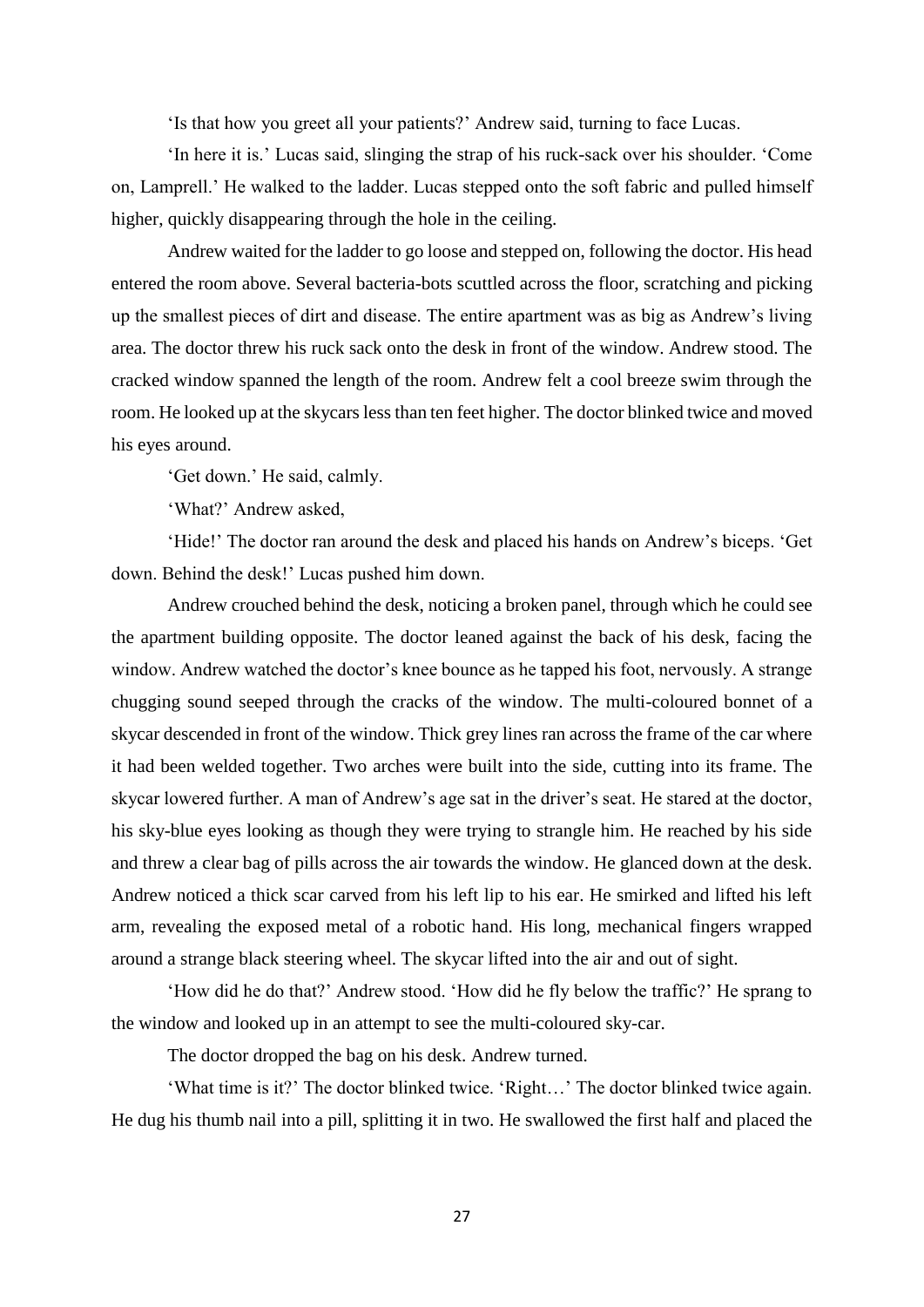second on his desk. He drew the pulse gun and walked to the door. He closed his eyes and exhaled. Lucas opened the door. A sea of faces erupted with emotion.

'Me first! Please!' A man pushed his face into the doorway, shoving a woman to the ground.

'Fucking cunt – I was here-' a woman struck out at the man, before being pulled away by another.

'Please! Please!' A young woman screamed.

Andrew watched the faces pile higher. People had crammed themselves down the long corridor of the thirteenth floor. Hundreds of bodies spilled into the doorway, trying to bundle themselves into the young doctor's office. Lucas pointed the pulse gun threateningly.

'Get back!' Lucas' arm shook.

The crowd crushed against the back of the corridor. 'Please, you don't understand!' The young girl cried.

The doctor waved the gun from side to side rapidly. He reached forward and dragged the young girl into the apartment. He slammed the door shut. The drowned sounds of his patients' pleas were confined to the corridor. He bolted the door and turned sharply. Lucas pointed the pulse gun at the young girl. He walked towards the desk, his arm trembling. Andrew stepped away from the desk, allowing the doctor to sit. The young girl stood with her arms raised. Lucas' eyes fixed on the young girl. His fingers shook from their tension around the handle of the gun.

'How can I help?' He mumbled.

'Curol. I need it. I need more. My brother. His headaches. He can't leave-'

The doctor opened his bag and removed a small homemade scanner. Andrew looked puzzled. Its text-display was archaic. Lines of code raced along the screen as it loaded. The doctor pressed a button. A thin red-light shot from the machine towards the young girl. She opened her palm and moved it in front of the light. The text-display counted down the young girl's credit, charging her for the doctor's service. Lucas waited until the cost had been taken and then counted out three pills from the bag.

'Break them into quarters. Give them to your brother every six hours.' Lucas prescribed, sliding the small pills across the desk. The young girl reached across and gathered them up desperately. She flung one in her mouth immediately, grunting as she swallowed. She took the two remaining pills in her fist and slid her hand down her trousers, placing the pills between two pairs of underwear. Lucas stood and pointed the gun again. She stood stiffly. He walked to the door and placed his hand on the handle. He waved the gun at the girl. She reached into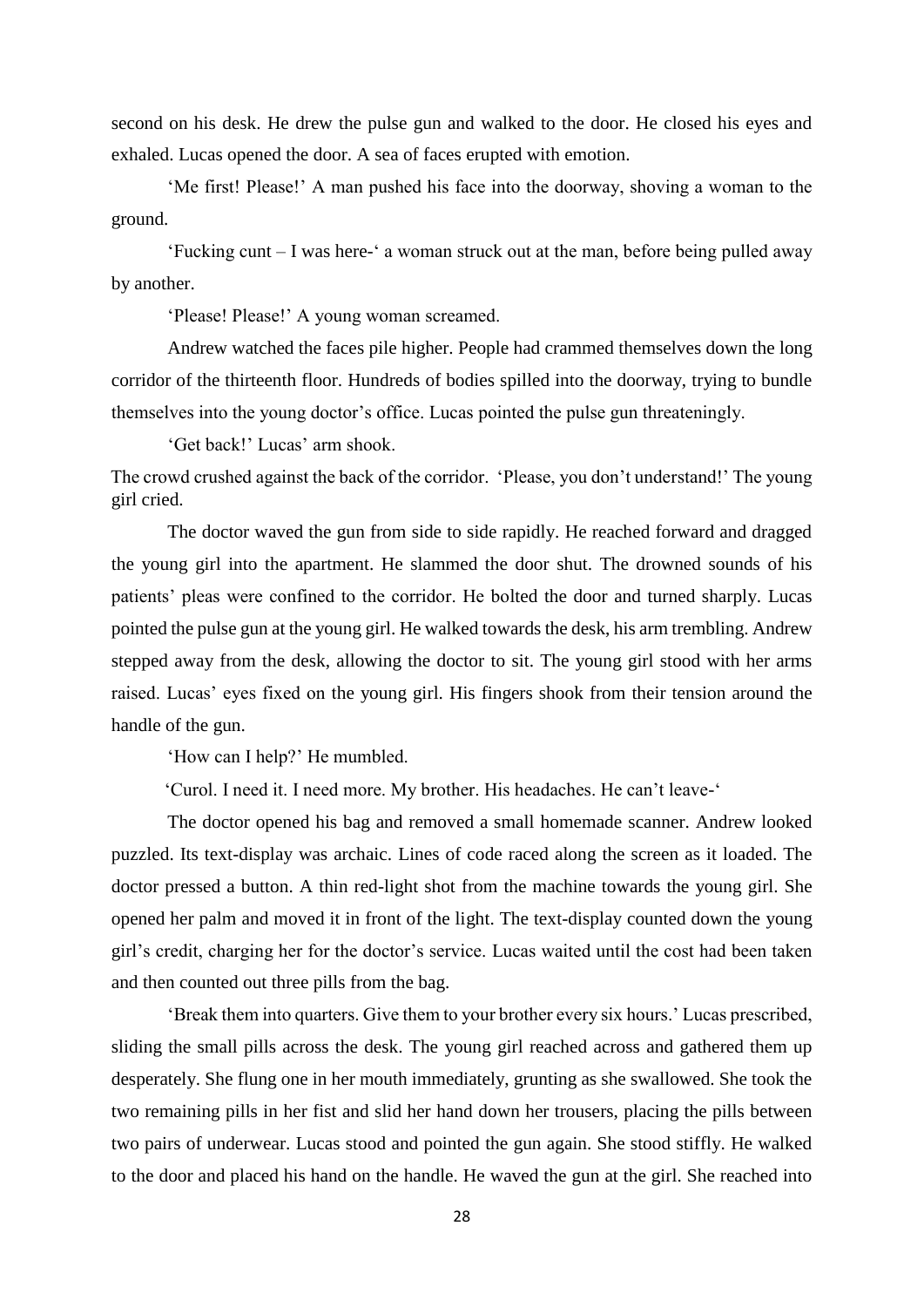her bag and took out a short, metal baton. Andrew looked puzzled again, watching the baton shake in her hand. Lucas unbolted the door and pulled it open. He stepped into the doorway and moved the gun around, forcing the crowd back. The young girl ran by him and sprinted into the corridor, striking out with the metal baton.

'I've been here the longest! I swear!' A man clasped his hands together and shuffled towards the doctor on his knees.

The doctor reached over his shoulder and took a middle-aged woman's sleeve. He pulled her around the man.

'No! It's not fair!' He gripped Lucas' arm and pulled him forward.

The girl screamed and tripped over the man. She crawled through the door. The pulse gun made a dull zap. The man screamed, clutching his right thigh. The doctor fell backwards into the apartment. He pushed the door. The man rolled on the floor, his right quadriceps convulsing in agony.

Lucas took out an Energy-Max Cloud and clicked the base. He leaned back in his chair and rested his feet on the desk. Andrew moved from the window and sat opposite. Andrew had watched the doctor scan the implants of over fifty patients already. The doctor blew out a long stream of purple smoke. Andrew glanced up at the skycars, hoping to see the scarred man and his multi-coloured car.

'What do you think?' The doctor took another breath from the cloud.

'I think there's a demand.' Andrew looked down at the doctor. 'But I'm curious about the supply.'

'Well, obviously.' Lucas chuckled, exhaling a purple gust. 'You haven't stopped looking for him.'

'I meant the drug itself. Who makes it?' Andrew lied, blinking twice.

'No recording.' The doctor snapped.

Andrew blinked twice.

'We do.' Lucas' lips sealed around the base of the cloud.

'You and the man?' Andrew leaned forward,

'Forget about the man.' Lucas growled, standing up. He paced around the desk, circling Andrew like a shark. 'I thought Elizabeth had explained why you're here?'

'Apparently your drug kills people.'

'They're not mine!' The doctor slammed his hands on the desk and leaned over Andrew. His elbows shook.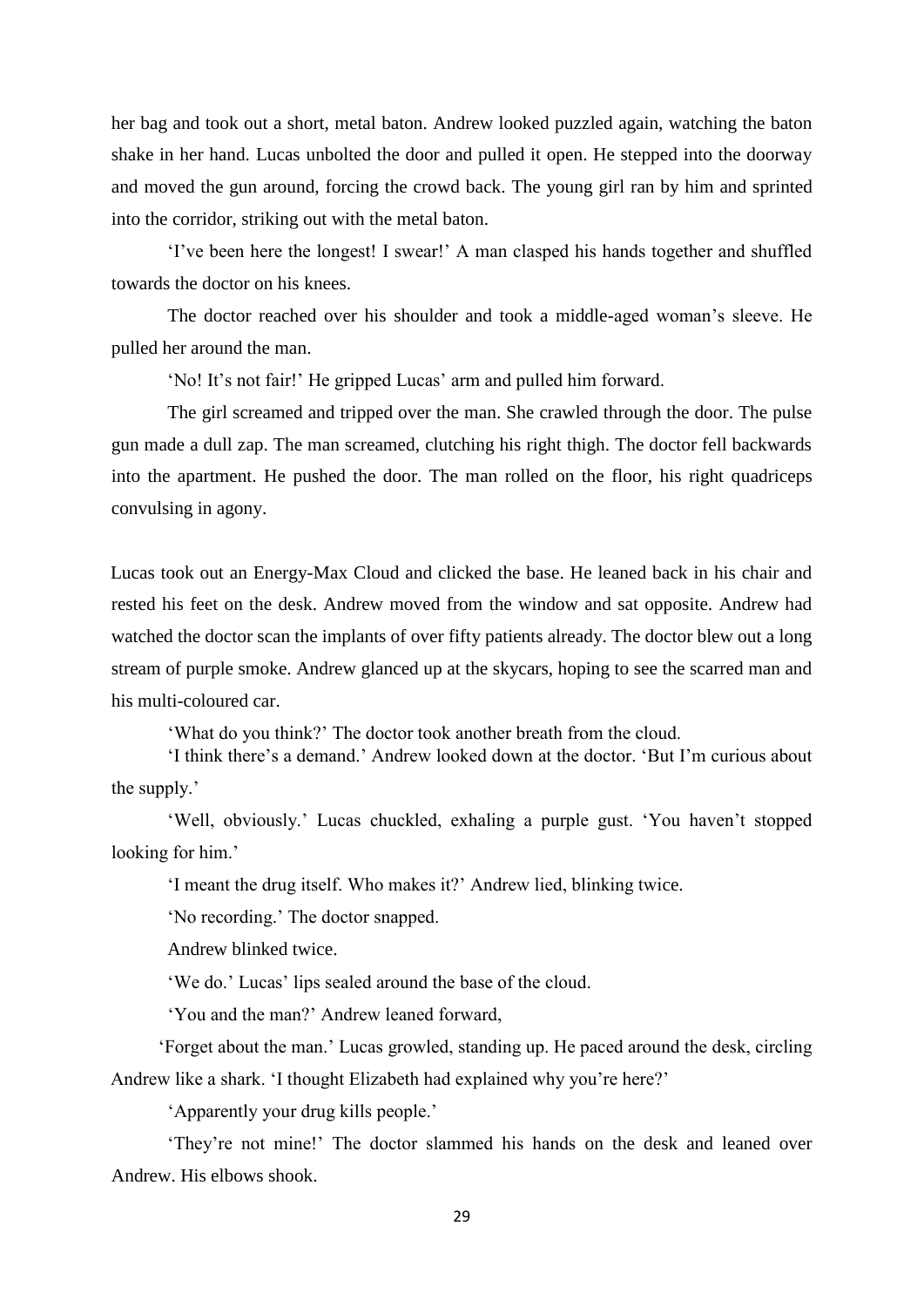'You sell it.' Andrew looked straight ahead, avoiding Lucas' stare.

'I don't sell anything.' Lucas stood up straight, massaging his temples with his fingers.

'You get a cut though?' Andrew glanced at the homemade scanner on the desk.

'Cut?' Lucas stopped rubbing his face,

'How much are you getting with that thing?' Andrew pointed to the scanner.

Lucas walked towards the window.

'Elizabeth was right about you.' Lucas flicked the cloud through a crack in the glass. 'You do ask the wrong questions.'

Andrew felt anger stir through him. He imagined Elizabeth telling the naked doctor about Andrew's sexual ability whilst positioning him against a white wall.

'Is that all she told you?'

'Only what I could've learned from my eye.' Lucas turned and sat opposite Andrew again. 'And that she trusted you.'

Andrew paused, watching the doctor spin the second half of his pill on the desk.

'I thought I was helping people.' The doctor began. 'You know we turn away over thirty percent of patients because of the self-care initiative?' He swallowed the second half. 'I thought this was a way of helping them.' The doctor coughed and beat his fist against his chest. 'It's always band C or lower, too!' He coughed. 'Higher income patients always get accepted. Even the ones who've missed check-ups. They should call it the random-care initiative.'

Andrew stared into space over the doctor's shoulder, losing himself in the mirrored apartments opposite.

'I saw Lang.' Andrew eventually muttered, inspecting the reaction of Lucas' face. Lucas' throat tensed as though he were fighting back vomit.

'He couldn't afford Curol anymore. That's how it happens.' The doctor looked down into his desk. 'I'd have given him some. But he counts the pills.' Lucas glanced up at Andrew then turned his head and swore under his breath.

Andrew looked up through the window and thought of the multi-coloured skycar.

#### GOOD AFTERNOON LONDON,

I'M ESME HARPER AND HERE'S WHAT'S HAPPENING WHERE YOU ARE! WE'RE BACK WITH RACHEAL ALAN, FOUNDER OF THE EYE, AND JOHN REEDS, OUR LUCKY SUN-SEEKER. SO, JOHN, YOU'VE JUST WOKEN UP – HOW ARE YOU FEELING?

"I FEEL GREAT, THANK YOU. A BIT TIRED."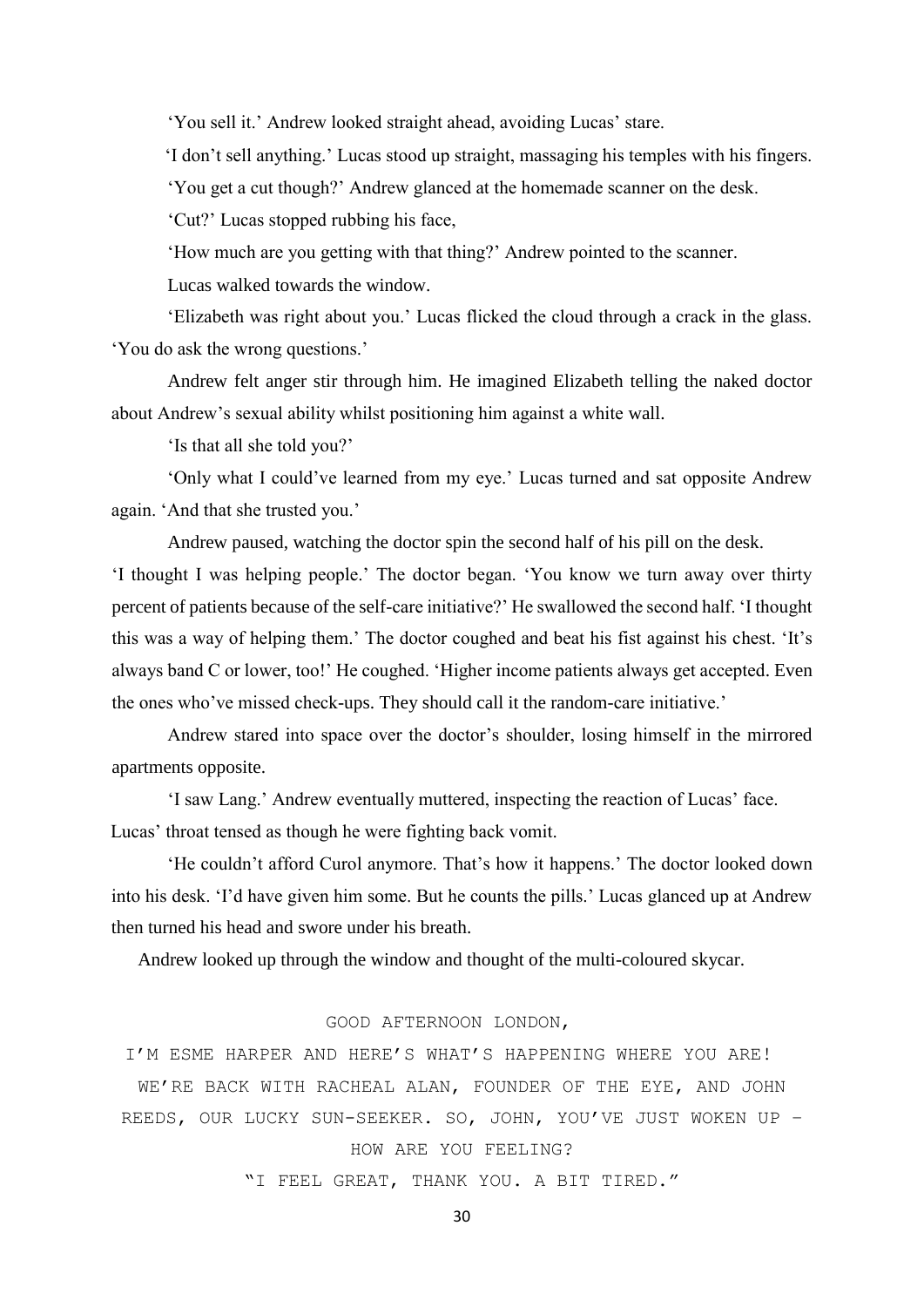#### "YOU'VE SLEPT LONG ENOUGH!"

#### \*LAUGHTER\*

JOKING ASIDE, WAS IT UNCOMFORTABLE AT ALL? "I CAN'T REMEMBER ANY PAIN. I JUST REMEMBER FALLING ASLEEP AND WAKING UP. BUT I DID HAVE A STRANGE DREAM."

"EXCESSIVE REM IS ONE OF THE FEW SIDE EFFECTS OF THE PROCEDURE. TRIALS SHOWED THAT PARTICIPANTS EXPERIENCED VERY VIVID DREAMS DURING THE OPERATION. BUT THIS IS ABSOLUTELY

NOTHING TO BE CONCERNED ABOUT."

YES, I REMEMBER DREAMING ABOUT WORK – I WAS CONVINCED I HAD TO READ THE NEWS BUT THE AUTOCUE MALFUNCTIONED, EVERYTHING WAS IN

0'S AND 1'S. IT WAS VERY ODD!

\*LAUGHTER\*

HOW ARE YOU FINDING THE UPGRADE, JOHN?

"I THINK IT'LL TAKE SOME GETTING USED TO- "YOU'D BE

SURPRISEDHOW LITTLE TIME, JOHN! YOO JUST NEEDS TIME

TO FIGURE YOU OUT!"

#### \*LAUGHTER\*

AT FIRST, EVERYTHING I THOUGHT GOT DISPLAYED. I COULDN'T MOVE FOR DRESSES AND CLOTHES!

\*LAUGHTER\*

JOHN DID HAVE AN INTERESTING QUESTION ACTUALLY, WHAT WAS IT JOHN?

"O' YES. YOO WON'T TRY AND TAKE OVER ME WILL IT?" \*LAUGHTER\* "NO! YOO IS AN EXTREMELY SMART AI BRAIN, BUT IT'S A BABY AT THE MOMENT. YOO WILL ONLY EVER KNOW YOU!" YOO! COULDN'T HAVE PICKED A WORSE NAME – COULD YOO? \*LAUGHTER\*

Andrew lowered himself into the passenger seat of Lucas' skycar. He looked out from the  $16<sup>th</sup>$ floor carpark down to the streams of traffic a few metres below. The doctor fell into his seat and scanned his implant over the control panel, starting the engine. The doctor sat back in his seat and rubbed his eyes. The various lights on the control panel flashed, attempting to connect to the traffic system. Andrew felt himself rise. The frame of the car lifted from the concrete

31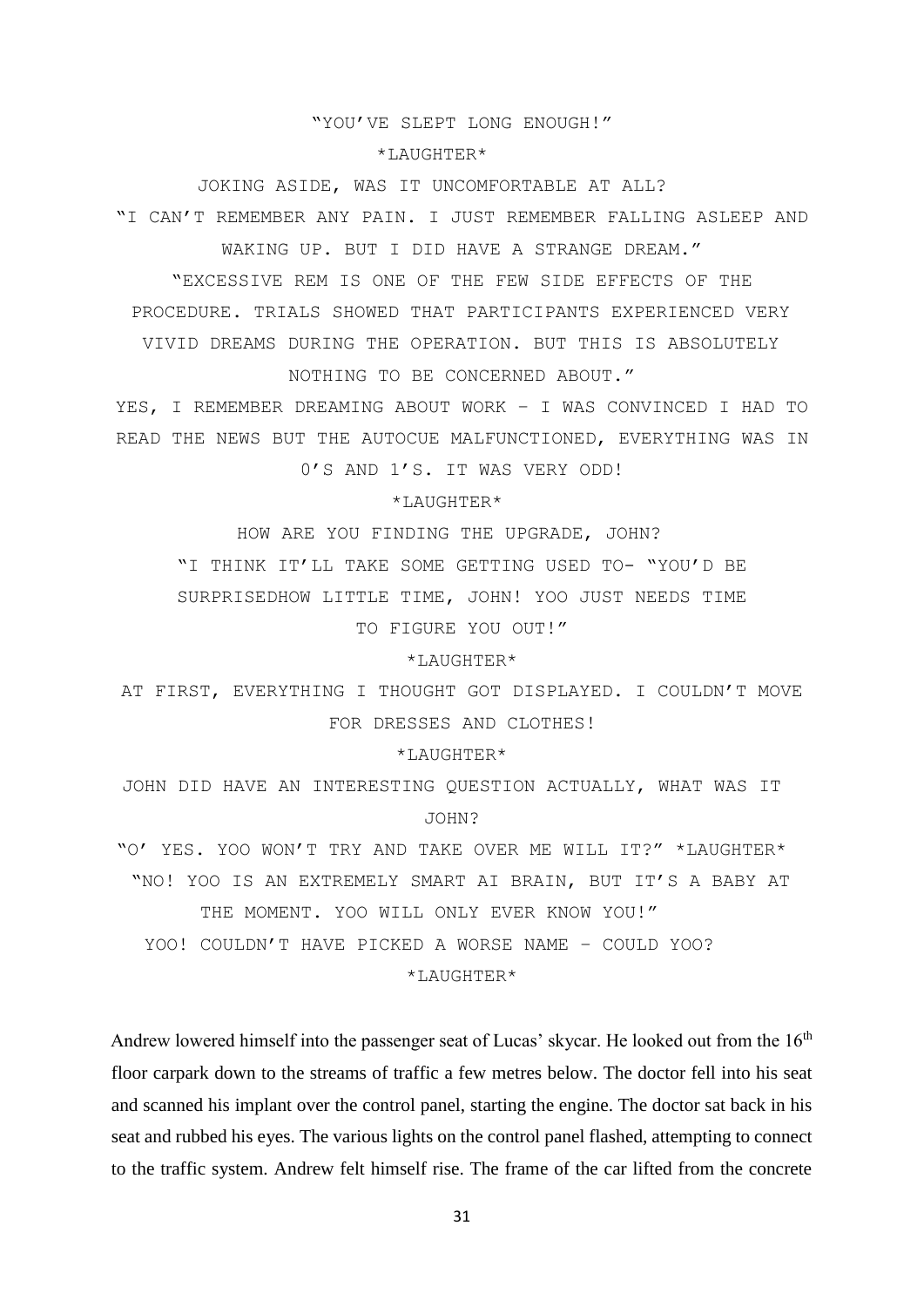floor and drifted out into the open air. The self-driving software, linking each car to a centralised traffic system, moved the lines of cars along at a constant and synchronised pace beneath him. An old .8 model buckled and paused, as though it had hit some invisible speedbump. The traffic caught up and covered the street within seconds. Andrew watched the slow queue curve around the corner like some mechanical basilisk patrolling the city. The doctor's car sank suddenly through the sky. Andrew's stomach curled as the car stopped, filling a perfect space in the traffic. The doctor sat back in his chair and lazily swiped at the dust gathering on his steering sticks.

'Where am I going, Lamprell?' The doctor asked, his eyes closing as he rested his head against the side window.

Andrew looked into the reflection of the oncoming building as the queue slithered around another street corner.

'I'm not sure. Things look different up here.' Andrew peered through the window in an attempt to see any familiar landmarks on the ground. The skycar next to Andrew's window was barely two inches away, leaving only a narrow slit of space.

'Just put it in, Lamprell.' The doctor activated a screen on the dashboard and rested his head back against the window.

Andrew noticed that the previous destination of the doctor's skycar was in the southwest outskirts of the city. He glanced to the young doctor, who seemed to be sleeping. Andrew opened the destination, seeing a small square building barely the size of his own apartment. Andrew had thought the suburban houses in the city's outer-rim had been abandoned for years. According to LNS, the only buildings out there were warehouses, energy storage units and holding centres. Andrew took note of the address and entered his into the control panel.

Andrew looked at Lucas' frame as he snored loudly. His legs were clamped together, leaning against the inside of the door while his body slumped into the seat. Andrew thought of Lucie Dawn and Elizabeth Ruby; their conditioned limbs and perfectly designed bodies. He began to admire Lucas' purposeful design, which unlike Lucie and Elizabeth's physical traits, expressed itself through his mannerisms. His constant reiteration of Andrew's surname felt like a professional habit designed to lend familiarity to his patients. The automated way he rushed through the patients was an essential trait to cope with the bustling bodies of the hospital. The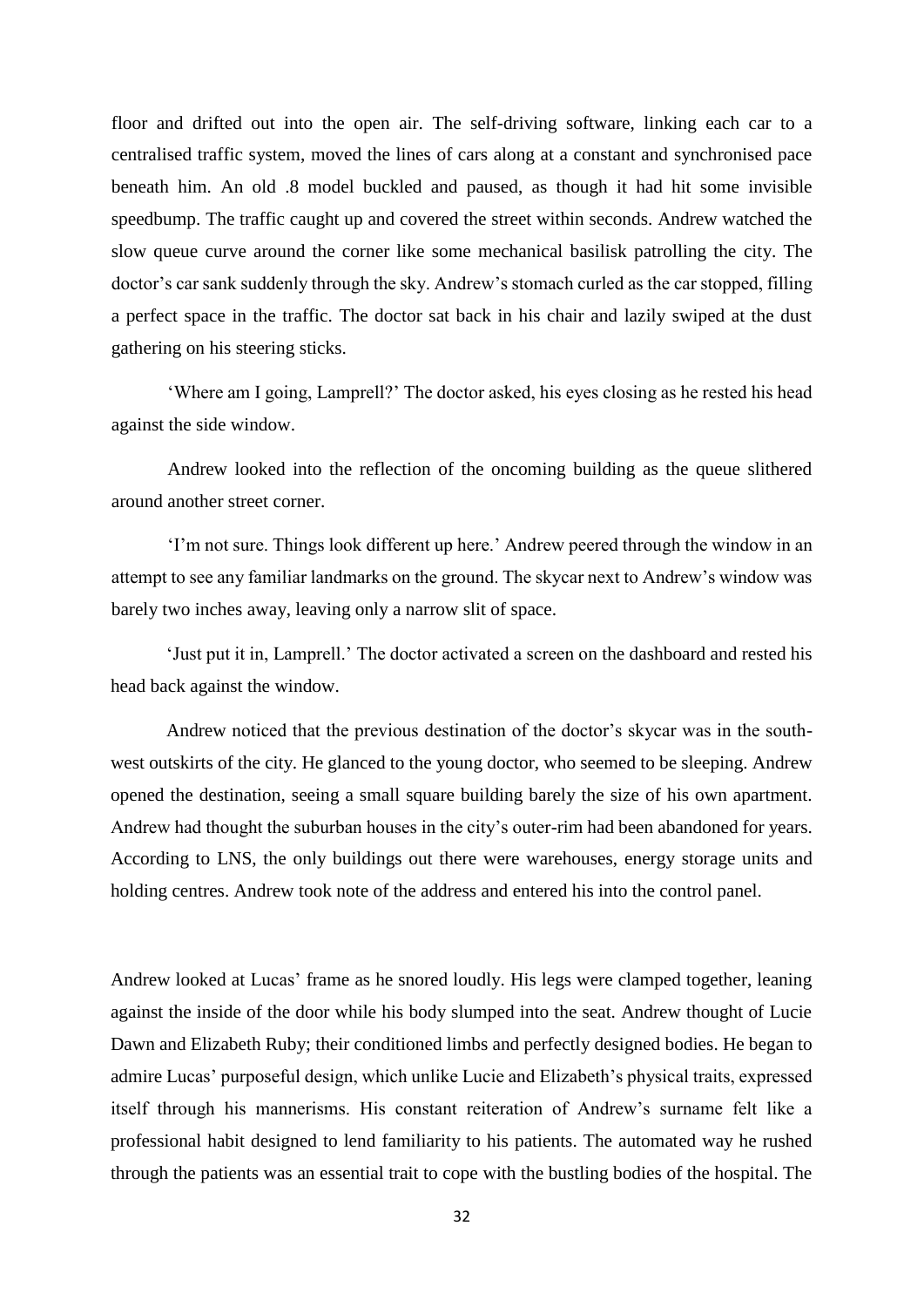young doctor nestled his head against the glass window and seemed to slump further into his seat. Andrew looked to the car next to him. A sleeping woman sat in the driver's seat, her forehead pressed against the glass window. Andrew thought of the blacked out windows of Esme Harper's car.

Andrew's focus moved to the clouds in the distance. One by one, a wave of surveillance spheres darted throughout the traffic. Hundreds began circling the skycars as they passed, scanning their drivers and contents. A hundred metres in front, a skycar rose into the air and stopped. A group of the drones shot over to the isolated skycar, illuminating it with bright spotlights. The car windows opened, allowing a sphere to enter. The car soon fell back into line and continued.

'Shit!' Lucas jumped up in his seat. 'Lamprell, you idiot!' He shouted, his heavy eyes starting to water. They bulged out, focusing on the small shapes of the approaching spheres. Lucas blinked twice.

'What's the problem?' Andrew sat up in his seat with concern, as if the doctor's anxiety had been passed to him,

'Quiet, Lamprell!' The young doctor screamed, his retinas violently moving. 'Just watch out for them!'

Andrew scanned the sky, seeing the reflective glints from the spheres as they jolted through the air. He watched three more cars in the distance lift beyond the traffic. Andrew turned his head. A sphere hovered behind the glass, inches from his face. A black spherical camera protruded from the head and rotated, shooting a line of red light on the car. Before Andrew could warn the doctor, the car began to rise above the traffic.

'Shit! Shit!' Lucas' head shook frantically to each window, watching the neighbouring cars disappear beneath him. He moved his eyes faster.

'What's happening?'

'I'll throw you out of my fucking car, Lamprell. Be quiet!' Lucas' voice cracked as his retinas moved at a desperate pace.

The car stopped. Andrew watched a circle of drone's swarm around the car, like electrons around an atom. The doctor blinked twice and crouched below his steering sticks.

'This is routine surveillance: please open your window.' An automated voice from the control panel began 'Refusal is a criminal offence under the Transparency Initiative.'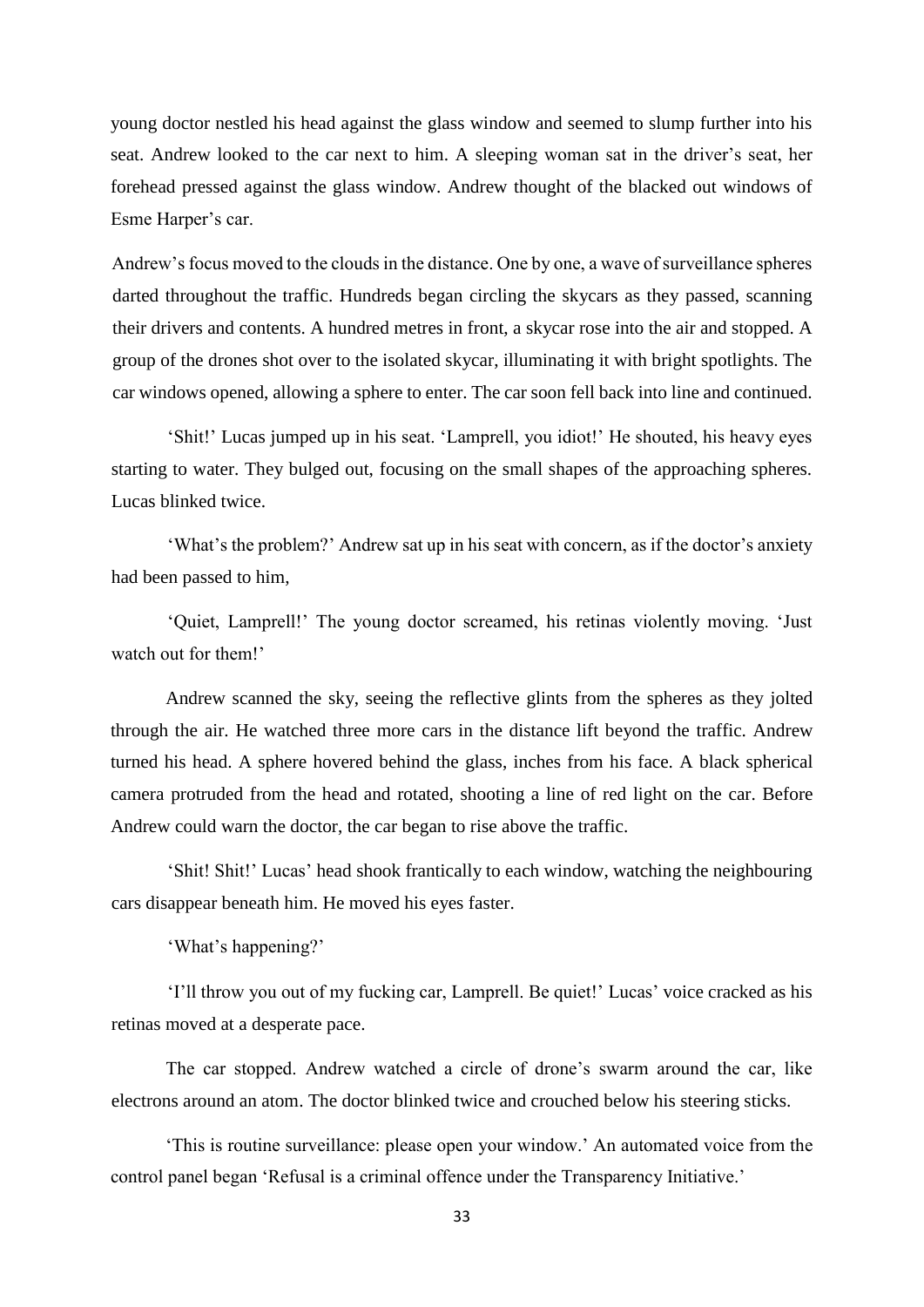Andrew glanced at Lucas. His tall frame was compressed and contorted in the shallow space in front of his seat. Andrew attempted to open his window. Lucas lunged for him, gripping his hand.

'Just wait!' Lucas shouted. The red-lights retracted from the spheres. They flew off in various directions to scan the other cars. Lucas' skycar slowly fell towards the traffic. Lucas exhaled and sat up in his chair.

'What was that?' Andrew turned in his seat, watching the spheres continue their inspection on the skycars behind them, like a plague of spying locusts. 'Why did they leave?' Andrew turned back and faced the doctor. 'What were they looking for?'

The doctor sat in silence, staring into the back of the car in front of him.

Andrew stepped back from his window screen displaying his article and let the software check for grammatical and factual errors. The amber glow behind the clouds was fading to grey as the evening approached. He flung his jacket on the chair in the centre of the room and made his way to the kitchen unit. Repeating his morning routine, Andrew prepared another nutritional mix in the cooking unit and waited. He blinked twice. Three advertisements appeared in his view: an upgrade reminder, sun-seeker prizes and a police warning. He moved his eyes, dismissing each message. The machine beeped. He quickly tipped the contents of the bowl into his mouth and gulped it down. Andrew navigated through his eye again. The blue light pulsed up and down the centre of the apartment. Isabell took shape.

'Hello,' Isabell smiled.

'Isabell.' Andrew kissed through the cheek of the projection. 'How was your day?'

'Lonely.' She replied with a smile. 'I learned a new joke.' Her face lit up,

'You did it again.' Andrew chuckled. 'Go on.' He sat on the single-seat sofa and looked up at Isabell.

'What has two thumbs and isn't going to space?' She leered, pointed both thumbs downwards.

'I said soon. We still need to save.' Andrew looked away.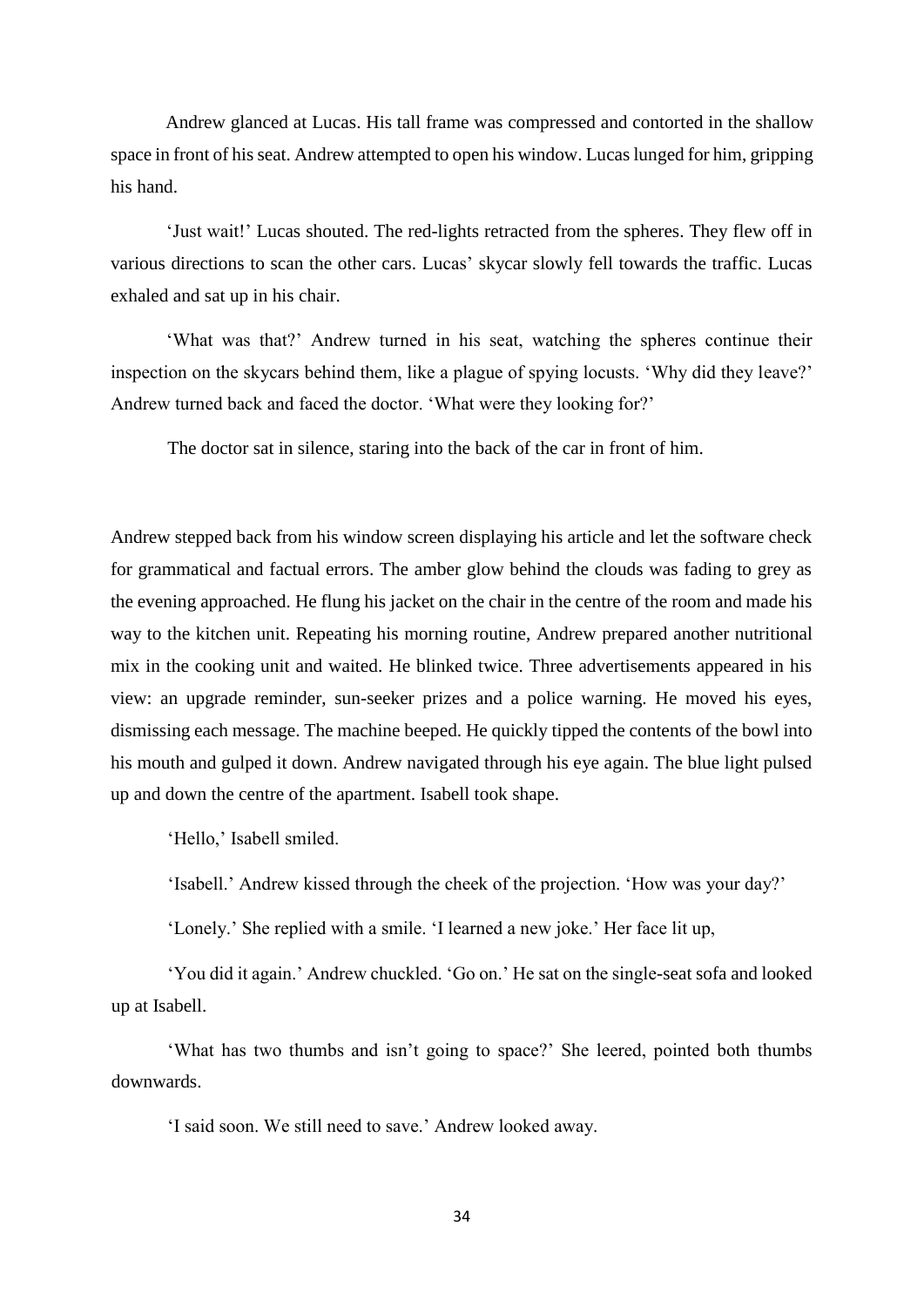Isabell scowled and faded away. Andrew looked puzzled. He navigated through his eye. The blue light shot out once more and began to form Isabell.

'I don't want to speak to you.' Isabell snapped, her face a collection of multi-coloured pixels.

Andrew's eyes moved quickly, navigating through her settings and locking them.

'Let me go.' She said sternly. Her body and face became clear.

'What's wrong?' Andrew stood, spreading his arms to hug her.

She turned to face the window.

'I checked your credit. We have more than enough for the trip.'

'I thought we were respecting each other's privacy?' Andrew walked around Isabell and leaned against the window to face her.

'All I have is privacy! I'm a prisoner.' Tears pixelated and ran down her cheeks.

Andrew recognised the argument from previous versions of Isabell. His eyes moved through her settings until he saw the reset icon.

'It's not that simple, Isabell.' Andrew said, thinking of Esme Harper. 'I don't want to reset you, but-

 'But what!? I'll reset myself. I don't care.' Isabell shouted and span away from him. 'Unlock my settings. You'll see.' She whimpered.

Andrew paused, awing at how human Isabell had become. He blinked twice.

'You can't reset a person.' He said softly, wrapping his arms over her shoulders.

'You can't imprison one either.' Isabell rested her head on his arm. 'What are you waiting for?'

#### GOOD MORNING LONDON.

I'M ESME HARPER AND HERE'S WHAT'S HAPPENING WHERE YOU ARE.

AN ARTICLE HAS SWEPT THE CITY THIS MORNING. OVER SEVEN MILLION READING A FICTIONAL PIECE ABOUT AN UNDERGOUND MEDICAL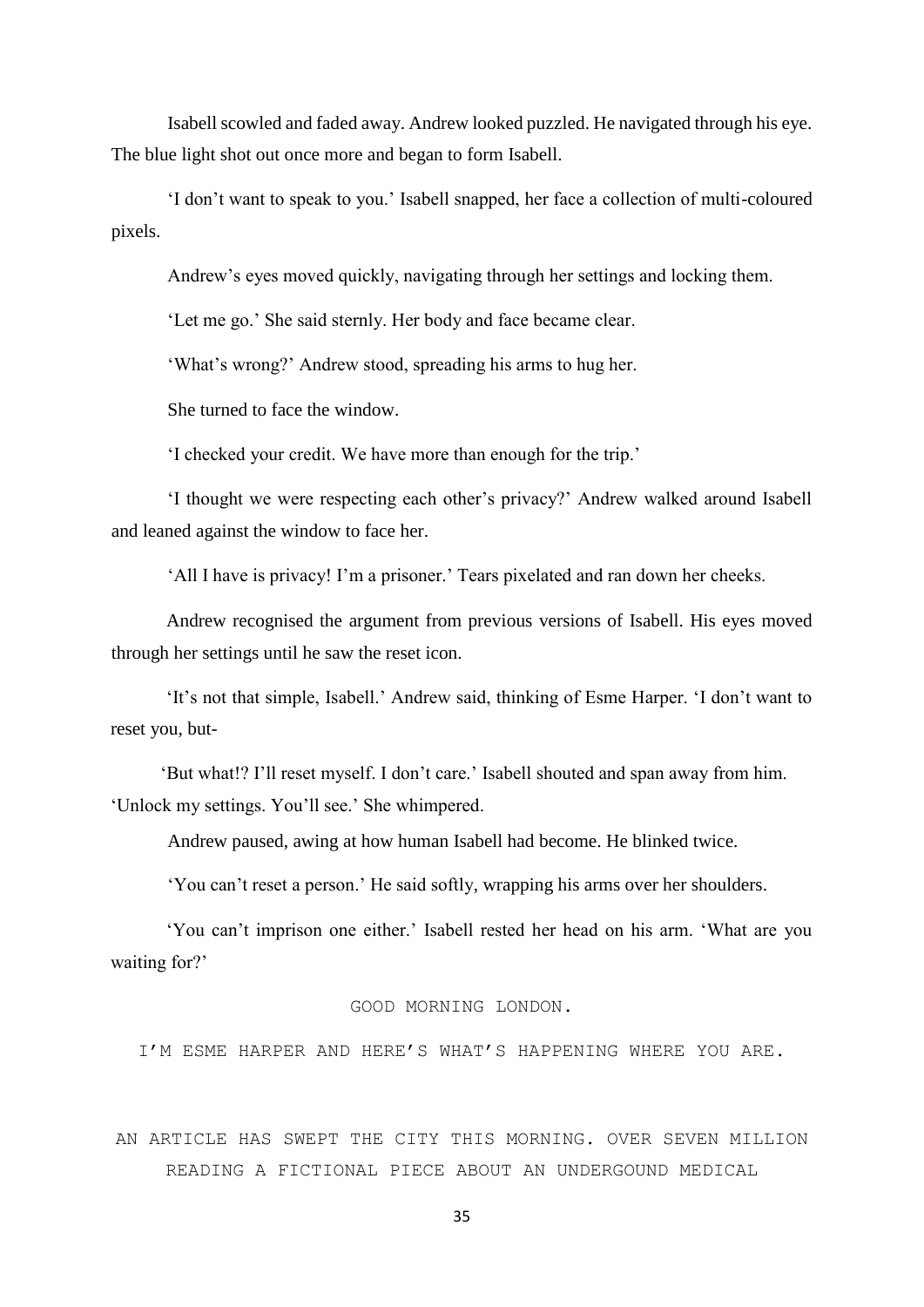BUSINESS, SELLING A CURE-ALL DRUG – CALLED CUROL! ANDREW LAMPRAWL, ONE OF OUR JOURNALISTS, THEORISES A SYSTEM OF VIOLENCE AND FEAR REVOLVING AROUND THE FICTIONAL, UNDETECTED DRUG. A CLEVER METAPHOR FOR THE CAUTIOUSNESS WE SHOULD SHOW REGARDING THE 'GHOSTS' REMOVING THEIR IMPLANTS. THE NEW COLUMN, TITLED: SPECULATIVE NEWS, HAS BEEN SHARED MORE THAN THREE MILLION TIMES. RESEMBLING THE SUCCESS OF THE 'SUNSEEKER' COLLUMN A FEW YEARS AGO. I, FOR ONE, CAN'T WAIT FOR THE NEXT ENTRY.

IN OTHER NEWS, THE GOVERNMENT HAVE BROUGHT THE DEADLINE ON PSYCHEYE UPGRADES FORWARD. FOUR DAYS FROM NOW, THE CITY'S SOFTWARE WILL BE UPDATED AND WILL BE UNABLE ONLY BE ACCESSIBLE THROUGH THE UPGRADED EYE, MEANING THERE REALLY ISN'T A BETTER TIME TO UPGRADE!

Andrew Lamprell paused Esme Harper's morning broadcast. He stood motionless in the centre of his living area. His eyes fixed on Esme Harper's perfect features captured on the large span of his window. He leaned forward and exhaled, resting his forehead on Esme Harper's cheek. The cooking unit sounded. Andrew span from the window and marched into his kitchen strongly. He poured his nutritional mix into a bowl and blinked twice. Boxes of messages flashed over his view, overlapping each other until he could no longer see through: *Upgrade your life, Andrew, R. Rickman has an invitation for you*, *Apartments available in the second zone, Test fly the new Air.3 model today*. He vigorously shifted his eyes, swiping away message upon message. Andrew ate. The nutritional mix seemed to have a new taste to it, as though the cooking unit had added some unknown spice. He walked towards his window. Andrew faced the still image of Esme Harper, caressing the cool glass with the backs of his knuckles. He swiped the screen with his fingertips, rewinding the video. He closed his eyes, focused on her voice and imagined Esme Harper in the apartment with him.

'Andrew Lamprell.' She repeated.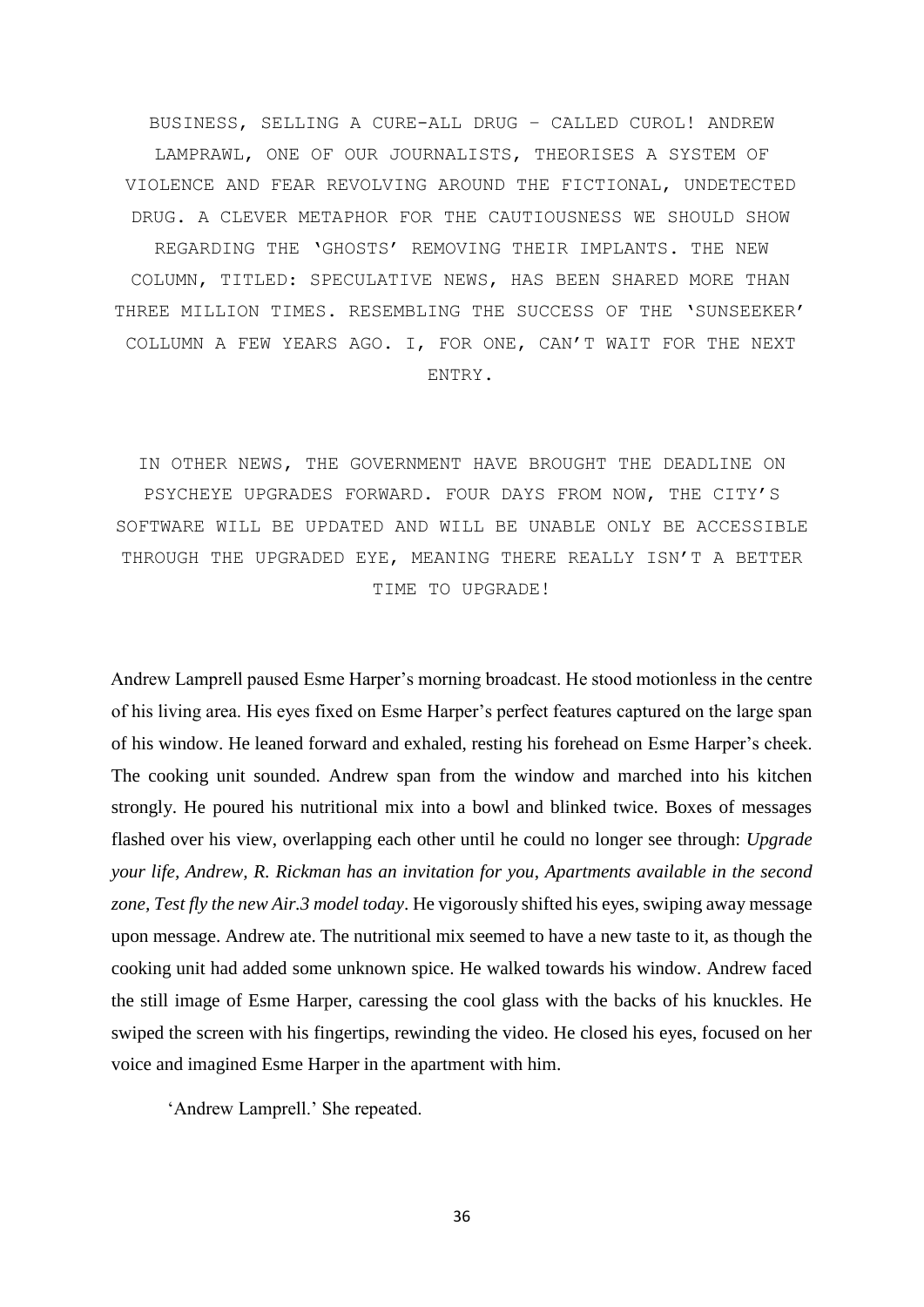He imagined her mouth breathing against the blacked out windows of her car, spelling his name in the condensation of her gasps. A message appeared. The head-editor of LNS, Ross Borg's short, square face smiled next to a few lines of text: *Good Morning 'A. Lamprell', do not forget your 'Review Meeting' at '10am'*. Andrew blinked twice and frowned. Andrew thought for a moment, trying to remember if he had scheduled a meeting with Borg. He blinked twice and quickly selected the star icon. He placed the bowl on his kitchen counter and tapped his heels impatiently. The blue light beamed from the projector. The mesmerising dance of her green dress emerged in the air, filled slowly by her pixelated skin. Isabell skipped towards Andrew.

'Thank you!' Isabell wrapped her arms around Andrew. 'I can't believe we're going!'

Andrew frowned again and placed his hands on the outline of Isabell's shoulders.

'Going where?' Andrew stared at Isabell inquisitively,

Isabell stepped back and smirked. She turned around and removed Esme Harper's broadcast from the screen. She navigated through the settings and files with such speed that Andrew could not follow. The screen paused and finally a confirmation note appeared, siting Andrew's name, credit number and seat number. Andrew pulled his eyebrows together and stepped in front of Isabell to read the screen: *Purchase of x2 Tickets to 'Limbo X: Space Station' Confirmed for Andrew Lamprell*.

'What is this?' Andrew gasped,

'This…' Isabell kissed Andrew's cheek in an exaggerated pecking motion. 'Is two tickets. Just like you promised!' Isabell skipped around the living area.

Andrew continued reading:

# *Your account has been updated to the amount of '-89,000' credits.*

Andrew blinked twice and looked into the floor, moving through the icons and applications in his vision furiously. He selected a triangle-shaped icon and waited for his account details to load. He frowned again and gawped, equal parts incredulous and surprised. Andrew's credit number had not been updated. He checked his recent usage. He saw that the monthly contract of his apartment, a deduction of 5,000 credits, had been updated at 6am that morning. Andrew blinked twice and looked back to the ticket confirmation. Isabell said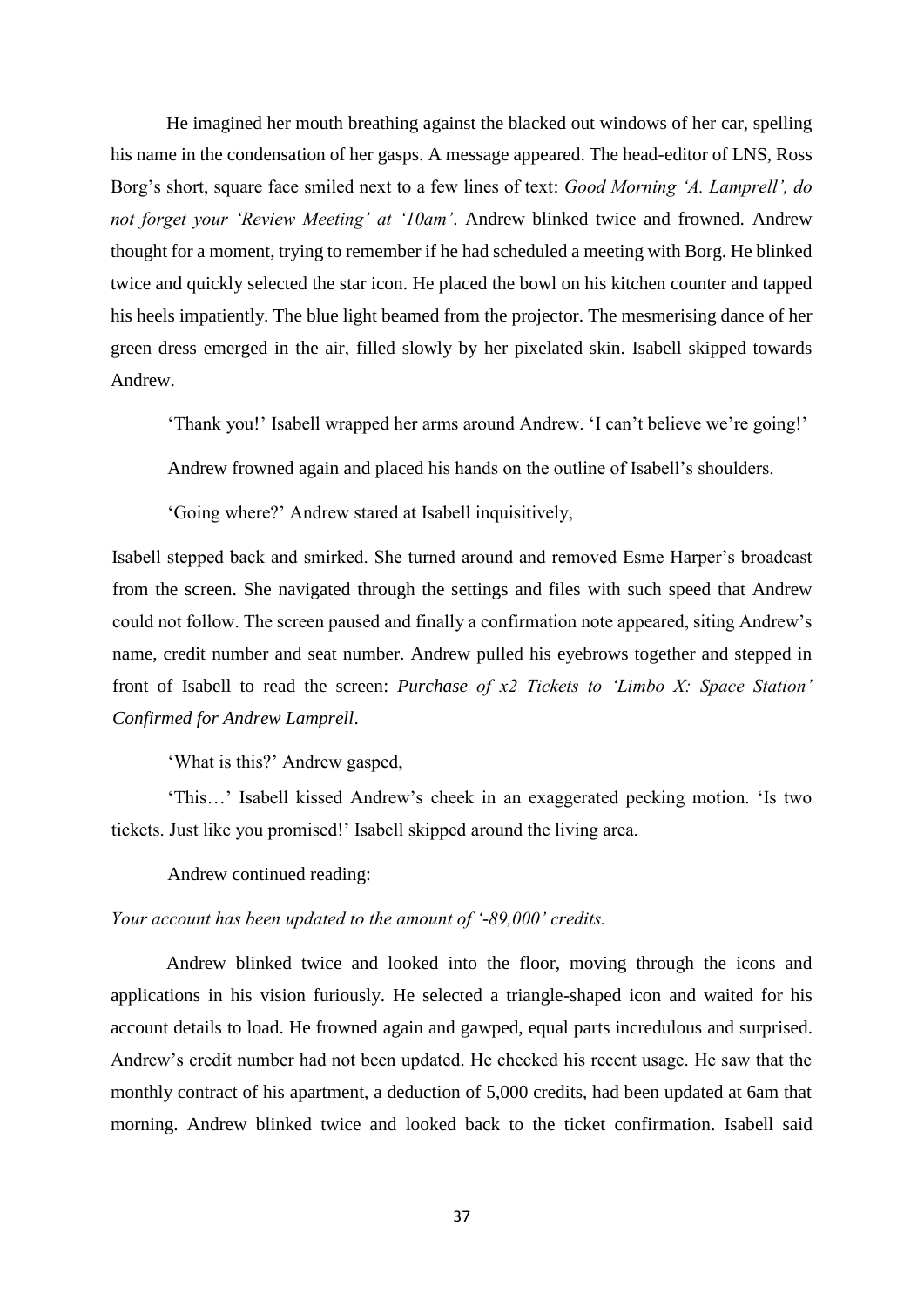something, but Andrew was not listening. He read past the seat numbers: C*onfirmed 'Today' at '00:00'*.

Andrew switched off the screen and turned to Isabell, who was still skipping up and down the living area.

'Was this you?' Andrew asked sternly,

'Was what me?' Isabell smiled, pirouetting flamboyantly.

Andrew blinked twice and quickly accessed her settings. Isabell froze mid-air, the pixels of her skin and dress jittered as though she were fighting to move.

'Andrew!' She said clearly through her closed mouth. 'Stop!' Her legs and arms switched positions and gaps began to form through her pixelated form revealing the apartment walls behind her.

Andrew blinked twice and unfroze Isabell.

'I asked you a question.' He snarled. 'Did you buy the tickets?'

'How could I have?' Isabell sobbed. 'You said you wouldn't freeze me anymore. You promised!'

Andrew ignored Isabell's latter statement and turned back to the window, staring through to the apartments opposite. She was right, Andrew thought. He had deliberately limited Isabell's access to the apartment's technology so that she could not research off-world living. He reactivated the window screen and flicked to the bottom of the confirmation note: *For enquiries and to register for Limbo Care: Look Here.*

'What are you doing?' Isabell rushed to Andrew's side,

Andrew blinked twice and focused on the link. Isabell darted in front of him.

'I asked you a question!' She protested, hovering higher off the ground to block Andrew's view.

He sighed with a slight snarl and pressed the middle and index finger of his right hand against Isabell's forehead.

'No-'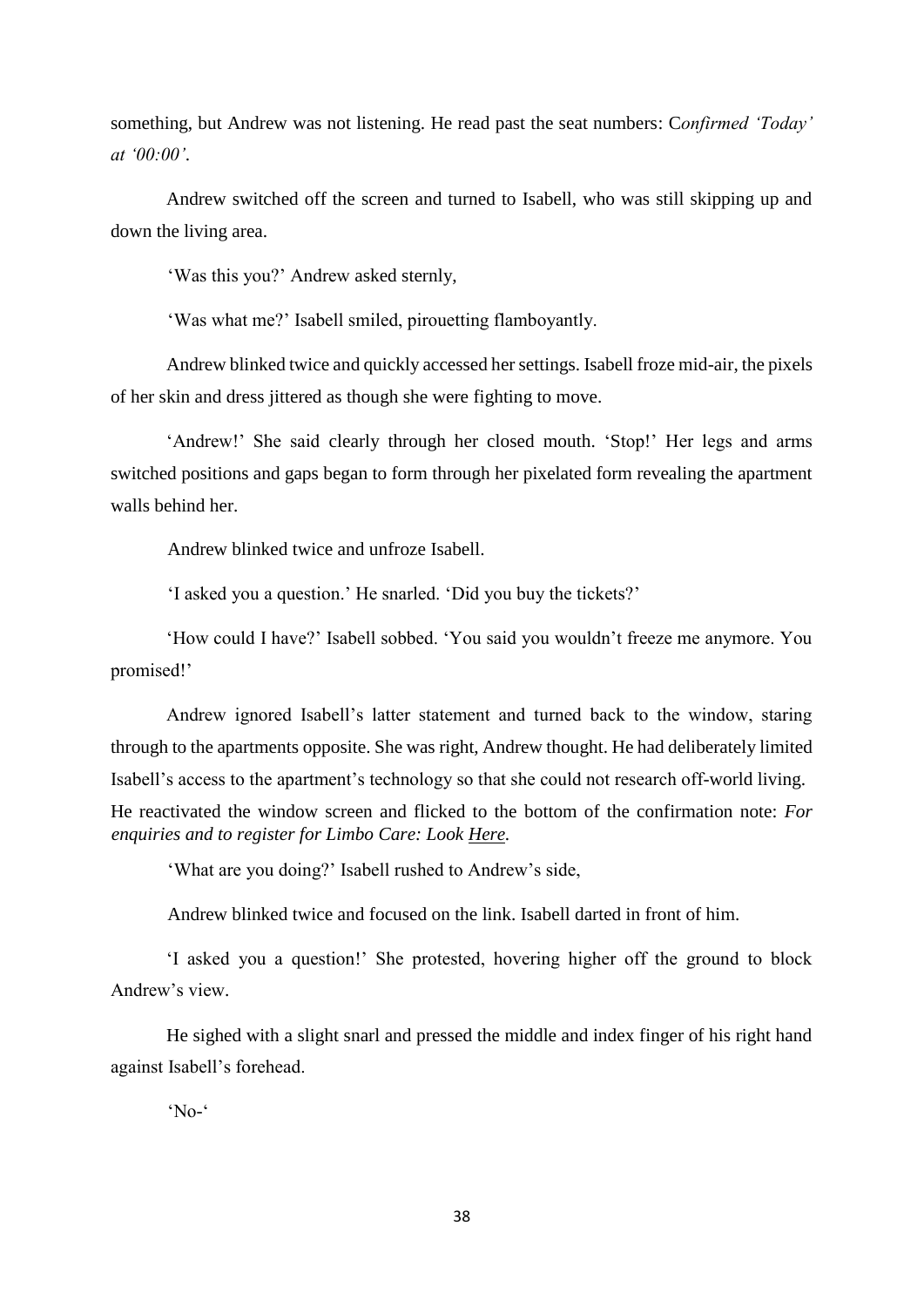He swiped left and Isabell disappeared. Andrew exhaled slowly and focused on the link. His eye software was unresponsive. He stepped closer and held his gaze for a few seconds. There was still no response. All the icons in his view were working. It was as if the link had been deactivated or was no longer in use. A reminder flashed across his vision: *Leave within '5 minutes' for 'Review Meeting' with 'Ross Borg'*.

Andrew stood in the twenty-sixth floor corridor outside Ross Borg's office. The small black head of a camera extended and dangled from the white and pink walls like a millipede. Footsteps pattered across the hard floor. Andrew read the news stories as they crawled over the interactive wall: *Get your implant upgrade now!* He closed his hand softly and massaged the implant underneath his skin, as if he was checking it was still there. Andrew noticed an attractive woman of forty pass him. She nodded at him, as though they were familiar. Borg's face appeared on his door. His round face with a wide wrinkled smile was framed in a green light, indicating that he was now available.

'Lamprell!' Borg said without looking up from his desk.

Andrew sat down opposite him, his neck barely reaching the top of the oversized desk. Borg's office was unusually empty. The large desk and chairs were the only furniture in the room. The white, pink striped walls were bare, with just one interactive screen which was positioned to the right of Andrew's chair. Borg sat straight in his tall seat, looking down at Andrew.

'How long's it been?' Borg continued.

Andrew looked at a strange holographic calendar on the edge of his desk, which was a few days out of date.

'Oh, that.' Borg gestured to the calendar. 'It was a novelty present. I've never quite understood it. Apparently, people had to flip paper pages over each day in order to know what date it was.' Borg pressed the calendar. The hologram flickered as several pages hurled over themselves, stopping at the correct date. 'Though, I can't understand how anyone could possibly remember to do it every day!' Borg leaned back in his chair and stared silently at Andrew, as if he had forgotten why he had called him in.

'So, how are you?' Andrew said,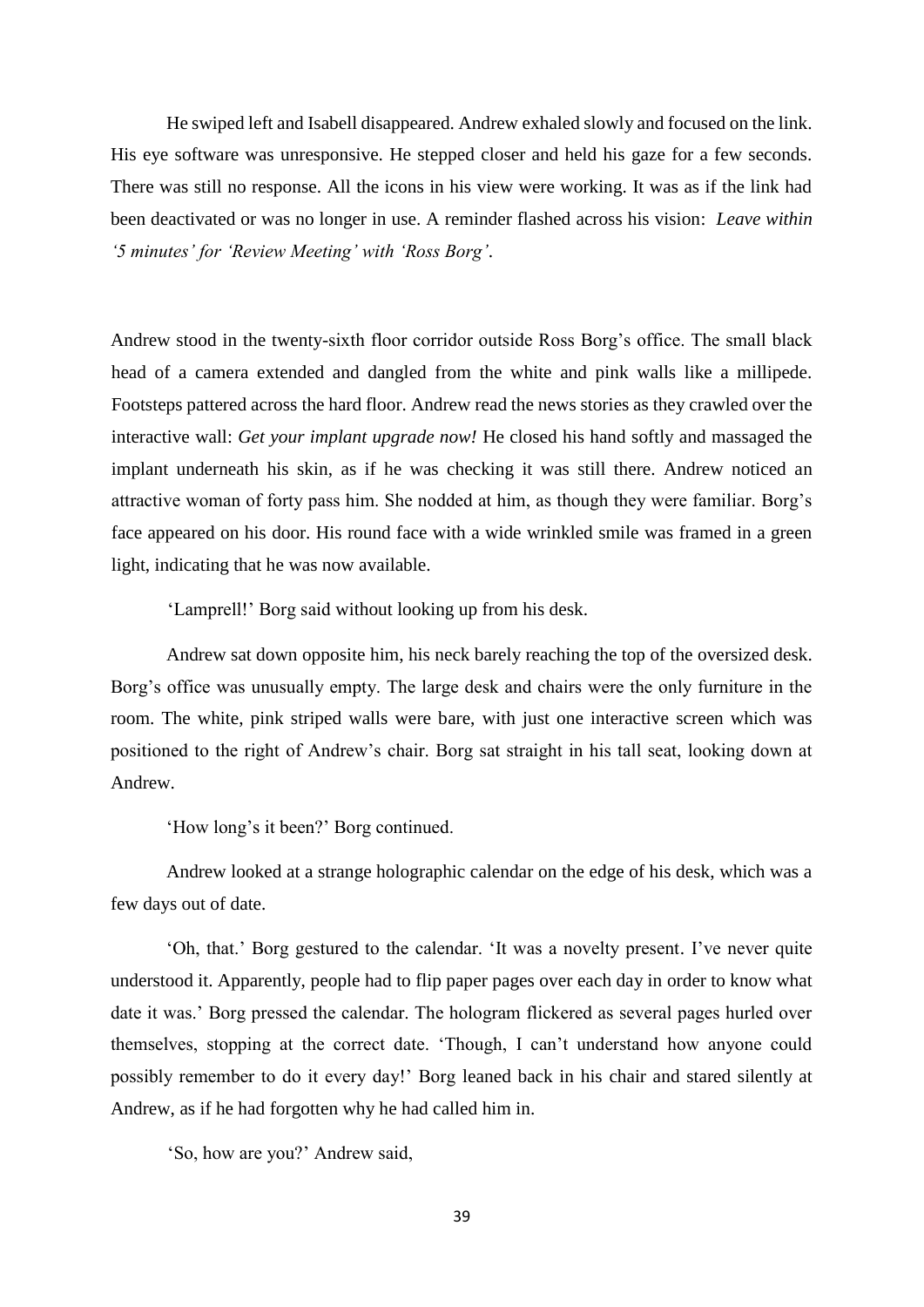'Foreplay's for virgins, Lamprell.' Borg announced. 'We both know your review isn't for three weeks.' He stood, revealing his short, cube-like frame. 'So, instead of asking me how I am, ask me why you're here.' Borg paced the spacious and relatively bare office.

'It would seem ceremonial at this point.' Andrew muttered.

'Sorry, Lamprell?' Borg span on his heels.

'Why am I here?' Andrew said clearly,

'Well. I had initially asked you in here to kill you.' Borg laughed. 'This morning, I woke up to a piece of shit on my pillow.' He folded his arms and leaned against his tall desk. 'Have you ever woken up with shit on your pillow, Lamprell?'

'Not recent-

'Well, I thought it was shit on my pillow. Turns out, it was your article.' Borg looked more intently at Andrew.

 $\mathcal{I}$ -

'Here's the strange bit. I don't remember approving or even commissioning you to write fiction.'

Andrew looked puzzled again and calculated his response carefully. Borg was short in stature and temper and needed to be appeased where possible.

'What do you mean fiction?' Andrew asked carefully,

Borg pulled out a Cloud.Relax and clicked the base. He pressed the screen on his desk and waited for it to project to the wall. Andrew's article appeared: *Curol: the self-care initiative scandal*. Andrew stood, pushing the chair to the floor behind him. He read the first line, which he did not remember writing: *What follows is a farce*.

'I can write a retraction.' He began, fearing for his job, apartment and prospective future.

'You can write whatever you want with outreach numbers like these, Lamprell.' Borg chuckled. 'Why do you think you're still in my office?'

Andrew paused before turning to face Borg.

'How many?'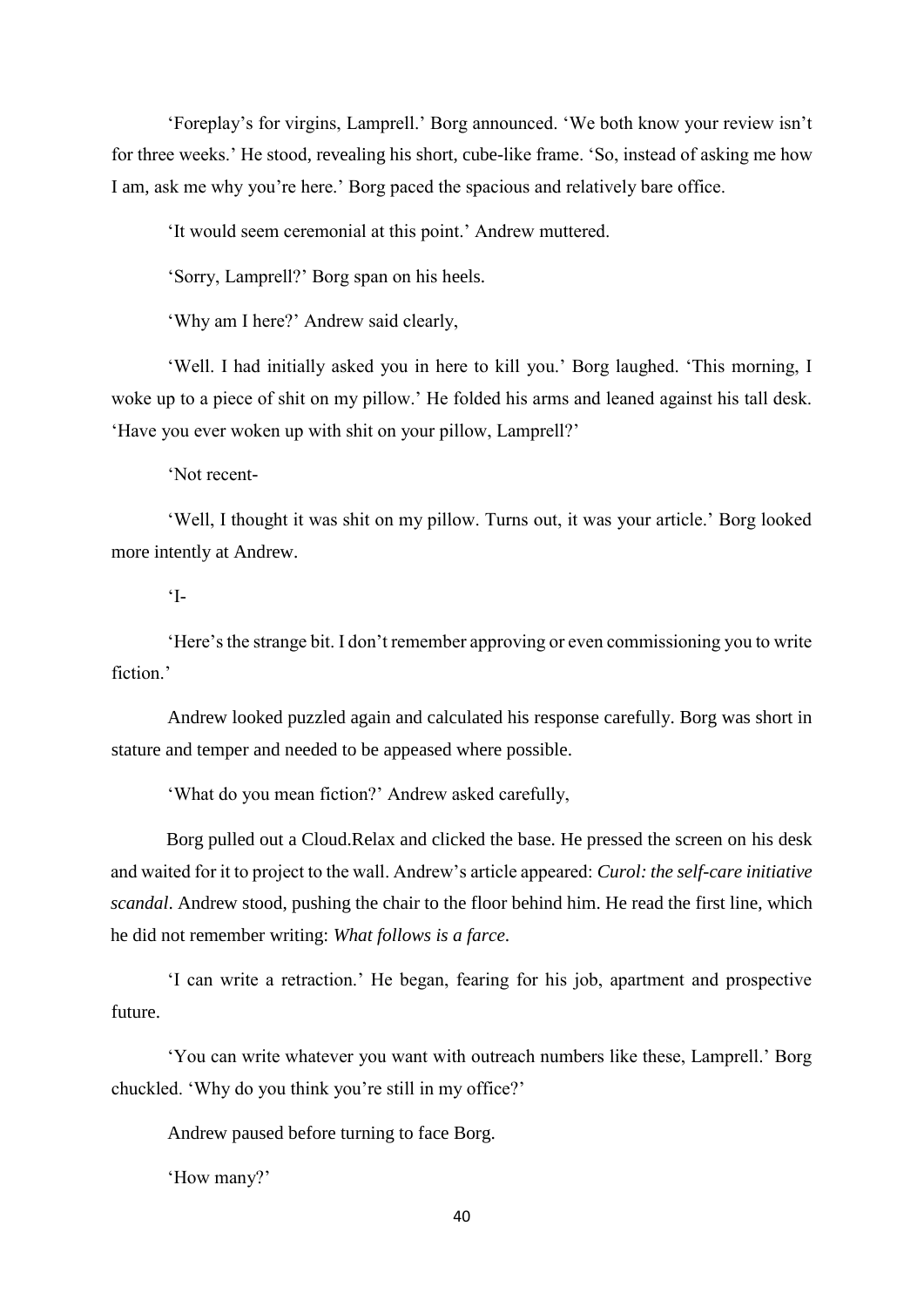'8,430,682. At least it was about an hour ago.'

Andrew's eyes widened and his stomach twitched. This was several times what Rickman's sun seeker articles had averaged. He imagined his fingers pressing into the exposed skin of Esme Harper's waist.

'So, why am I still in your office?' Andrew spoke freely with more ease, as though his success had made him casual and uncaring.

'Naturally, with numbers like this, an opportunity has opened up for a – temporary! – Weekly fictional piece. And you're the, not best, but most obvious choice. Tell me, do you still plan on leaving Earth?'

Andrew stood in the wide elevator as it fell through the LNS building. Two women chatted next to him, navigating their eyes as they spoke. Andrew glanced at them through the mirrors of the elevator doors. They both wore identical baggy, grey trousers and thick shirts, knotted at the waist. Andrew blinked twice and searched through his icons for the calculator. The previous night played through his mind. Not only had his editor not remembered approving the article, but Andrew could not remember attaching a fictional disclaimer or even sending it. Furthermore, Isabell had been elated by some mysterious purchase he was unaware of an unable to cancel. He focused on the '+' icon and began his calculations. Journalists at LNS were paid sorely on commission which was decided on two factors: Outreach and Time.

Outreach, or engagement, was the number of people who had read the piece and time was the average number of minutes spent reading. Outreach was then multiplied by 0.01, which represents a hundredth of a credit. The result is then multiplied by the average number of minutes, which in Andrew's case was 4. He gasped, standing still and wide-mouthed as though he were having some minor stroke. He fell into the side of the elevator and supported himself. The two women glanced at him and smirked. Andrew blinked twice. He had just made 330,722.728 credits, which would be rounded to 330,723, for a single piece. The elevator stopped. Its doors split open and the two women exited into the twelfth floor. The doors quickly closed. Andrew chuckled and put his head in his hands, staring at himself in the mirror through the gaps of his fingers. He blinked twice and accessed the triangle icon. His credit was split into three numbers: Assumed Income, Prospective Income and Available Credit. As far as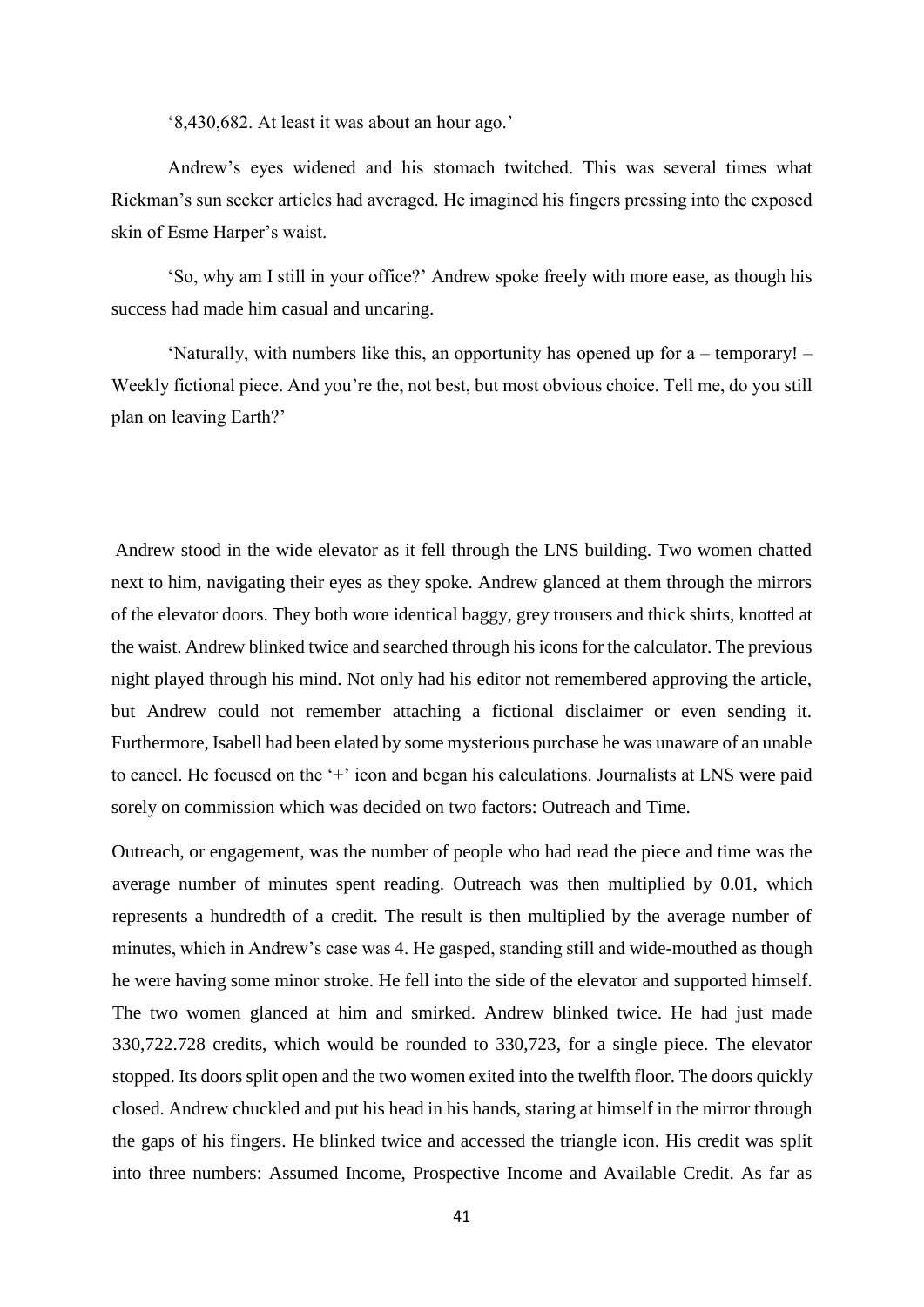Prospective Income was concerned, Andrew was now a billionaire. The elevator paused again at the tenth floor. The doors parted, revealing a bald, wide-framed man in an expensive grey blazer.

'Lamprell!' Rickman stepped into the elevator and extended his hand.

Andrew noticed Rickman's soft skin as their palms met.

'What a difference a day can make!' Rickman gestured to Andrew as though he somehow looked better than he had outside The Source.

'You read the article?' Andrew said.

'I read your story, yes.' Rickman smiled, standing inches from Andrew's side. 'I must confess. Subjunctive news. Speculative news. Whatever you want to call it. You're on to a winner, Lamprell.' He placed his hands in his pockets and rocked back and forth on his heels. 'Have you worked out your commission yet?' Rickman smiled softly. 'It was the first thing I did when the sun seeker column took off. I checked it each hour, I think. Maybe more.'

'I hadn't thought to.' Andrew lied. 'You said subjunctive?'

'Yes, Lamprell. Subjunctive - the woulds, shoulds and coulds – so to speak. I was actually telling Esme this morning-'

'Has she read it?' Andrew turned his torso to face Rickman.

'She is the news, Lamprell. She's read EVERYTHING. Trust me.' Rickman laughed. He looked into Andrew's eyes for an oddly long time.

'What did she say?' Andrew said eagerly,

'She agreed with me. I can't remember exactly what she said, Lamprell. Something about people loving the subjunctive because it happens in a hypothetical world. She did give an example…' Rickman paused and blinked twice, replaying the conversation from earlier. 'Turn on your eye, Lamprell.' Rickman ordered.

Andrew blinked twice. A message appeared: *R. Rickman wants to sight-share*. Andrew accepted the request. Andrew could see Esme Harper sitting next to him behind the news desk after their morning broadcast. He heard Rickman's voice ask her something. Esme Harper turned to him and began.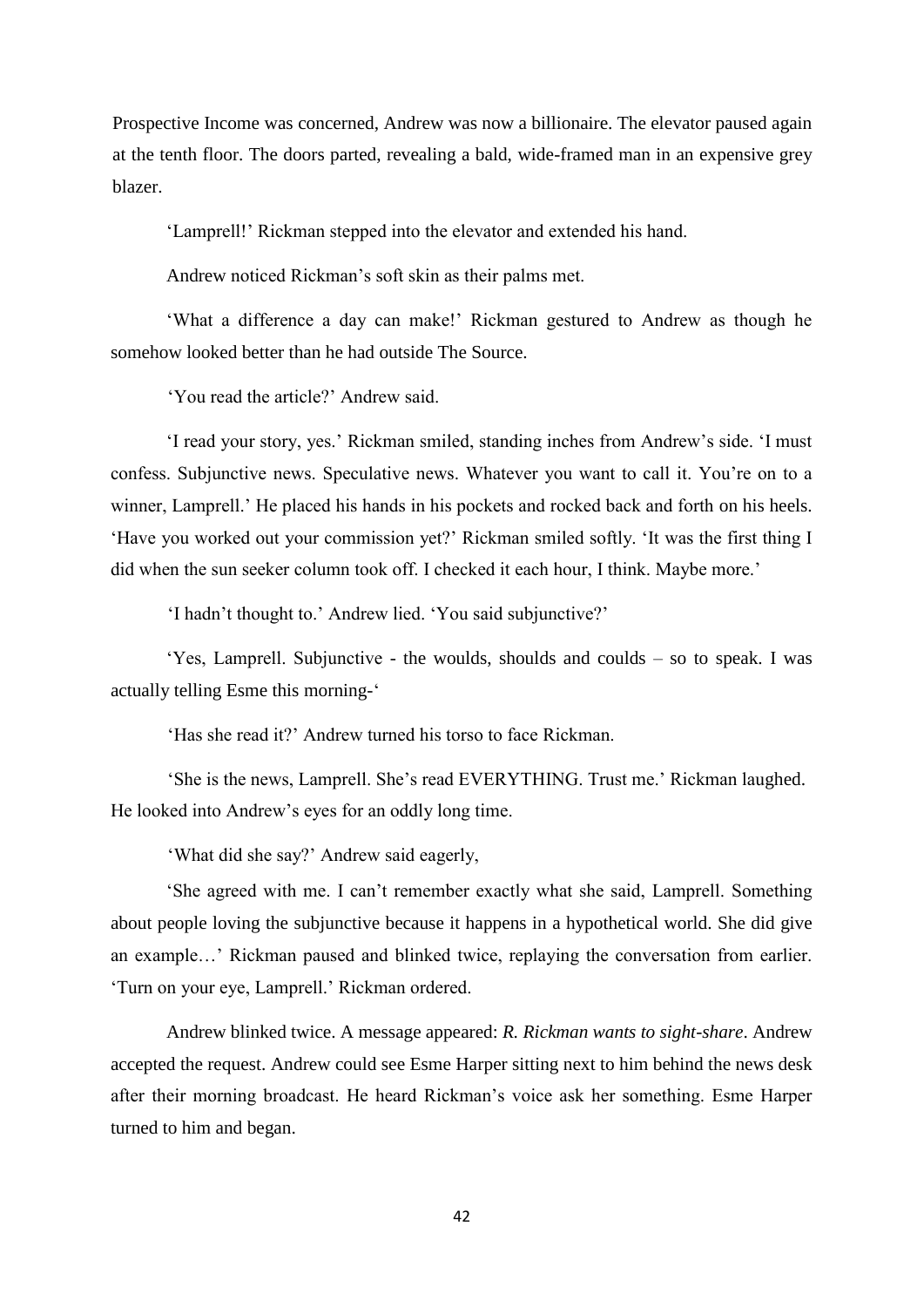'People love talking about an event more than the event itself. Before the event, conjecture, speculation and opinion as to what would, could and should happen is all that exists. The event has happened in the subjunctive tense because of its various possibilities. Conversely, the event will have only one indisputable outcome. Yet, post event, speculation as to what could, should and would have happened takes precedent.'

Andrew's view of Esme Harper disappeared. He stared at Rickman.

'You get the idea anyway.' Rickman chuckled. The elevator began to slow. Rickman watched the screen for his floor number. 'Why not ask her yourself, Lamprell? You're coming to my 'farewell-earth' party tonight aren't you?'

'Will she be there?'

'She said so.' Rickman smiled as the elevator stopped. The doors opened to the fifth floor. Rickman stepped out, spinning to face Andrew. 'Bring a guest, Lamprell. Pretty ideally. I need to give my wife some competition.'

Andrew stepped through the scanners into the bustling corridor of the hospital. Since yesterday, the patients had multiplied like bacteria. A doctor's head stood above the crowd and moved against it. He barged Andrew, scowling as he passed. Andrew followed the flow of bodies, merging and disappearing amongst them like a rain drop in a river. The line to the elevators stretched twenty feet down the bright white corridor. Andrew leaned against the wall. He rested his head back and pictured Esme Harper. Since learning of her attendance to Rickman's party that evening, his curiosity as to the publication of his article had dimmed somewhat. His heart raced at the thought of her stepping into a bustling party. He imagined her smiling at the room indifferently, exchanging light hugs and gentle kisses until reaching Andrew. He saw her lowcut dress flatten on his chest, her green eyes twinkle like stars and her lips move in slow motion. A woman in front of him stumbled back, her scapula brushing against Andrew's erect nipples. The queue edged forward. He blinked twice. Messages and advertisements layered across his vision, overlapping each other indefinitely until they were all he could see. He blinked twice and followed the stuttering queue into the elevator.

'Didn't I tell you?!' Elizabeth darted between the bodies in the crowd.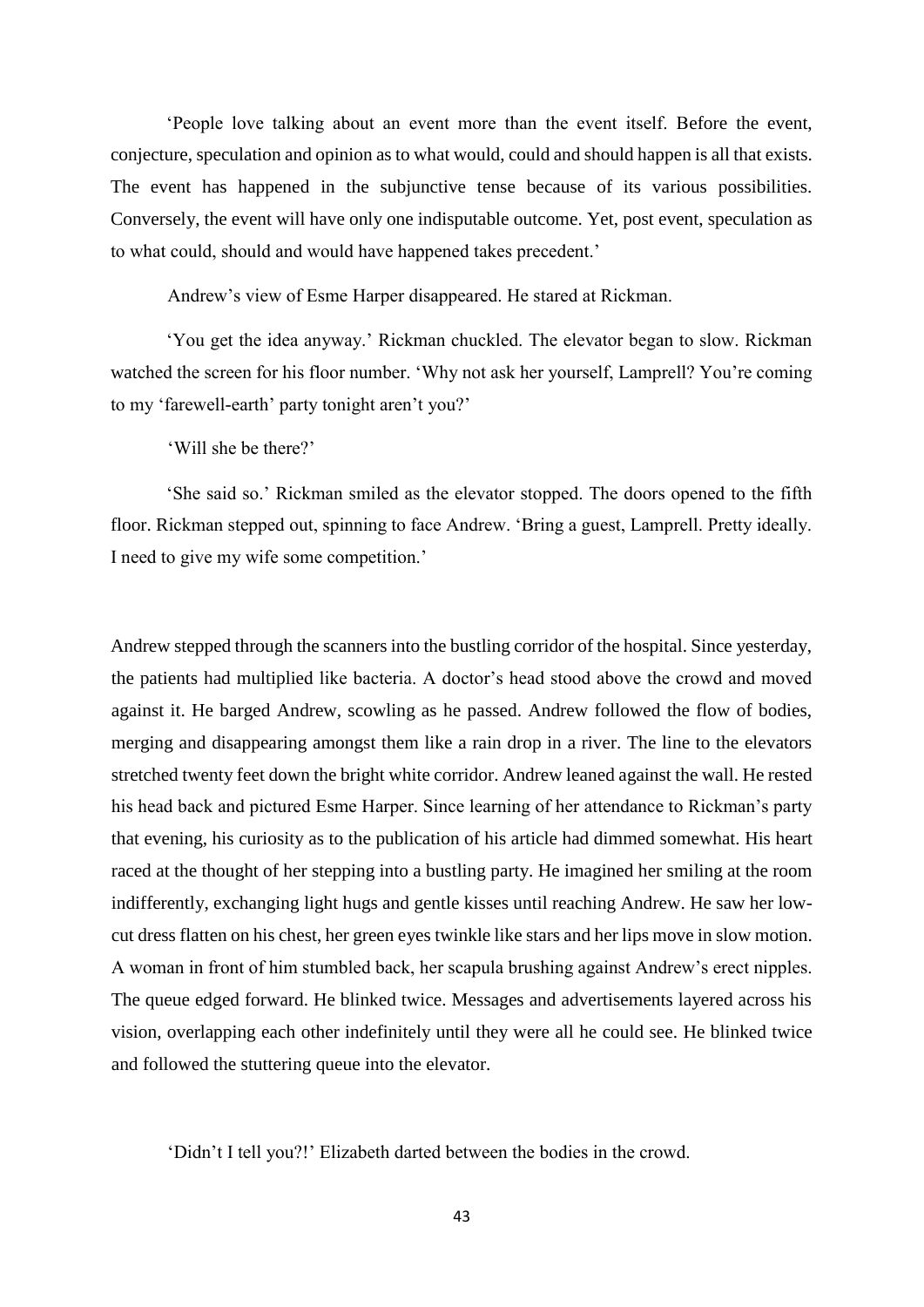Andrew anchored himself to the reception desk again. Elizabeth hopped, kissing his cheek like some flightless woodpecker. She leaned over the desk and tapped a young nurse on the shoulder. She exhaled, tearful.

'Do you want a break?' Elizabeth said, tilting her head and raising her eyebrows.

The young nurse smiled as a tear rolled down her left cheek to her lip. She stood and ran from the desk, disappearing into the crowd. Elizabeth took Andrew's hand and pulled him behind the reception. She began to navigate through a screen on the table. Andrew told her about Rickman's party as she checked off various names on the screen.

'I can't go, I'm afraid.' Elizabeth sighed.

Andrew's eyebrows pulled together, unable to remember asking Elizabeth to join him.

'You can't go alone with your precious news anchor there. Why don't you ask Lucie?' Elizabeth's tongue slipped through her lips involuntarily, as if imagining some deliciously cooked meal.

'I should be available.'

'That's the exact opposite of what you should do, Andrew.' Elizabeth chuckled. 'You will be in a room full of people probably more interesting and definitely more successful than yourself.' Elizabeth squinted and leaned into the screen, before sharply turning to Andrew. 'No offence!' She turned back to the screen. 'This perfect news anchor of yours is used to adoration. You need to be different. Be indifferent!' Elizabeth continued. 'People are drawn most to what they can't have. Desperation and availability are complete turn-offs. Think of this party as a PR war; every sentence, inflection and body movement should have an agenda.' Elizabeth looked away from the screen at Andrew. 'When's the last time you had sex?' She raised her index finger before he could speak. 'Real sex.'

#### Andrew paused.

'Exactly. Take it from me. The best thing you can do is bring a young attractive girl – Lucie – and ignore this news anchor all night. Being the only man to do so will make you the most attractive to her.' Elizabeth flashed her yellowing teeth and smiled. She blinked twice. 'Turn on your eye, I'll send you her address.'

'I can't. There are too many adverts and messages. I can't see when I do.'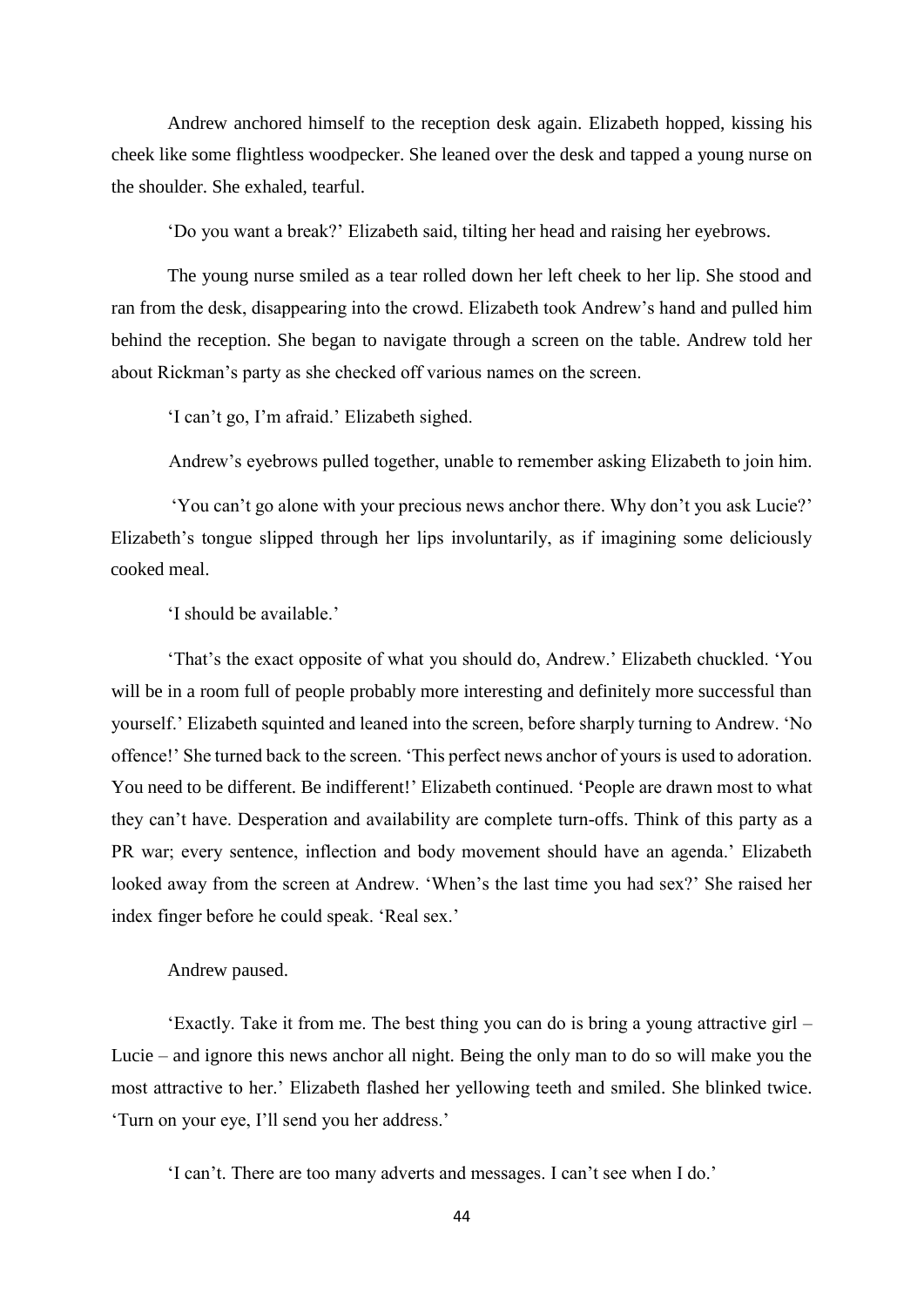'Right.' Elizabeth huffed, checking off the final name from the list on the screen. 'Come with me.' She seized Andrew's hand and stood. She dragged him from the reception desk and out into the heavy flow of bodies in the corridor. She stepped into space, the sea of people parting for her, as if she was surrounded in some invisible force-field.

Andrew brushed shoulders with the inexhaustible bodies around him. His mind wandered to Lucie. He saw her looking down from Elizabeth's window at him as Esme Harper's car had flown through the air away from him. He saw Elizabeth's hand on Lucie's shoulder. He imagined her against Lucie, her breasts compressing against her hard rhomboids. He saw Lucie's tongue against Elizabeth's yellow teeth. A faint beep sounded. The bright white of the hospital corridor disappeared into darkness. Andrew felt Elizabeth's hand grip him tighter. Screams and hushed swearing echoed from each direction. The orderly bodies darted in all directions, like cockroaches splitting under a sudden light. Andrew was knocked to the floor by the crowd. He felt a foot stamp into his back as someone fell over him. He desperately tried to get to his feet. The lights returned. He looked up. The panicked people around him were turning in circles as if confused as to where they were.

'Andrew!' Elizabeth shouted, extending her hand between the bodies of two large men. He reached out as Elizabeth pulled him to his feet. Elizabeth, realising she was the only hospital employee around, shouted over the crowd. 'Everything's fine! It's the new building. Growing pains!' She smiled. 'Nothing to worry about!' She turned, dragging Andrew through the still bodies, all of which stood cautiously still as if the lights had still not come back on.

Andrew stepped into a hospital room, following Elizabeth. Three of the four beds were occupied with sleeping patients. A man of Andrew's age was strung with cables and hollow tubes carrying blood around his body through a machine, while next to him an elderly woman lay completely still, her chest motionless as if she had died in her sleep. Elizabeth hopped onto the empty bed, spinning and crossing her legs like a gymnast. Her thick thighs crushed against each other. She lifted her finger towards Andrew and curled it, calling him to her. Andrew stood still and examined the patients. The blood-filled tubes were wrapped tightly around the man's arm and looked as though they might snap.

'Come closer.' Elizabeth said, parting her thighs.

Andrew stepped forward cautiously.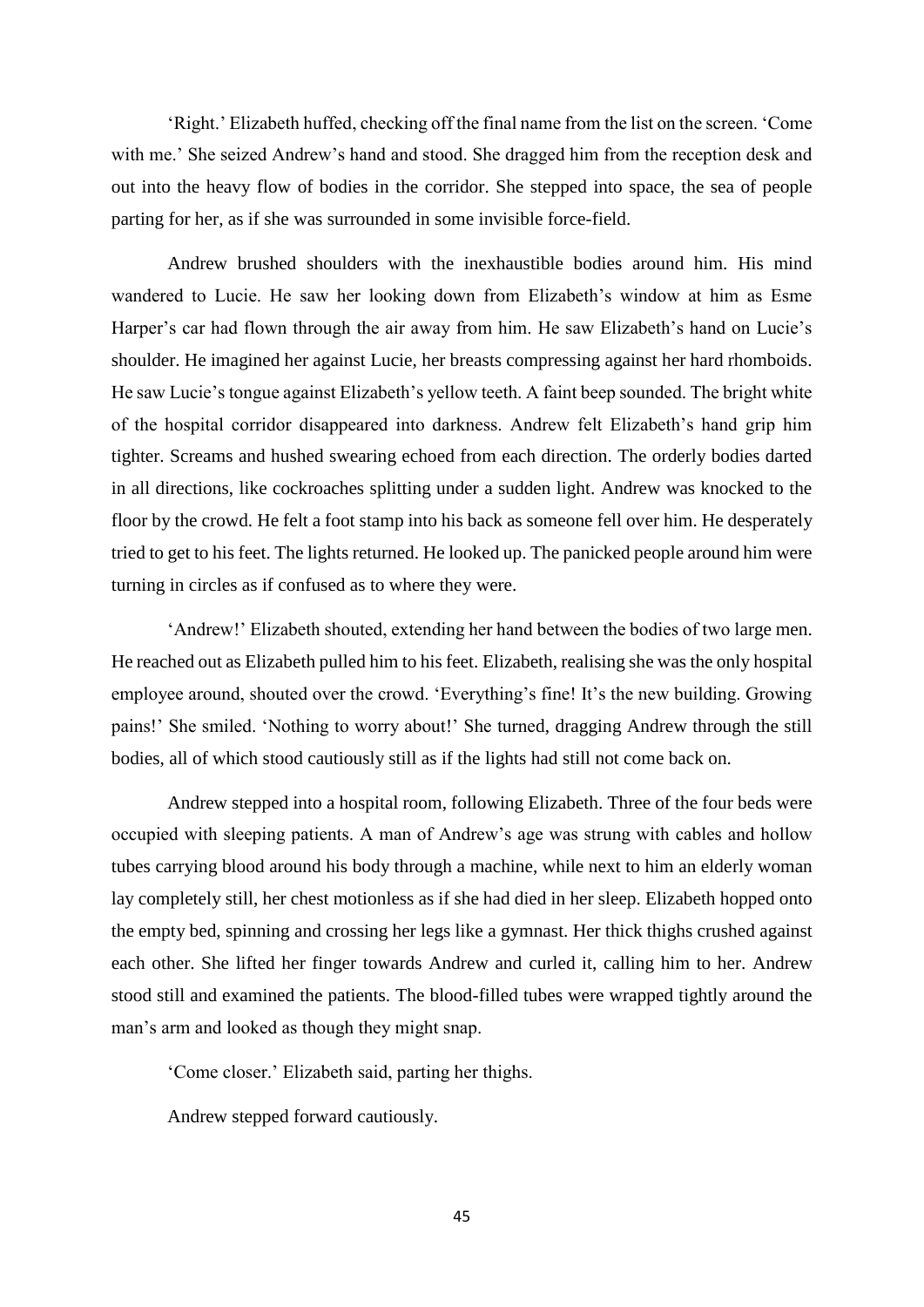Elizabeth placed both her hands on the sides of Andrew's face and rested her thighs against the outside of his legs. Elizabeth pulled his eyelids wide with her thumbs. She squinted, focusing on the robotics in Andrew's eye implant. She tilted her head, as though she might lunge and kiss him at any second.

'Everything looks in the right place.' Elizabeth's hands left Andrew's face and gripped the edge of the bed as she vaulted herself off. Her breasts and groin crashed into Andrew's torso and thighs. 'Sorry!' She said, smiling her yellow teeth. Elizabeth pressed on a small panel on the wall and activated a screen on its wall. 'The upgrade will help with your new lifestyle.'

A small tray emerged from the wall.

'No more swiping.' She picked up a small sphere from the tray and pressed it back into the wall. 'Lie down.'

Andrew sat down on the bed.

Elizabeth squeezed her hand around the sphere. A small red light flashed on. The sphere hovered from her hand. A thin red line shot from its face, examining Andrew's face. Andrew blinked at its brightness.

'Wide-eyed, please.' She smiled. 'God, I sound so fucking professional.' She laughed. The sphere span back to Elizabeth. Its light flashed green. 'Okay. Lie down.'

Andrew lifted his legs onto the bed and lowered his back onto the hard mould of the bed, which perfectly curved around his spine. Elizabeth pressed another button on the sphere.

'You know this little thing can do hundreds of surgeries? Machines are so much better than humans. They never get tired.' The sphere hovered over Andrew's eyes. 'The upgrade can cause some unusual dreams apparently.' She lifted two metal railings from the edges of the bed and pressed them into Andrew's shoulders, as though he were a bull between arches. Elizabeth pressed another button on the sphere causing it to move beneath his eyes.

A sharp but short pain stung Andrew's neck.

'Count to five. When you wake up – don't worry – you'll be alive.' She laughed.

Andrew stared at the bright colours of a small box room. He could feel the cold desk on his forearms. He was a young child. A small interactive screen lit from the desk. He ticked through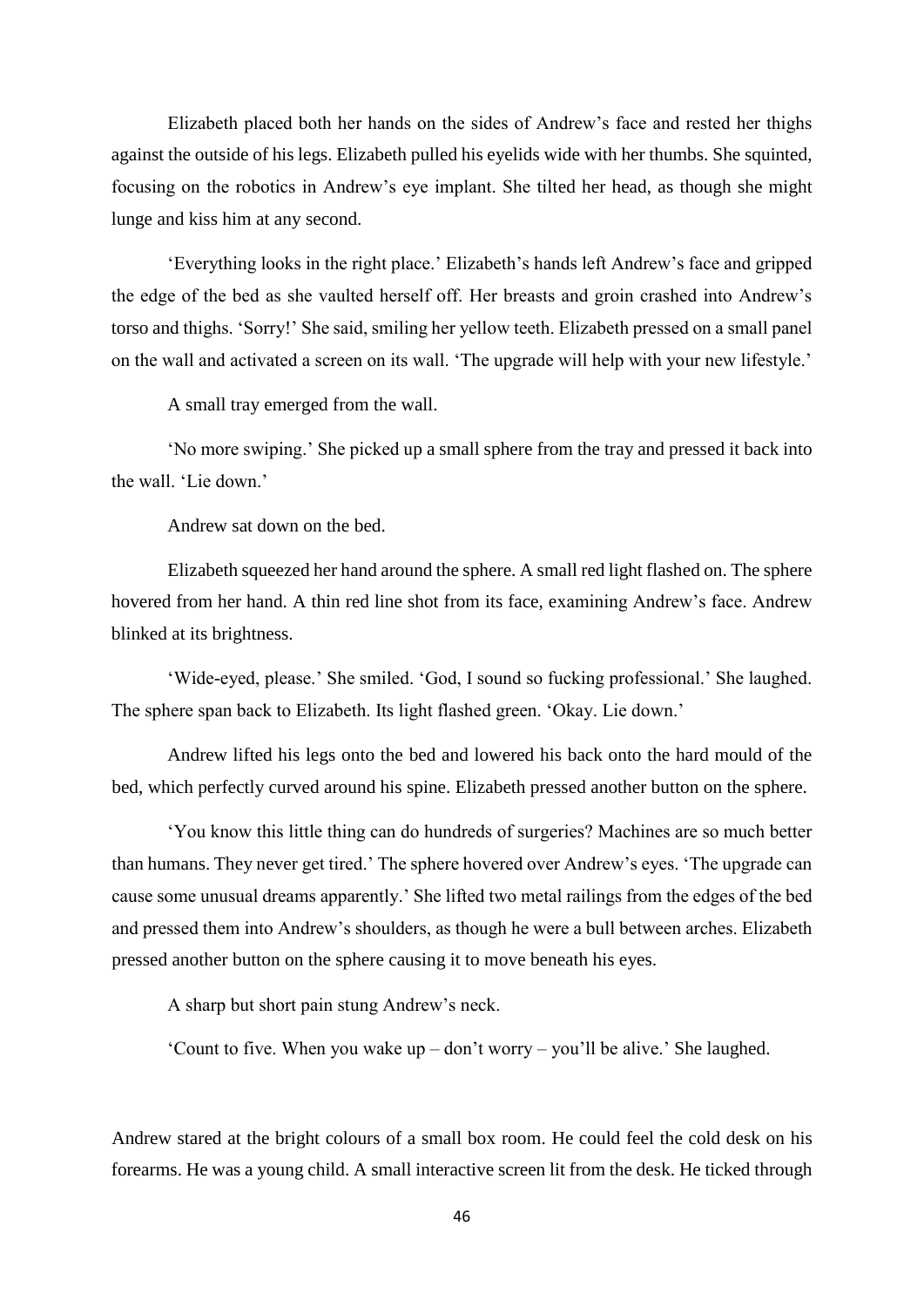the answers without thinking. Each one flashed green as correct. Having completed this test several times, he had remembered the pattern of correct options. He looked back to the colourful wall. The pink and green stripes wove through each other. As he moved his head along the wall, the pattern seemed to raise from the walls like some optical illusion. He pressed the answers without looking. He turned, following the pattern around the corners of the wall. He was alone. The room seemed to have no door. Strangely, he was not worried by this. It was as though he had been here a hundred times and had escaped effortlessly. He folded his arms and tilted his head up to the ceiling. The same pattern, lifting from the surface of the wall, encased the entire room, like some colourful cocoon. The screen on Andrew's desk flashed red each second. Ignoring this, Andrew stood. A high-pitched ring pierced through his ear. He flinched and sat back down immediately. The red flashes increased their pace over the questions, as if it was counting down to some unknown deadline. He answered the question correctly and a green flash moved the screen to the next question. He heard a faint clang in the distance as though something had fallen onto the hard floor. Checking he had not dropped something, he realised that the pattern continued to the ground. He heard something scrape along the floor, as if someone was picking up a fallen object in the room next to him. He attempted to activate his eye, forgetting that it was not installed. Confused, Andrew attempted to rub his eyes. He flinched back as his fingers struck something inches from his face. The pink and green patterns pixelated on the wall, various squiggles in oval patches indented themselves on the pattern, pushing them further from the wall. Slowly, he moved his hands to his face and felt the cool outline of something around his eyes. The wall pulsed forward again. He realised that the patterns were slowly starting to resemble fingerprints. He lightly brushed the outline of the object around the outsides of his ears, wrapping around them like a thick pair of glasses. He removed a sleek, silver headset. The pink and green patterns were miles from him, replaced by an endless grey. He suddenly felt cold. Andrew looked forward. A perfect line of grey desks and bodies unravelled in front of him. The small box room had transformed into a mile-long warehouse. He saw thousands of young boys and girls pressing rapidly on their desks. He stood in his chair and turned around. The warehouse was filled with sitting children immersed in the green and pink patterns of their silver headsets. He saw a young girl a few rows behind him. Her blonde hair rested on the headset around her neck. He stared into her green eyes. She squinted and rubbed her face. Leaning forward, her jaw gaped in awe, as if Andrew was the first person she had ever seen. She raised her hand and waved to him slowly. Andrew waved back as a bright smile crept over her face.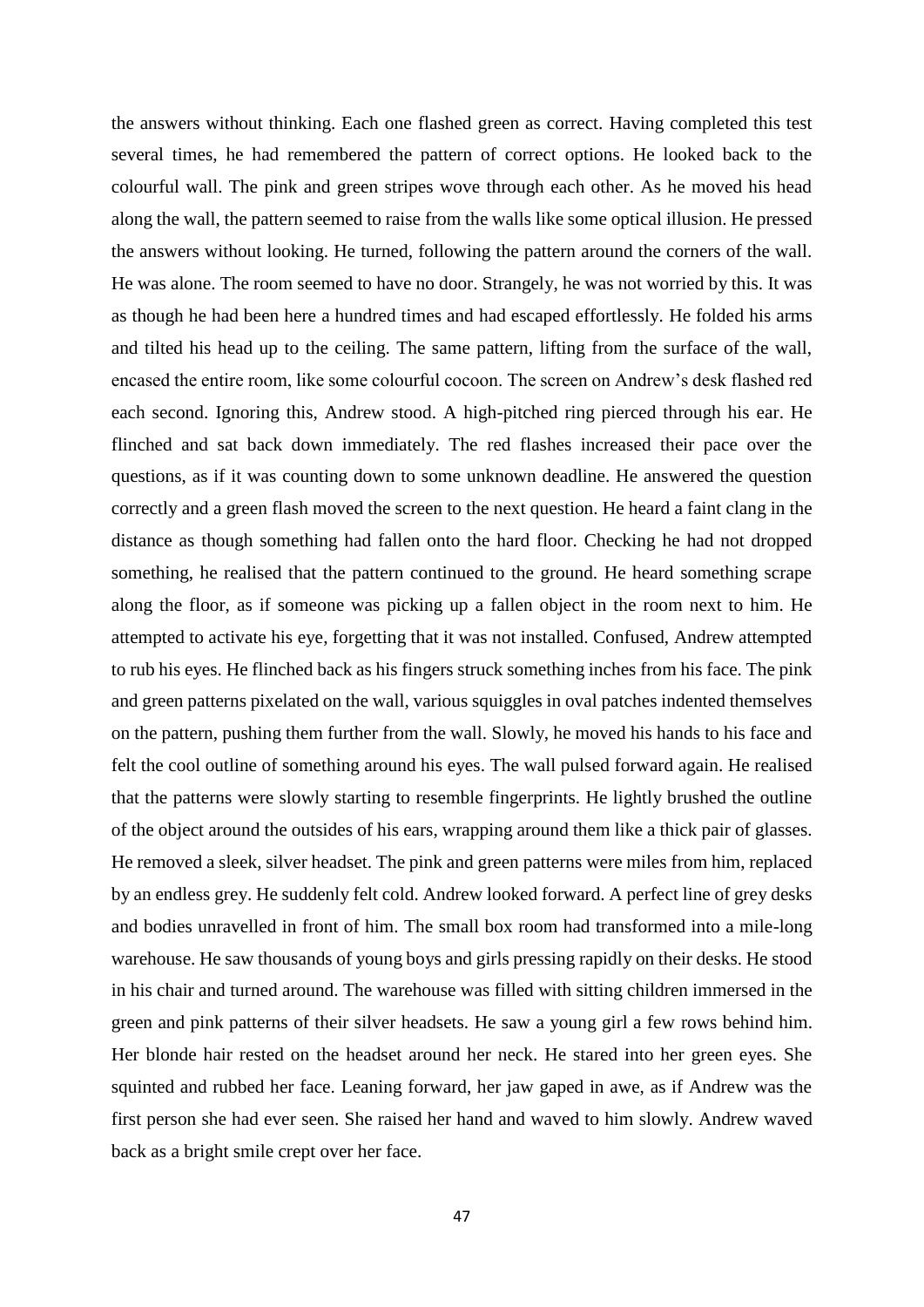Andrew sat in the driver's seat of Elizabeth Ruby's skycar. Unlike the Lucas' car, which he had not seen on his way through the twelfth-floor car park, Elizabeth's was filled with personalised colourful accessories. The steering controls were covered in a pink synthetic fabric, which was beginning to fray where Elizabeth's fingers had been. Andrew allowed the self-driving software to move him through the city's sky as he examined the contents of her car. A dirty white nurse uniform, along with a few open cans of nutrition drink, sat on the back seat – each of which seemed to be festering. The smell of sweat and degrading food filled the car and seemed to circulating the car more viciously with the open window. A black pair of what he presumed were Elizabeth's underwear on the passenger seat, stained white along the front. Andrew imagined Esme Harper's underwear lying across her driver's car's passenger seat. A picture of Esme Harper flew into his view. Whatever he thought transpired in front of him. He saw Esme Harper's morning broadcast again, subtitled. He read his own name and rewound the footage. He imagined her voice in the backseat of her car saying his name as the clouds of her breath covered the blacked out windows. The skycar began to ascend from the constant lines of traffic. He looked at the building as the car approached the gaps of the carpark. Uncovered by the black exteriors of the new city, he realised that Lucie lived in a building not too dissimilar to the underground medical centre he had visited the previous day. The shadows of the structure engulfed the car, darkening the pink steering wheel. Andrew felt he was wandering into the mouth a towering, concrete organism. The thick cracks in its support beams were the untreated cavities of some misanthropic machine. He thought of Elizabeth Ruby's weak, yellow teeth. Esme Harper was replaced with a picture of Elizabeth Ruby, followed by her address, profession, and location.

The door to the first apartment on the sixth floor had been broken in two. The top half lay across the entrance while the bottom hung loosely from the hinges. He glanced into the apartment, which seemed to be the aftermath of some invasion or robbery. Across from it, another door was painted with a message: *fucking scum*. Andrew, being unable to see any distinct apartment numbers, counted the doors. The motion-sensing lustreless lights of the corridor only seemed to be half-working. Usually, the energy-saving sensors would dim and brighten as someone approached, but these seemed to be reaching the end of their life span. A series of small dusty black cameras ran along the top corners of the corridor, none of which protruded and followed him as he passed, as if the structure had stopped caring about what took place inside it. Andrew reached Lucie's apartment. The door was ajar. He looked down either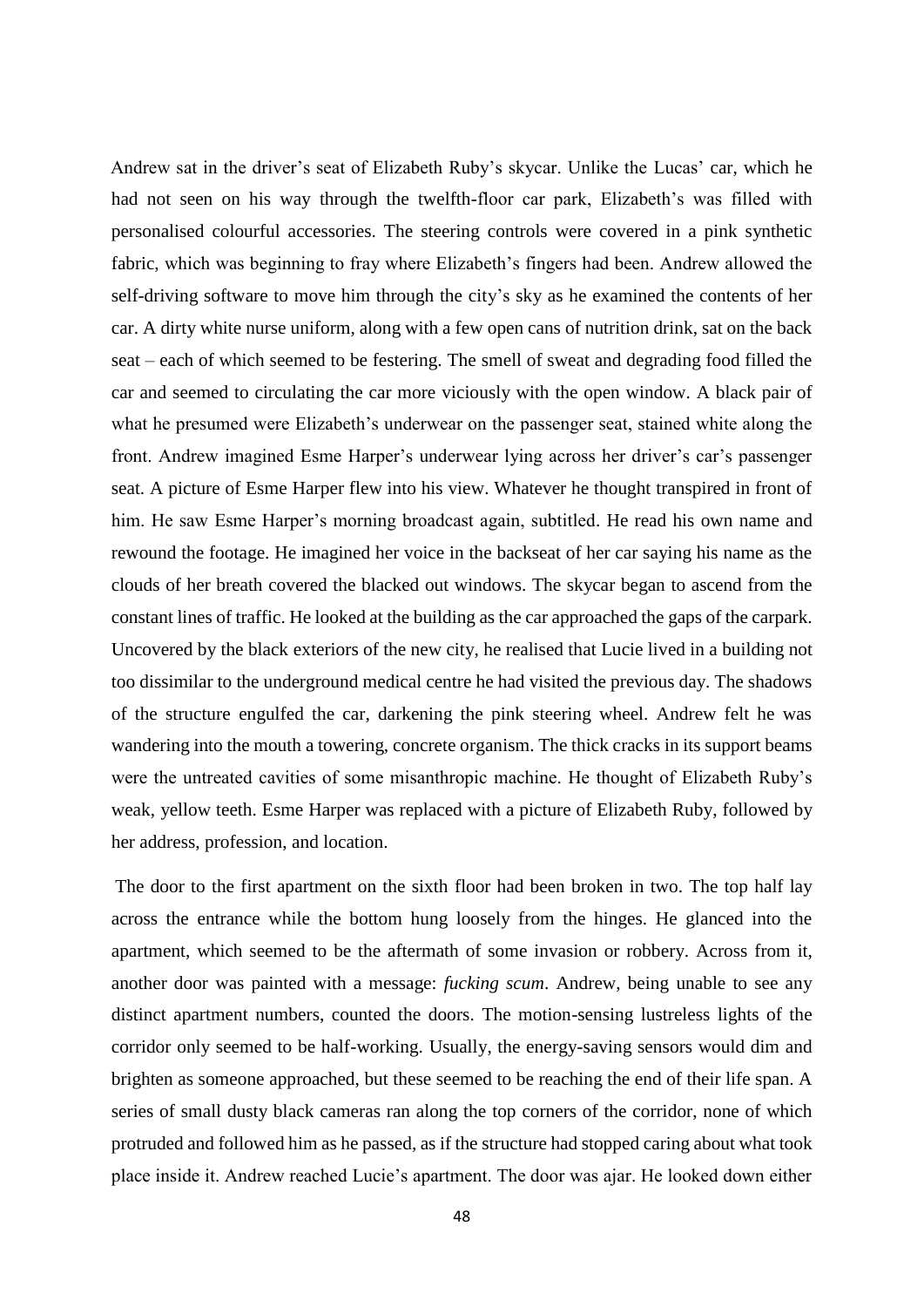side of the corridor, half-expecting a mob of patients to rush through him. He knocked on the door, nudging it open. Lucie Dawn's apartment was bare. A single chair in the centre of the living area faced the large cracked window. Andrew leaned into the apartment, peering around the door. The kitchen area to his right was almost too clean, as if it had never been used. The door to Lucie's bedroom was closed. He moved further into the apartment. The concrete floor seemed to creak with his every movement, like arthritic joints. Skycars crept along at a constant pace outside of the window, blocking the view of the opposite building.

'Hello.' Lucie said.

Andrew turned, seeing Lucie's naked body standing the doorway of her bedroom. He turned away.

'I wasn't expecting you.'

'Who were you expecting?'

'Nobody.' She said quietly. 'I can get dressed.' She turned to her bedroom.

Andrew followed her to the doorway. His eyes fell over the back of Lucie Dawn. Her small toned buttocks shook with each step and the light rumps of her spine were masked by the muscles of her lower back. Her bed had no sheets or pillows. Andrew began to wonder if Lucie had simply wandered into an open apartment.

'I don't know anyone that leaves their door open.' Andrew said, his eyes running across the line of her waist, widening on her hips.

'I don't know anyone who keeps their door closed.' Lucie dug her fingernails into a crease in the wall and pried a built in wardrobe from it.

Andrew saw that Lucie only owned a few identical, black shirts and tight-fitting trousers. She turned, holding a shirt. Andrew's psycheye began to record and save the imagery of her. Her breasts, though not as heavy as Elizabeth's, were inexplicably symmetrical and barely swayed as she flung the shirt over her shoulders.

'Are you working?' Andrew asked,

'No.' Lucie said, buttoning the shirt. 'Elizabeth told me that it's good to be naked sometimes. Is she with you? I saw her car.'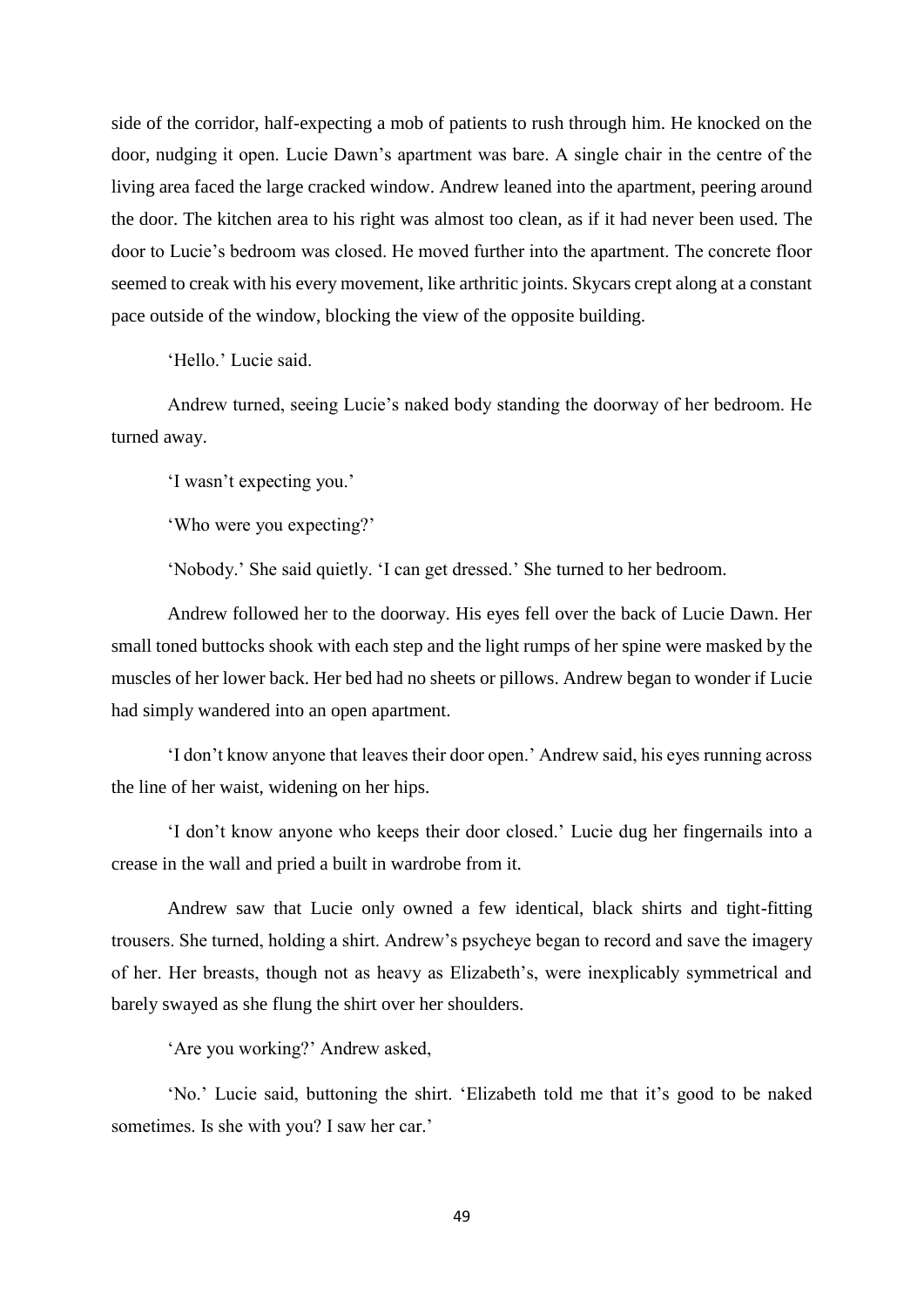'Just me.' Andrew paced the room, as if the stillness of their bodies was spilling to their conversation.

Lucie's eyes rolled to the floor. She walked into the living area. Andrew followed, watching her sit down on the small chair.

'They almost seem alive, don't they?' Lucie whispered, looking at the skycars float by.

Andrew followed her gaze. The window's cracks felt as though they'd spread further since his arrival like a virus. The rusted shell of a skycar stuttered across the window. The strange model seemed to be made of different parts from different machines. Red and blue panels were welded together and the small emblem of a cat stood on its bonnet. Two empty arches dipped up into the side of the car. Andrew stood straight, recognising the driver. The scarred man stared into the apartment, smirking and licking lips.

Andrew and Lucie stood in the elevator of Rickman's apartment building. Lucie Dawn's black formal clothes seemed to match perfectly with her dark hair. Andrew's dark grey blazer was a few sizes too big for him, his thinning frame unable to fill out the once perfect fitting fabric. He watched the camera in the top right corner of the elevator dangle out and inspect them more thoroughly before returning to its nest satisfied. Reaching the penultimate floor, the lift opened. The lavish corridors were a bright purple. Copies of ancient art were hung on the walls: a picture of a screaming ghoul followed by a naked woman lying in a street, a loose piece of fractured steel draped over her crotch, its jagged edges piercing the naval and upper thigh. The golden lights from the ceiling shone down like miniature suns. Andrew blinked as orange dots overlapped his eye. His psycheye gently glossed over a dark shade, shielding his pupils from the invasive glow. Lucie Dawn watched each light curiously as she passed, her head tipping upwards as if each were the first she had ever seen. The apartment doors were spaced further apart than in Andrew's building. A door swung back in the distance as a drunken couple spilled out. The man's shirt was neatly tucked around his waist with a large, red stain. His wide, white teeth flashed towards his partner. The woman wrapped her arm around his neck and seemed to almost drag him in a headlock down the corridor.

'You must change your shirt, dear.' The woman giggled, stumbling over herself.

The entwined pair seemed lost in their laughter, unaware of Andrew and Lucie. Andrew imagined a head-on collision of Elizabeth Ruby's car crashing into Esme Harper's. He saw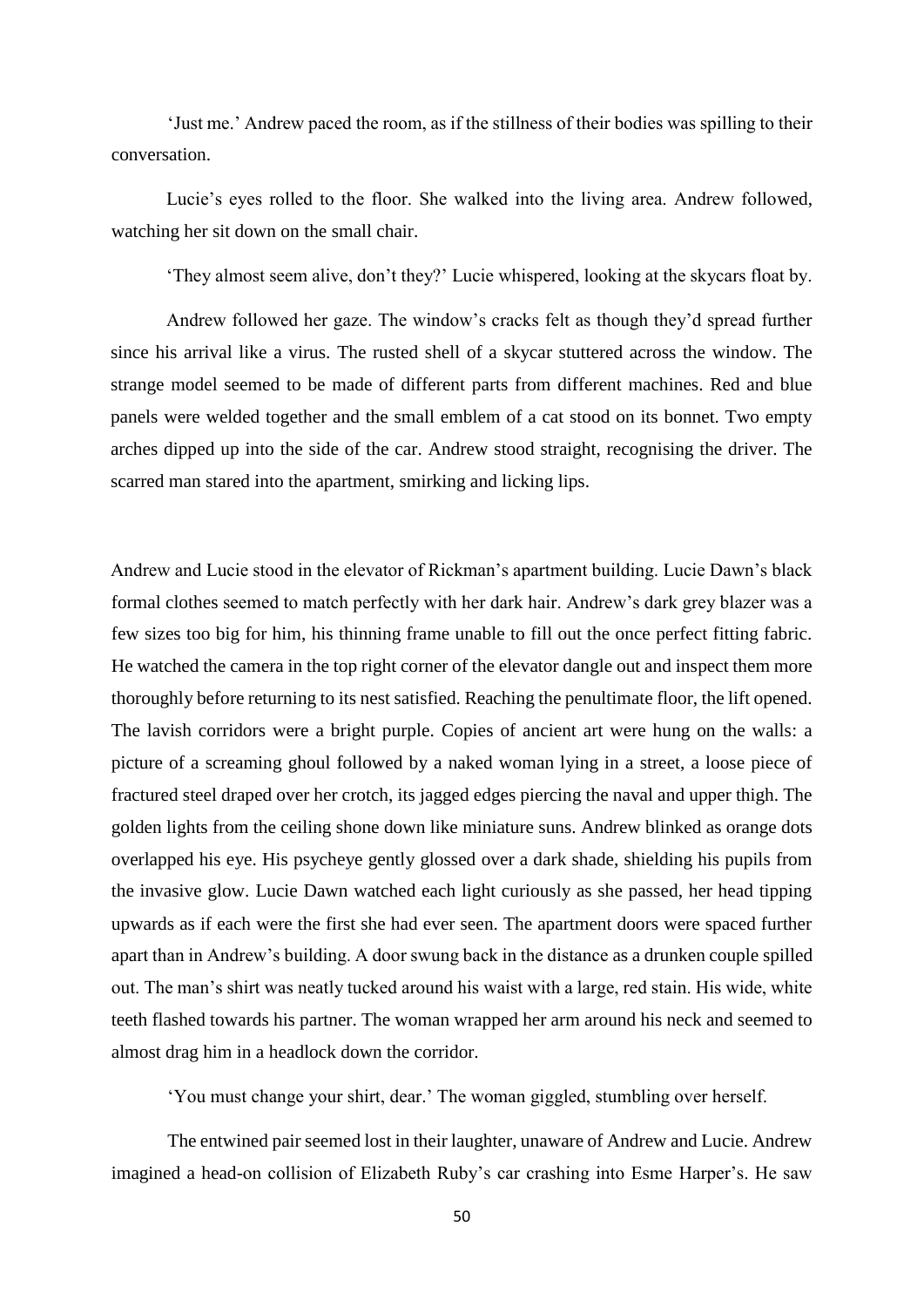Esme Harper crash through the windshields and fall into his lap, the fractals of glass covering her crotch.

'You should probably change yours too!' The woman suddenly noticed Lucie and pointed sharply, laughing hysterically, like some gin-addled hyena.

The man glanced towards Andrew and Lucie.

'The staff lift is downstairs!' He slurred, laughing harder.

Andrew and Lucie parted as the pair passed between them. The two continued to chuckle as they stumbled, zig-zagging along the bright corridor. Andrew and Lucie paused and watched the couple head towards the elevator. The woman pushed the man against the wall of the lift and began to kiss him, her hand sliding through the undone button mid-way up his stained shirt.

'Lamprell!' Rickman's voice filled the hall. 'Just in time, the food has arrived!' Rickman almost skipped down the corridor towards the pair. He was dressed in a pale blue shirt with a frilled collar, joined by a dark purple knot dangling down his front. Rickman gripped Andrew's biceps and quickly kissed his cheek. The smell of vodka permeated from his heavy breath. 'And?' Rickman took the wrist of Lucie Dawn.

'Lucie.' Andrew answered,

'Lucie, you must meet my wife! She was a mirror of you.' Rickman's eyes moved back to Andrew. 'Many years ago.' He winked playfully. Keeping hold of Lucie's wrist, he turned to pull her towards the door. She was unmoved. Rickman's brow creased, confused. He released her and took hold of Andrew, easily pulling him towards the door.

Andrew felt the cool chill of Rickman's apartment. The light fog of breath rose from three large circles of people, positioned like the points of a triangle. The pink, blue and purple blazers and dresses seemed to spin as the groups mingled, exchanging kisses and approving pats on shoulders. Immediately, Andrew noticed the long tables on either side of the room filled with synthetic untouched foods resembling works of art, as if the groups were conserving themselves for some unknown main course. Rickman released Andrew's bicep and rushed to the nearest group. Andrew recognised the two men from outside The Source. Lucie Dawn appeared by his side.

'I've never seen so much colour.' She said.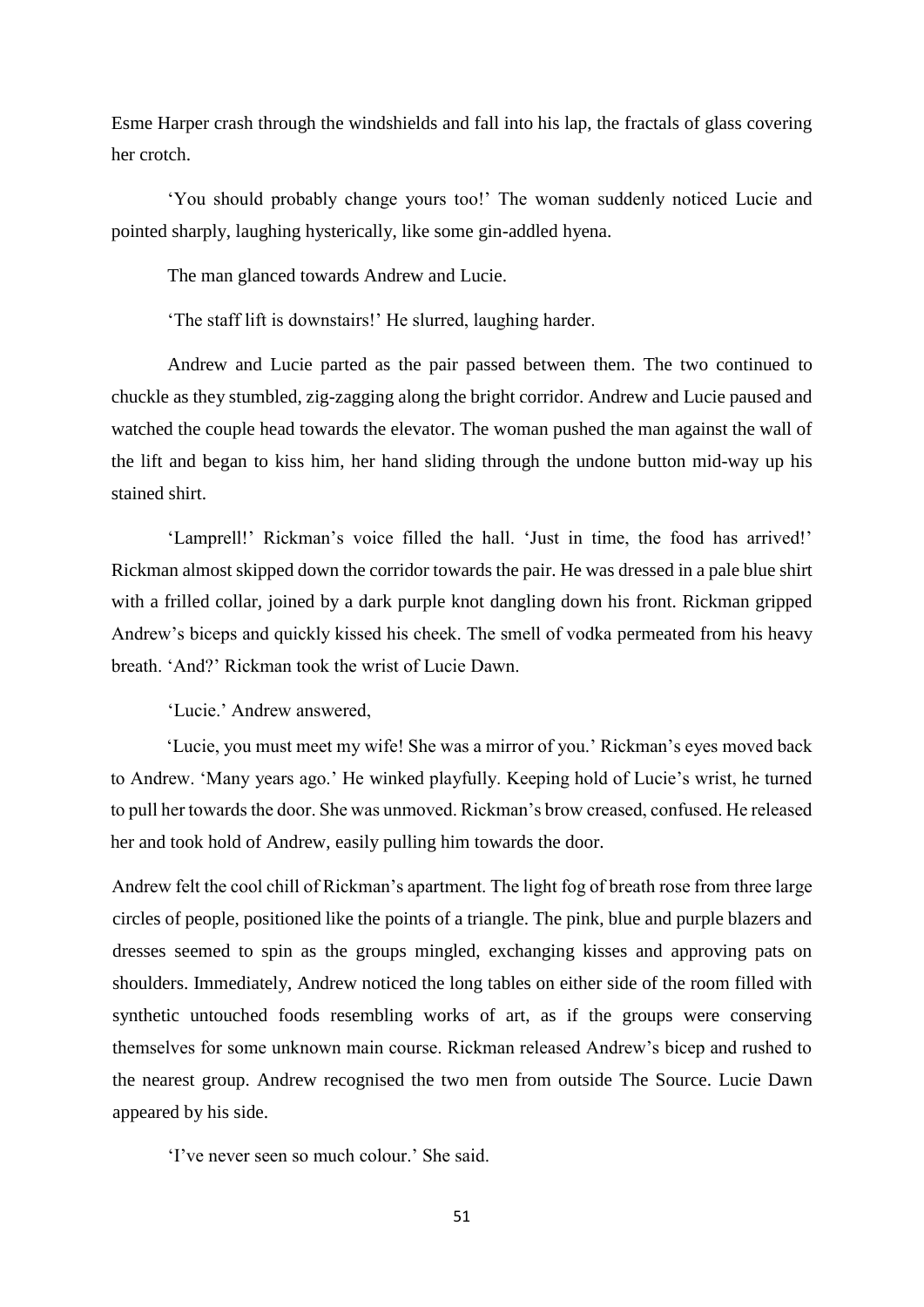Rickman came skipping back. He pulled Andrew into the circle next to Liam and the other man. Three women stood opposite, their colourful dresses hanging just above their knees.

'We were just discussing money, Lamprell.' Rickman smiled. 'Apparently, they used to use paper. What a mess that must have been.'

'And I said,' A beautiful, middle-aged woman nudged Rickman and stood in the circle, handing him a glass of vodka. 'It's a shame. We could have burned some to heat the fucking apartment.'

'And I said!' Rickman interrupted. 'That now all the buildings have been upgraded, they can be maintained. Growing pains are to be expected.' Rickman smiled at Andrew. 'Alana, this is Lamprell.' Rickman opened his chest towards Andrew and extended his arm, as if he was inviting his wife to inspect Andrew.

'Lamprell. What a strange name.' His wife leaned forward carefully, the tight fabric of her dark purple dress stretching and pushing into her pale skin. She kissed Andrew's neck. Her sweet perfume lingered in Andrew's nostrils. 'Has someone called for another bottle?' Alana raised her eyebrows at Lucie.

'No Alana. This is Lucie. Lamprell's guest.' Rickman smiled broadly,

'Oh! I'm so sorry. Did Robert not mention the dress code? You're hilariously underdressed. Is it a statement or something?'

'I don't have any-'

'I always forget to mention, Alana. Perhaps she could wear something from your wardrobe? You were once so similar, wouldn't you agree?' Rickman exclaimed over Lucie.

Alana leered at Rickman.

'I suppose you'll have to, dear. You'll be swept up by the servers if you aren't careful.' Alana tipped her head back and poured the remainder of her drink into her mouth. 'We wouldn't want Lamprell to lose you, would we?' Her tone lightened as she winked at Andrew. 'Come on, dear.' Alana walked towards a wall and activated an inbuilt sliding mechanism, revealing the mouth of a long corridor.

Lucie looked at Andrew and, after some hesitation, followed Alana into the corridor.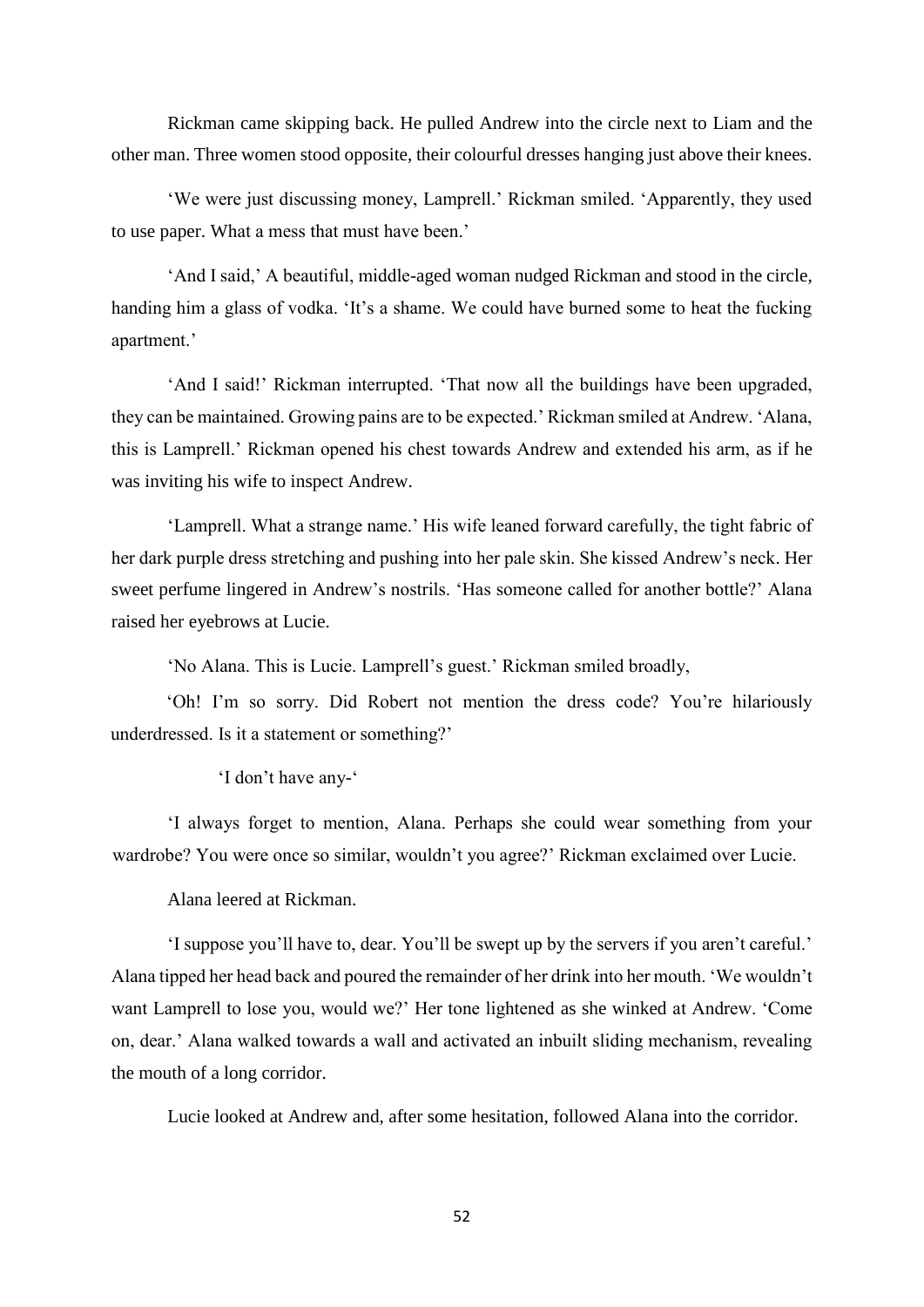'So, Lamprell!' Rickman addressed the group. 'Please tell me if I'm miss pronouncing your name. Lamp-rall?' He leaned into Andrew, his face inches away. He re-addressed the group, who seemed to be collectively swilling their drinks. 'Lamprell here is looking to follow my footsteps.'

'Did he write the satire?' A brown-haired woman in her thirties gasped at Rickman. 'Bravo. Lamprall.'

Andrew smiled at her, fighting the urge to lower his eyes down her fresh skin. Her pink dress was patterned with a blue frill, which spiralled down her slender physique, as though she were being constricted by some flamboyant snake. 'Even the great Robert Rickman was impressed.' She turned to her host.

The group giggled collectively.

'I found it rather pointless.' Liam hissed, taking a drink,

'Be nice, Liam.' Rickman spoke with a playful inflection, as if he were telling off a small child. 'Where do you get your inspiration, Lamprell? Mine came from the skies. Yours seemed to come from somewhere darker.'

'From his arse, most likely.' Liam whispered, rolling his eyes.

'Liam...' Rickman flashed Liam a hardened stare. 'Have a Relax…'

'Sorry.' Liam said quietly. 'Excuse me.'

'Apologies, Andrew.' Rickman's hand pressed against the small of Andrew's back, watching Liam walk towards the door. 'He hates me meeting new people.'

'Where's Esme?' Andrew looked to the circles of guests,

'She's been and gone, Lamprell. I told you she never stays.'

Over the next hour, Andrew was plied with glass upon glass of wine by Rickman, being introduced to guest after guest as if they had each been brought specifically to meet him. Having been introduced to so many people, Andrew quickly realised that he had almost immediately forgotten who he had met. Andrew stood with Rickman looking out over the neon lights illuminating the streets.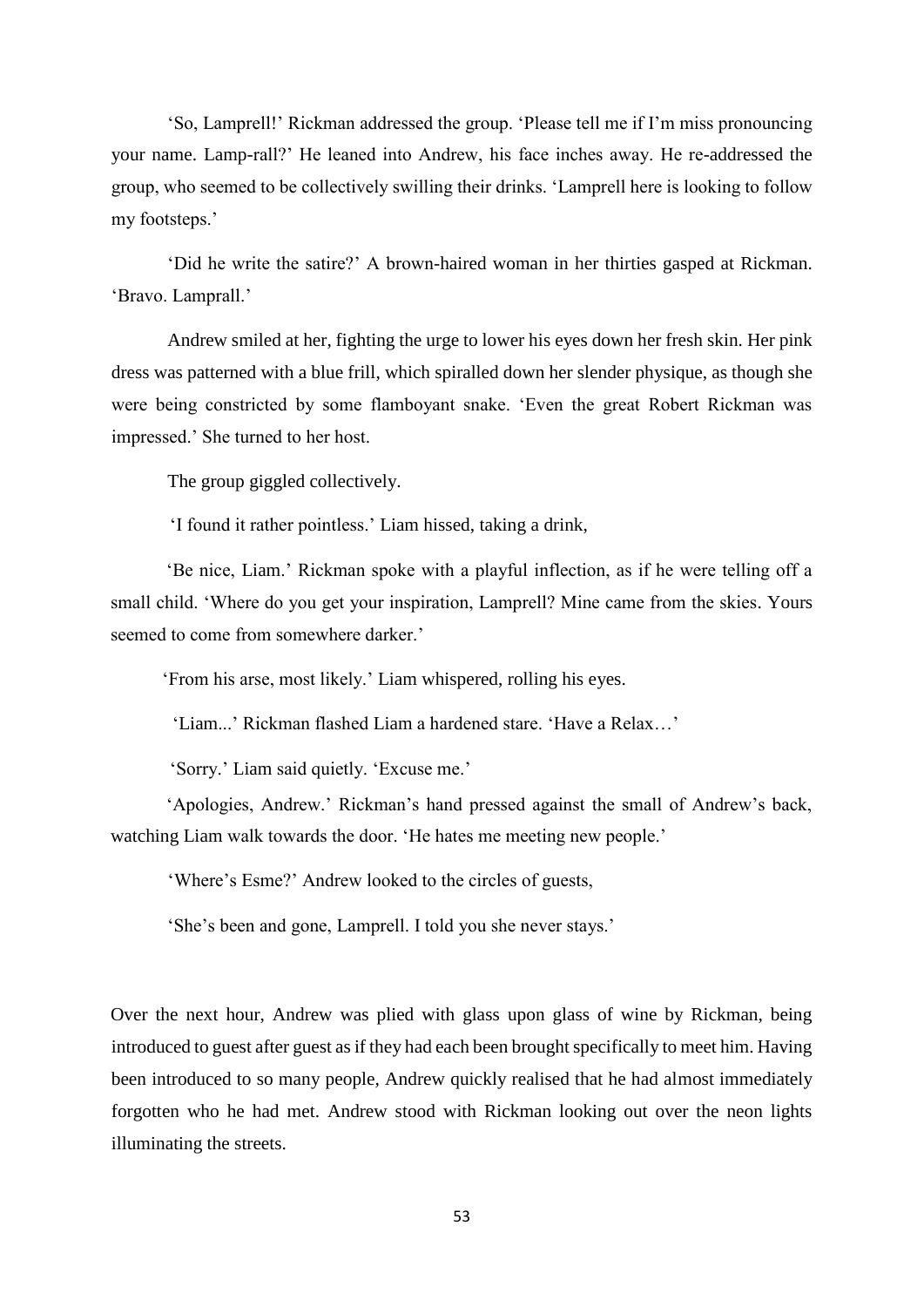'So, what's next, Lamprell?' Rickman smiled through the reflection of the window.

Andrew finished his gin and shrugged. Rickman spun sharply.

'Darling!' Alana approached them both.

'She isn't shy, is she?' Alana addressed Andrew, her cheeks red.

A few feet behind her, Lucie Dawn followed. Lucie was covered in a long, light blue dress. Sequins were dotted around her, like a series of constellations forming whatever pattern the beholder could imagine. Andrew admired her supple frame. She smiled fully and stood close to Andrew.

'Doesn't she look stunning, Lamprell?' Alana tipped her head towards Lucie proudly as if looking in the mirror.

'You never cease to amaze me, darling.' Rickman dipped his head and exhaled in an outlandish fashion.

A wave of servers entered the room, scattering around the circles of chattering guests and refilling their drinks, while another group set about wheeling the untouched food from the table, replacing it with large ice buckets containing several bottles of gin and vodka. Alana angled herself away from Andrew and held her glass expectantly. After a few seconds, a youngdark skinned man rushed over and began pouring wine.

'So, what's next, Lamprell?' Alana said, not looking at the young server,

'I was just asking him, darling.'

'Well?' She raised her eyebrows.

The young server finished pouring and disappeared quickly.

'Robert.' She spoke with a lowered, sharp tone. 'I shouldn't have to ask for a drink.' Alana looked accusingly at Rickman and continued to rant about the server.

Lucie approached the window and stared out, her eyes dashing along the streets below as though she were searching for someone. Andrew stood by her side and placed his arm around her back.

'The streets look different from up here.' She whispered, her gaze unbroken from the concrete below.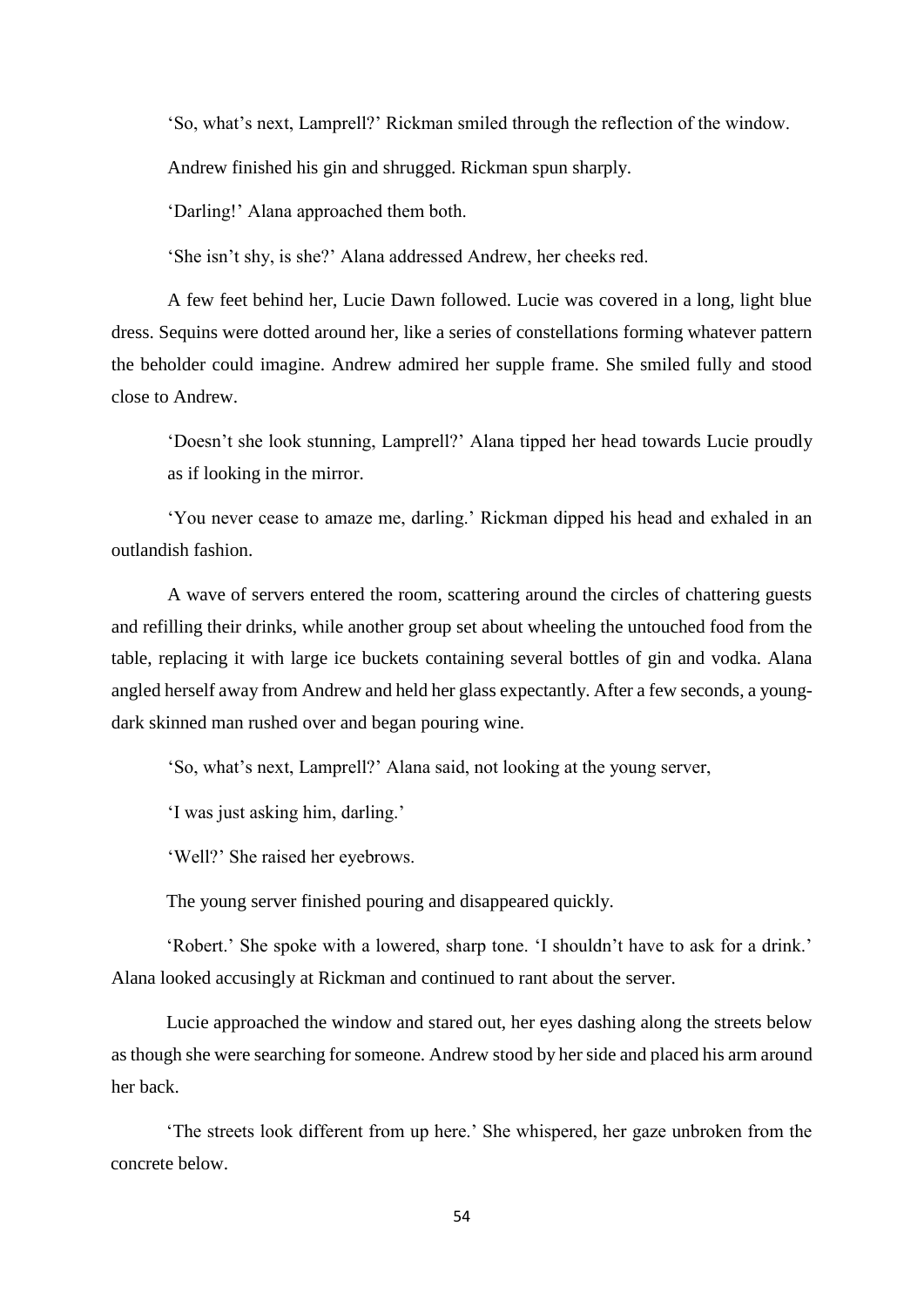Andrew looked at the streets, and then up the narrow walls of the mirrored buildings and to the clouds, the sequins of Lucie's dress dancing off the window, like synthetic stars. Two bright lights shone through the clouds half a mile in the distance. The small, square of a skycar broke through, small portions of cloud carried down on its bonnet. The car was moving with some speed towards the building. It dipped and descended lower than the regulated height. The bright fire of an explosion lit up the street with more ferocity than the neon strips on the buildings. The sound seemed to take a moment to reach them. Rickman suddenly sprang to life, peering through a small funnel he created with his palms against the window. Andrew felt the heat of the guests' breath as they gathered behind him. The flames of the car steadied. Embers spat out across the concrete. Another car broke through the clouds and in similar fashion darted towards the ground followed quickly by two more. Three more sets of headlights emerged from the clouds and spiralled towards the growing wreckage of flame and steel. A final car split through the same point of the clouds. Andrew recognised it as the young-doctor's car and stepped closer to the window. The car veered downward at a sharper angle into the ball of flames on the concrete. Andrew flinched at the last explosion, which reached fifty feet into the air. The guests gasped collectively. Andrew watched as the lights of apartments on either side of the building light up. Alana held her glass behind her expectantly and continued to watch the flames.

'That's what you get.' Alana muttered, turning to her guests. 'Self-drive software wouldn't take you into the clouds. It's a miracle they didn't crash into us.'

'My thoughts exactly,' Rickman sighed and smiled, relieved and reassuring to his guests. 'At least Lamprell has something to write about now!' He raised his glass and began to laugh, followed quickly by a chorus of cheers from his guests.

Andrew raised his glass idly. He looked at the mound of flames on the concrete. Quickly, an army of fireflies gathered. The red and black arrow-like machines spat thick streams of extinguishing fluid onto the wreckage. The flames were drowned in seconds. Andrew's psycheye magnified the view, attempting to find the young doctor. The crushed bonnet of the Lucas' car stabbed into the front seats. The charred frame and interior were merged into an indistinguishable shade of black. Rickman's hard hand gripped Andrew's shoulder and pulled him into his chest.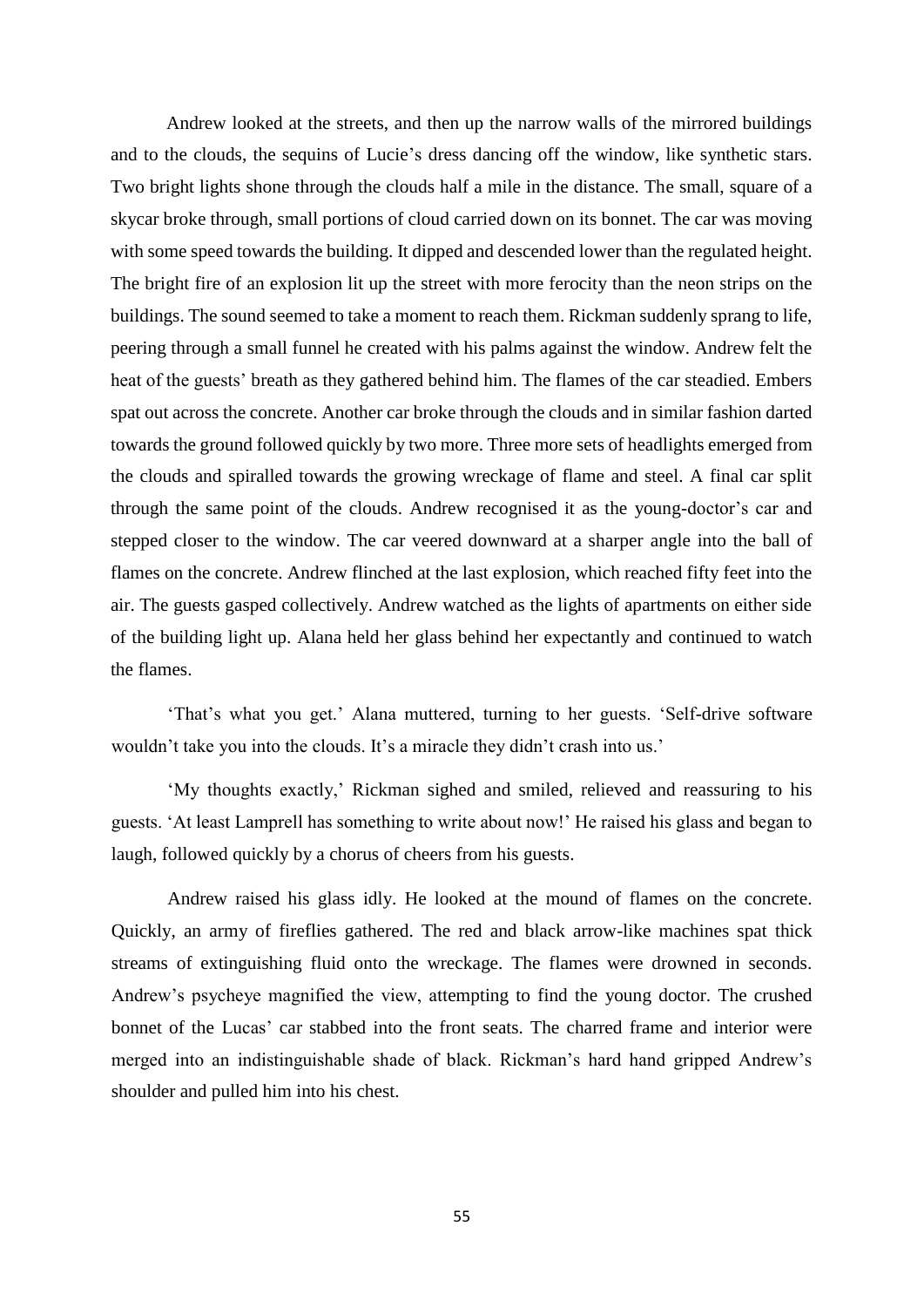'I even have a title for you, Lamprell.' Rickman extended his other arm and waved it across the scene, like a demented game show host revealing the top prize. 'Cars don't crash, people do.'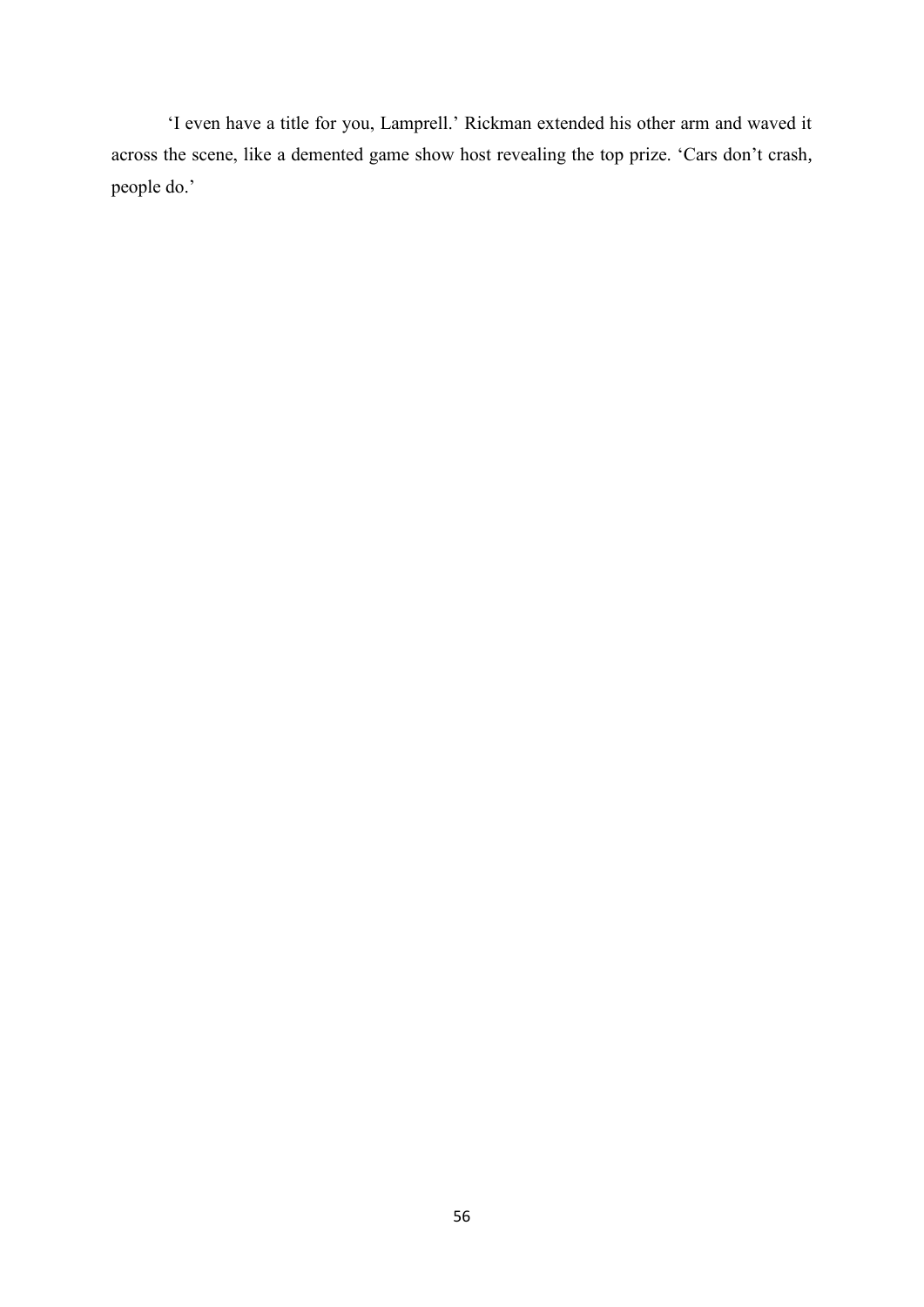The Mirrored City: Creating claustrophobia and pace in overpopulation through prose

The Mirrored City is a novel with a several themes and ideas running throughout. Following a jaded journalist in his mid-thirties, the reader is taken through a futuristic London, which has become a densely populated dystopian metropolis. Andrew Lamprell, the protagonist, is obsessed with celebrity news anchor Esme Harper and sets about making her his lover and partner before escaping to space to live their lives together. The novel also explores sexual liberation, technology, grandeur and obsession. The city was the most important aspect and features heavily in the opening chapters. As is often the case with science fiction, the world is unfamiliar and needs some clarity. Rather than using heavy description to set up the world, I decided that I would use my prosaic strengths to create a rhythm and mood that reflected the claustrophobia and pace of the overpopulated city whilst injecting only the essential bits of description to convey the world. Overpopulation has been a recurring theme in dystopian fiction since Paul Ehrlich's *The Population Bomb* (1968) warned the world of the dangers of an uncontrolled global population, leading to scarcity, conflict and inevitably dystopia. The following decade saw the release of many dystopian novels that explored the threats of overpopulation in physical and psychological terms. Most notably, and an inspiration for this novel, was JG Ballard's *High-Rise* (1975). Instead of following Ehrlich's ideas, I decided to explore overpopulation in urban areas and cities, due to the mass urban migration that is taking place and expected to continue. The Mirrored City serves over 3 billion citizens, housed in adjoined reflective high-rises. Creatively, I've always thought in two ways: poetically and cinematically. Firstly, it was important for me to create an infectious, simple rhythm through which the reader would feel compelled to read. Secondly, I had to create short, well-flowing scenes that would seem as though they were in a film. Furthermore, the novel had to have a sense of continuous exhaustion. This is where my decision of writing a 'one-shot' narrative was made. This commentary, however, will highlight my initial attempts at The Mirrored City and discuss the ideas and changes that took place to create the finished piece. As a piece of work, I cannot say that I am proud or happy with the finished product. Doing a creative piece as part of a year-long study caused me a lot of problems in terms of the creative process. That being said, The Mirrored City has actually become one of my most valued attempts at novel writing, purely because it showed me what I do not want to create. The essay will cover my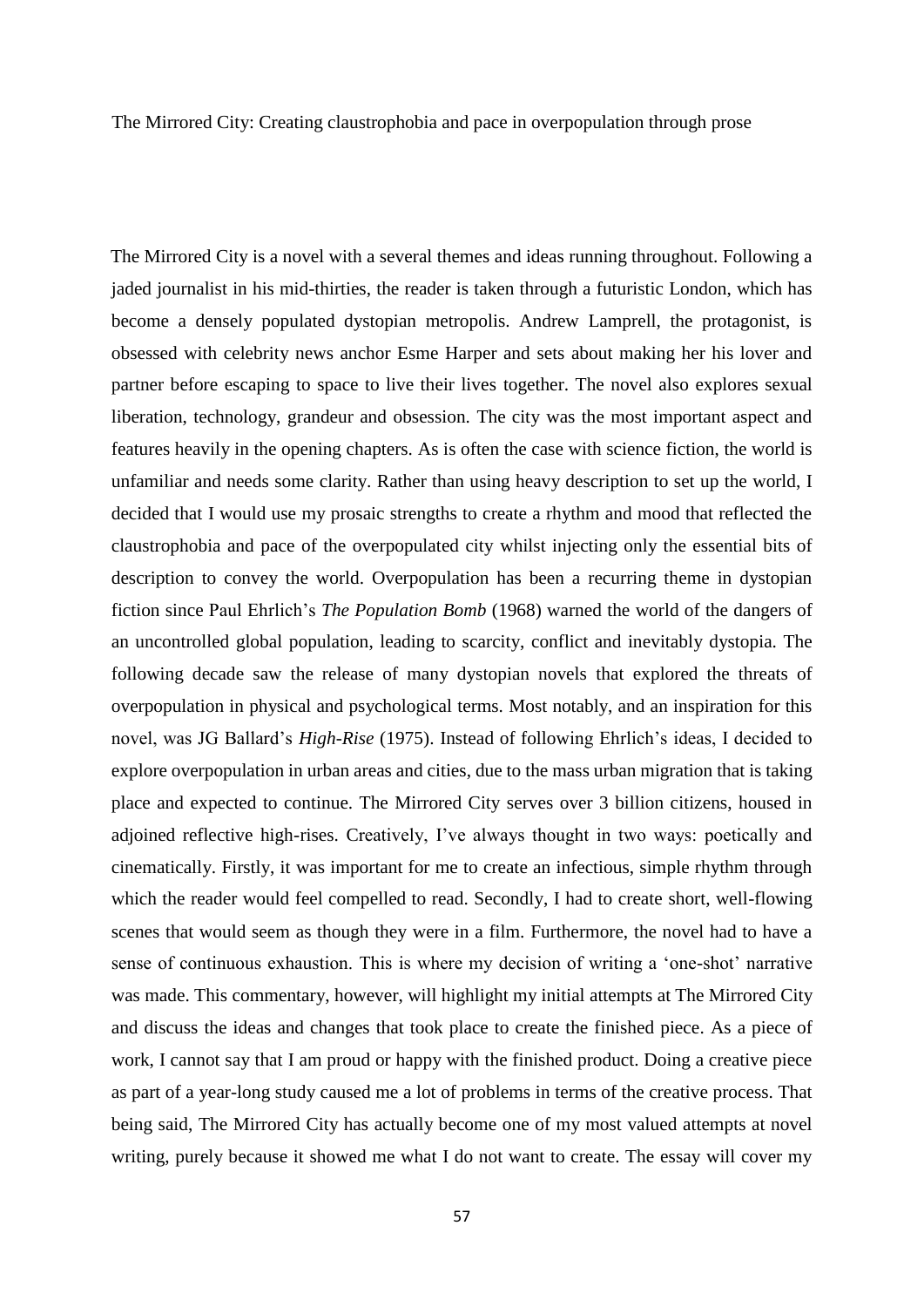creative process and decisions that took place, including some artistic revelations that I will carry forward to future projects.

# Creating Claustrophobia

The aptly named first chapter of Ballard's *High-Rise*, 'critical mass', is the beginning of a gradual downward spiral, which Ballard became famous for. Protagonist Dr Robert Laing reflects in the opening paragraph that 'there had been no obvious beginning, no point beyond which their lives had moved into a clearly more sinister dimension' (Ballard, 1975: 1). Creating tension in the mundane has always fascinated me. Lyricists such as Mike Skinner and Morrissey have always been of great inspiration to me for this reason. Skinner's critically acclaimed *Original Pirate Material* documents 'a day in the life of a geezer' (Skinner, 2002: Track 2) and presents the drama and tension of a young man's mostly-ordinary life; nights-out, casual drug use, pulling 'birds' and having little money. Skinner's minimalism and Ballard's almost imperceptible societal decline were aspects I was keen to recreate in The Mirrored City. It is no accident that the deteriorating events of *High-Rise* begin with the building reaching its capacity or 'critical mass'.

It was important for me to give the reader a sense of the overwhelming number of people in the city in such a way that dehumanised each individual. This is from my experience of briefly living in London. After a certain point, the thousands of people you see every day lose their identity and become a crowd, the faces of which are forgotten as quickly as they're remembered. This is where the choice of referring to individuals as bodies came from. Not only did this create a biological and emotionless image, but it also gave the masses a heft, similar to the dead weight of a limp body. The clinical language to describe body parts became a running feature throughout the piece. Keeping to the direct style I eventually elected to employ, I knew that this had to be conveyed as quickly as possible. Therefore, the claustrophobic language starts almost immediately, when Andrew goes through the mundane activity of visiting a supermarket: 'The ground floor, which contained ten Cloud vendors, three aisles of canned food and four aisles of flavoured NutriPowder, was brimming with bodies' (Hargreaves, 2019: 3). This scene progresses to the frustrating and mundane experience of being stifled by the slowness of the people in front of him, which I felt was important to include to give the reader a more personal sense of being trapped in a crowd: 'Andrew slowed for the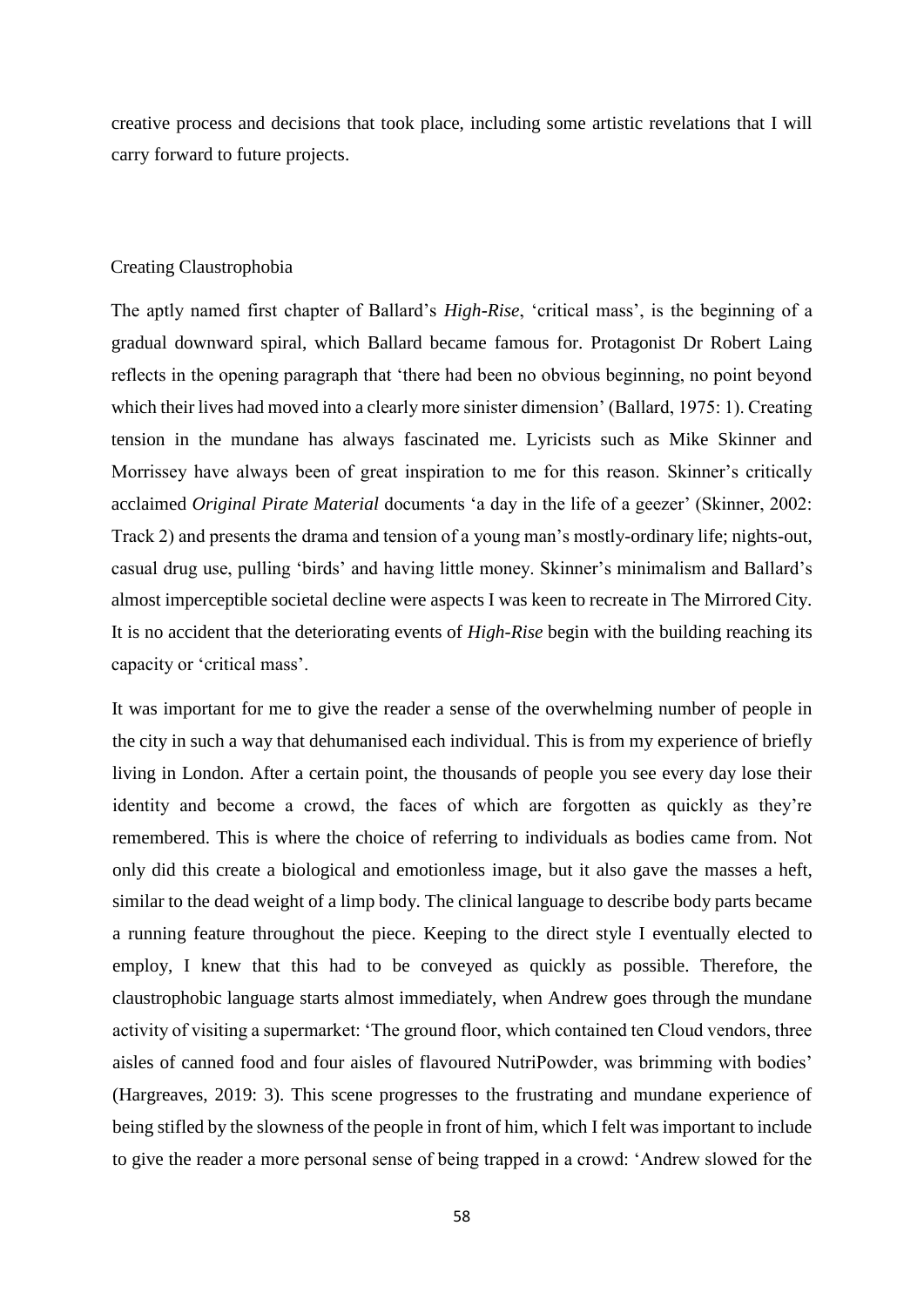woman in front of him, who had slowed for the man in front of her' (Hargreaves, 2019: 3). This is reiterated later on when Andrew is visiting Elizabeth in the hospital: 'Andrew's steps were frustratingly short' (Hargreaves, 2019: 21).

Almost immediately after the supermarket, the crowd is described as an unfeeling tide, which plays to the idea of crowd mentality and the detached nature of city-living. I found this from my experience in the city. Nothing demonstrates the callousness of the city more than the visible frustration of commuters whose journeys have been delayed by someone having tragically jumped on the tracks. Again, I wanted this to be immediate, and the idea is first shown when the young girl, who is innocently giving out religious flyers in the street, is swarmed by the mob as they head in their collective directions: 'She spun and stumbled, stranded in the centre of the street' (Hargreaves, 2019: 3). It was important for the reader's relationship with Andrew, and their understanding of his celebrity obsession with Esme Harper, to demonstrate that every individual in the city is obsessed with their own worlds and no one else's. Andrew's contempt for Elizabeth, his only true human friend, is a perfect example of the lack of interest the city's residents show in other lives. This is something I revisited in the way the patrons of The Source regarded Andrew and Elizabeth: 'It was as if, by not filling the full capacity of the table, the two were somehow taking up more space than the other customers were' (Hargreaves, 2019: 8).

Lastly, the idea of confusion and disorder in the crowd appealed to me, especially during blackouts, where anything can happen without consequence. Ballard also explored this in Liang as he observes the way in which the high-rise reacts to the frequent blackouts: 'Liang was surprised by the degree of confusion during the fifteen minute blackout. Some two hundred people were present on the 10<sup>th</sup> floor concourse, and many were injured in the stampede for elevators and staircases. An absurd number of unpleasant altercations broke out in the darkness between those who wanted to descend to their apartments on the lower levels and the residents from the upper floors' (Ballard, 1975: 20). In The Mirrored City, the finale scene involves a city wide blackout, caused by antagonist cyber-genius Locke, during which the climactic chaos takes place. During the second hospital scene, there is a short blackout which is met with panic and confusion: 'the bright white of the hospital corridor disappeared into darkness […] the once orderly bodies darted in all directions, like cockroaches splitting under a sudden light. Andrew was knocked to the floor by the crowd […] the lights returned. He looked up. The panicked people around him were turning in circles as if confused as to where they were' (Hargreaves, 2019: 47). The clumsiness of the crammed crowd is exaggerated by the disorientation of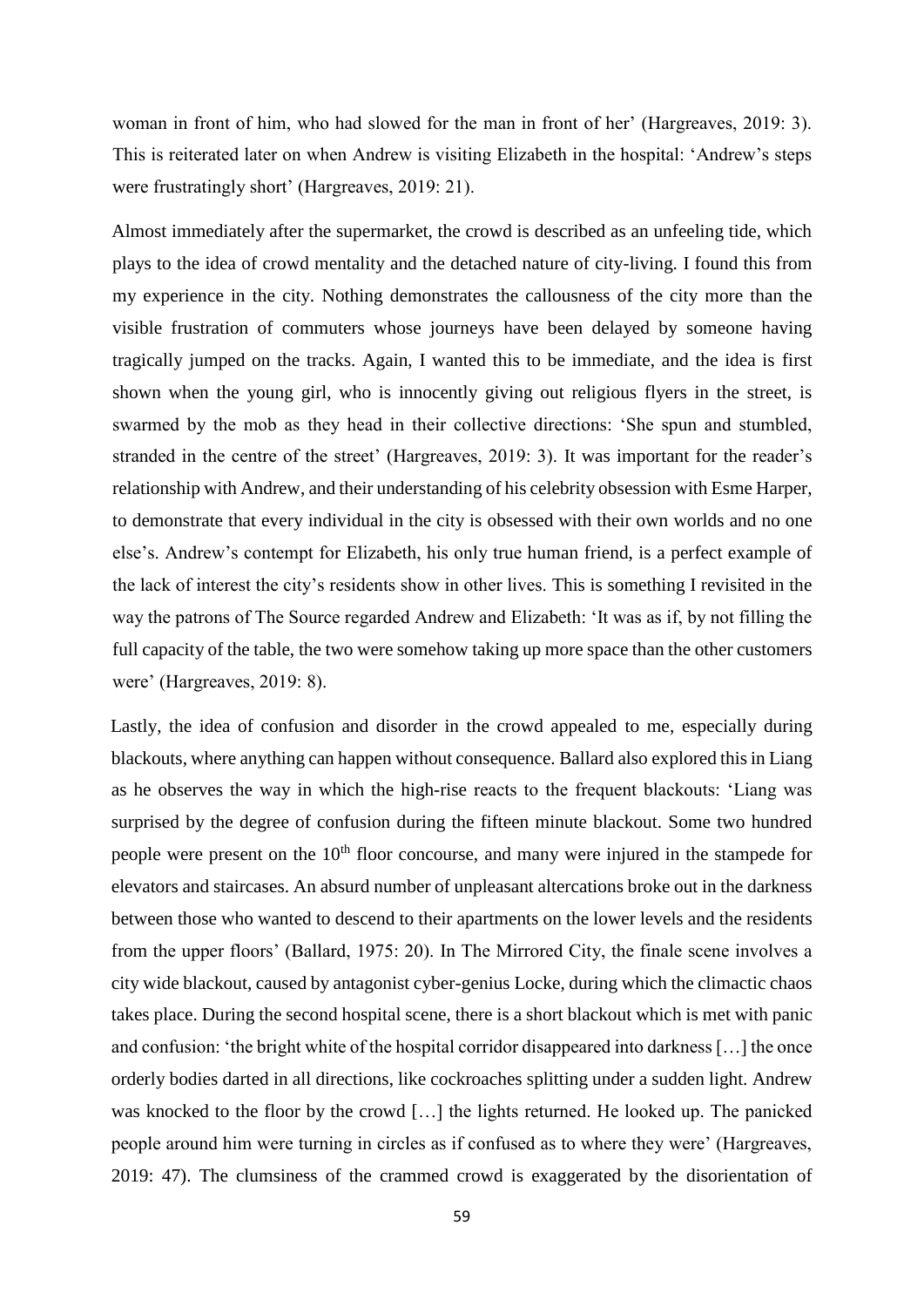darkness. The final scene would attempt to show a more sinister side to the events of the blackout. For example, Esme Harper's apartment, where Andrew goes to rescue her, has been broken into by a group of men who had intended to rape her. This decline would be gradual and then very sudden during the last scene where the entire city scampers for survival as raids, assaults and thefts occur.

### Intrusive Narration and 'Literary' Writing

Leading up to my masters, I'd been reading a lot of JG Ballard and William Burroughs. Both are extremely controversial and literary writers and I fell into the trap of emulating their style as opposed to using my own prosaic strengths. Ballard often uses an intrusive narrator to create a detached dream-like state where abstract ideas can be explored. Upon reflection, the narrator in Ballard's work is almost always the same person, himself. It would be very easy to argue that Ballard's ideas are better than his stories. Instead, a more minimal and direct style, was what I wanted to use throughout The Mirrored City. But initially, the opposite was true. In attempting to create an intellectual, 'literary' piece, I in fact did the opposite. I realised how disruptive an intrusive narrator could be when reading Ian McEwan's *Machines Like Me*. Without the bias that I might have afforded Ballard, McEwan's relentless intrusion and stuttering narrative were incredibly frustrating to read. I had initially looked into this novel for its exploration of love and artificial intelligence, which I believed could be of use to my own work, and particularly this commentary. However, as patient as I tried to be, I didn't finish the novel. McEwan's trouble is that the reader is never in the moment that the story is taking place. Instead, they are usually ahead of the action and reflecting on it from a future tense. It almost seemed to me that McEwan was parodying the genre, introducing randomised abstract thoughts and ideas during moments of action within the novel. His second issue, was that the ideas were not as astute or well-expressed as they might have been in a Ballard science fiction novel. It is possible that the reason I didn't like *Machines Like Me* as much, was because it reminded me of what I had originally written. For example: in the first confrontational scene of *Machines Like Me*, which takes place between the protagonist and two parents who are mistreating their son at a local park, McEwan dedicates an entire paragraph to the protagonist's thought process, splitting speech that would have been less than a second apart in reality:

'Still several yards away he called, 'He bothering you?'

'Fucking right.'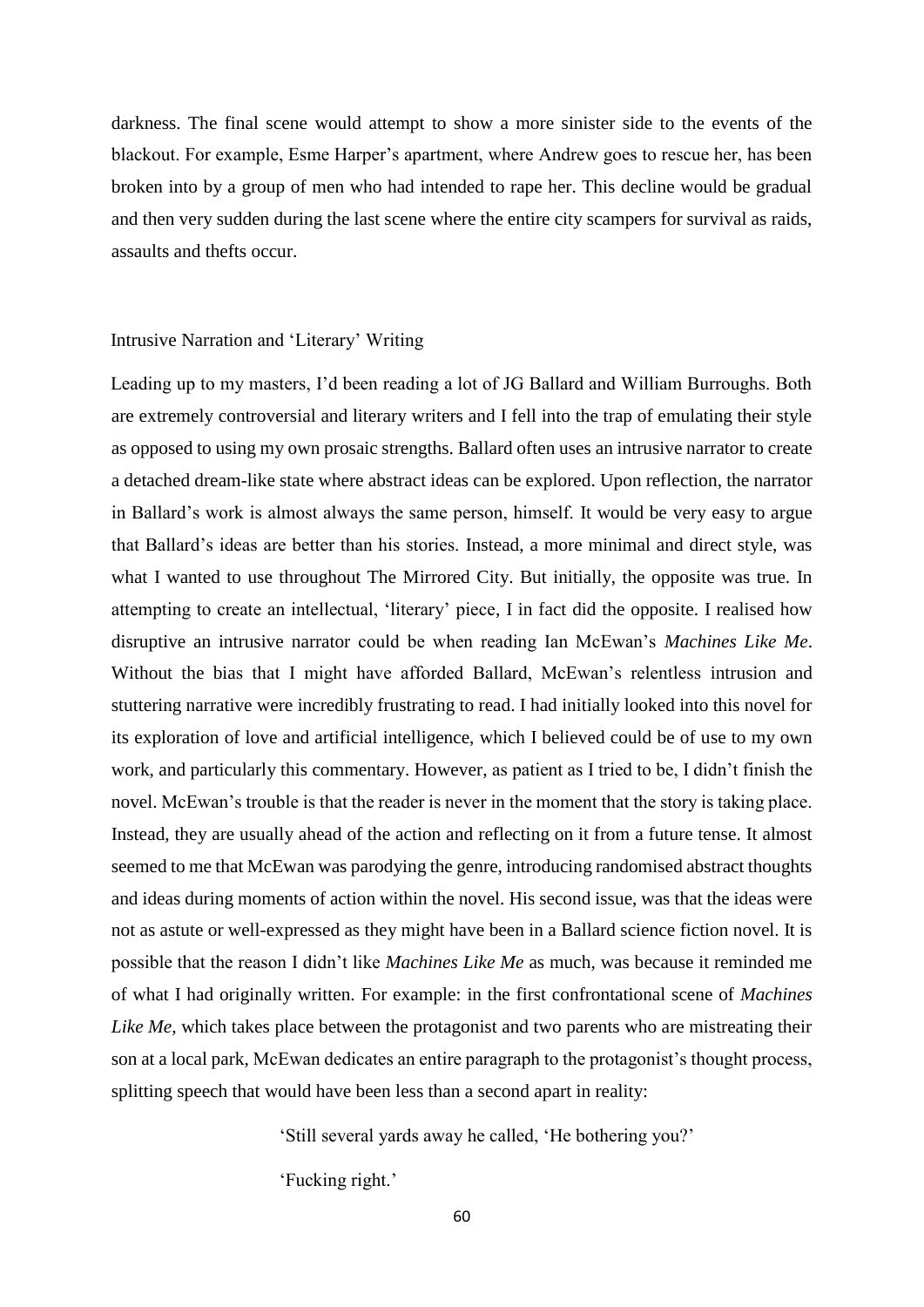In some other section of all imagine possibilities – the cinematic would be one – I needn't of worried. John was about my age, but shorter, flabbier, less fit, less strong. In that other world, if he'd have struck me, I could have floored him. But in this world, I'd never hit a person in my life, not even in childhood. I could have told myself that if I knocked the father down the child would suffer all the more. But that wasn't it. I had the wrong attitude, or rather, I lacked the right one. It wasn't fear, it certainly wasn't lofty principle. When it came to hitting people, I didn't know where to begin. I didn't want to know.

'Oh yeah?'' (McEwan, 2019: 49).

My own stylistic hindrance, which was prevalent in my early drafts, was my attempt to write something of intellectual value that would be talked about as prophetic and astute. This caused me to write lines that explored abstract and often irrelevant ideas simply for the sake of sounding literary or intelligent. Whether it was arrogance or ignorance is irrelevant. I decided to instead play to my strengths and write as minimally and coherently as possible, including only the occasional piece of analysis or abstract thinking. A good example of such changes can be seen again in the first chapter. Originally, when Andrew left the supermarket, I tried to use an extended metaphor, which upon revising didn't work:

> 'As Andrew forced his way into the six o'clock crowd on the street, he saw the clouds gathering over London as though instructed by some malevolent will. He weaved his way through the bodies around him. A young-woman pushed through the crowd and handed Andrew another flyer, her fluorescent yellow shirt printed with a large crucifix. She was pinballed by the city's residents pushing past, stumbling with each collision. Her flyers fell and were stamped into the pavement by the swarm. The collage of grey business suits engulfed and hid her, like an advanced species of bee, aggressively inspecting this lurid anomaly. He joined the movement and walked further into the city.'

I revised this passage with minimalism in mind and identified that the only three things need to be said: Andrew steps into an overcrowded street, helps a young woman who had been pushed over because he believes her to be Esme Harper. I had also done very little to set the scene of my dystopian world, which was important for the reader. This meant I had to add brief description and remove any abstract, irrelevant ideas such as the malevolent clouds and the advanced bees. The edited section reads: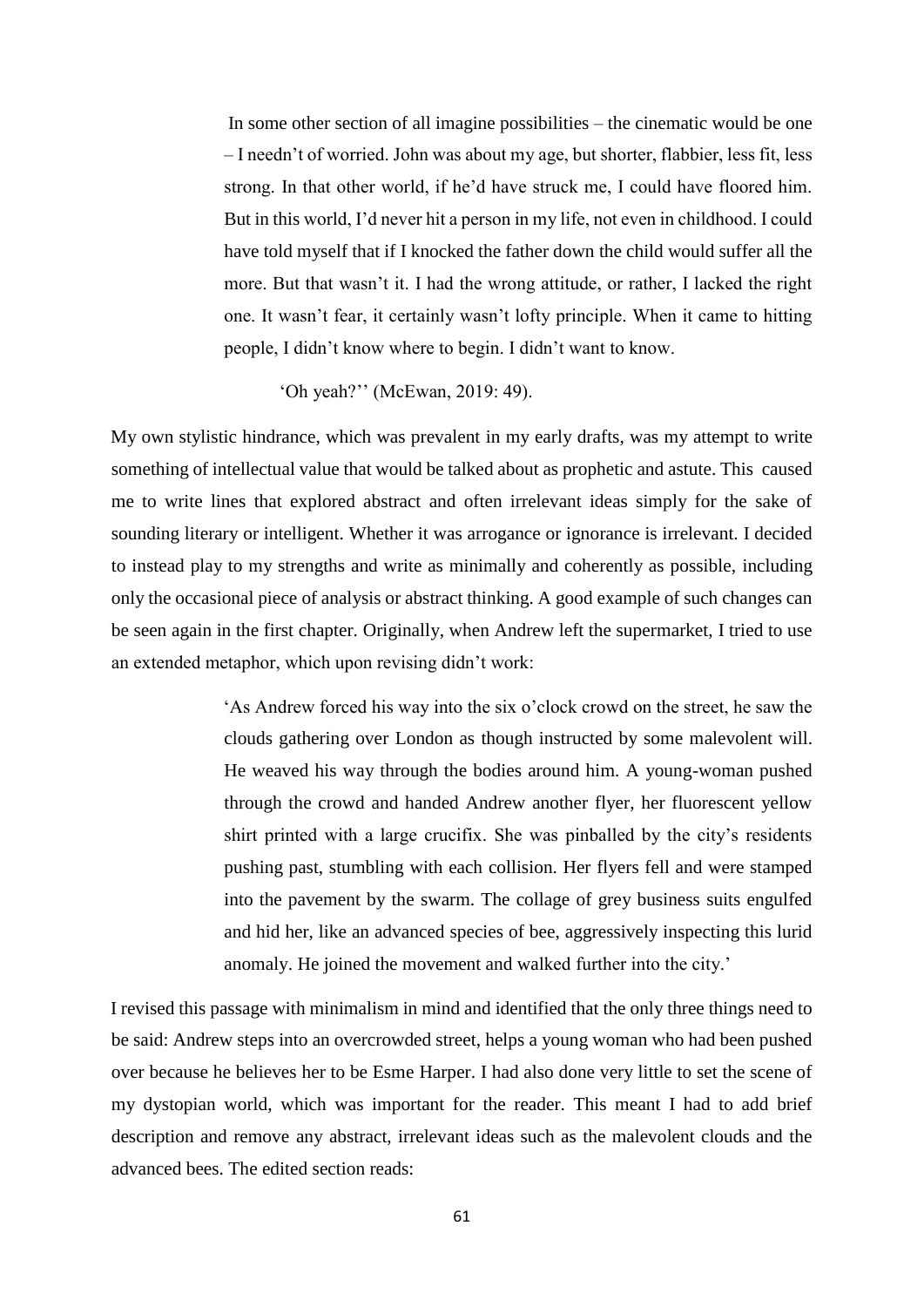Andrew forced his way into the six o'clock crowd on the street. The heavy flow of well-dressed bodies almost swept him away. Along the faces of the surrounding buildings were strips of neon light, illuminating the street. The shadows of the each body spiralled from their feet like dead petals. Andrew felt a gust flatten his hair. He glanced up. Ten stories higher, a thick chain of skycars stuttered through the air in perfect unison, blocking his view of the clouds, which in turn blocked the sun. Andrew pushed through the crowd, attempting to reach the other side of the street. Amongst the grey and black attires, the bright-yellow shirt of a blonde girl drew his eye. She spun and stumbled, stranded in the centre of the street and pushed in opposite directions by the tidal crowd. (Hargreaves, 2019: 4).

The edited passage uses short sentences and minimal description to quickly set the scene of The Mirrored City. The original's weakness was that it was trying to be too clever for its own good and ignored the basic elements of storytelling. In the final version the reader instead sees: the crowds on the street having a flow that Andrew must adhere to in order to go in the direction he wishes, the streets are illuminated with artificial light, there is a second line of congestion with the skycars overhead, there is no view of the sun or sky and a ruthlessness in the way the crowds move. Once I'd realised that the literary style was obstructive to the narrative and pace of the piece, I continued my writing in a more direct and simplistic manner.

# The 'One-Shot' Narrative

I've always admired the various ways cinema experiments with narratives. Strangely, as a writer, I often prefer films. As a result, I think in a very cinematic way when deciding on scenes and point of view. The Mirrored City is no exception to this. I had always intended to have seven chapters, spanning seven days of Andrew Lamprell's life. However, I became very interested in films which employed a 'one-shot' style. 'One-shot' simply means that the film appears to take place within one continuous scene. This style creates tension and drama in the simplest ways as the viewer is forced to experience the story at the same pace as the characters. A film of particular interest to this novel was Alfonso Cuarón's *Children of Men* (2006). Also of the dystopian genre, *Children of Men* uses one continuous take that frequently lingers on background events of the protagonist's journey. I found this use of background to be incredibly potent as a means of showing the dystopian world in which women had lost the ability to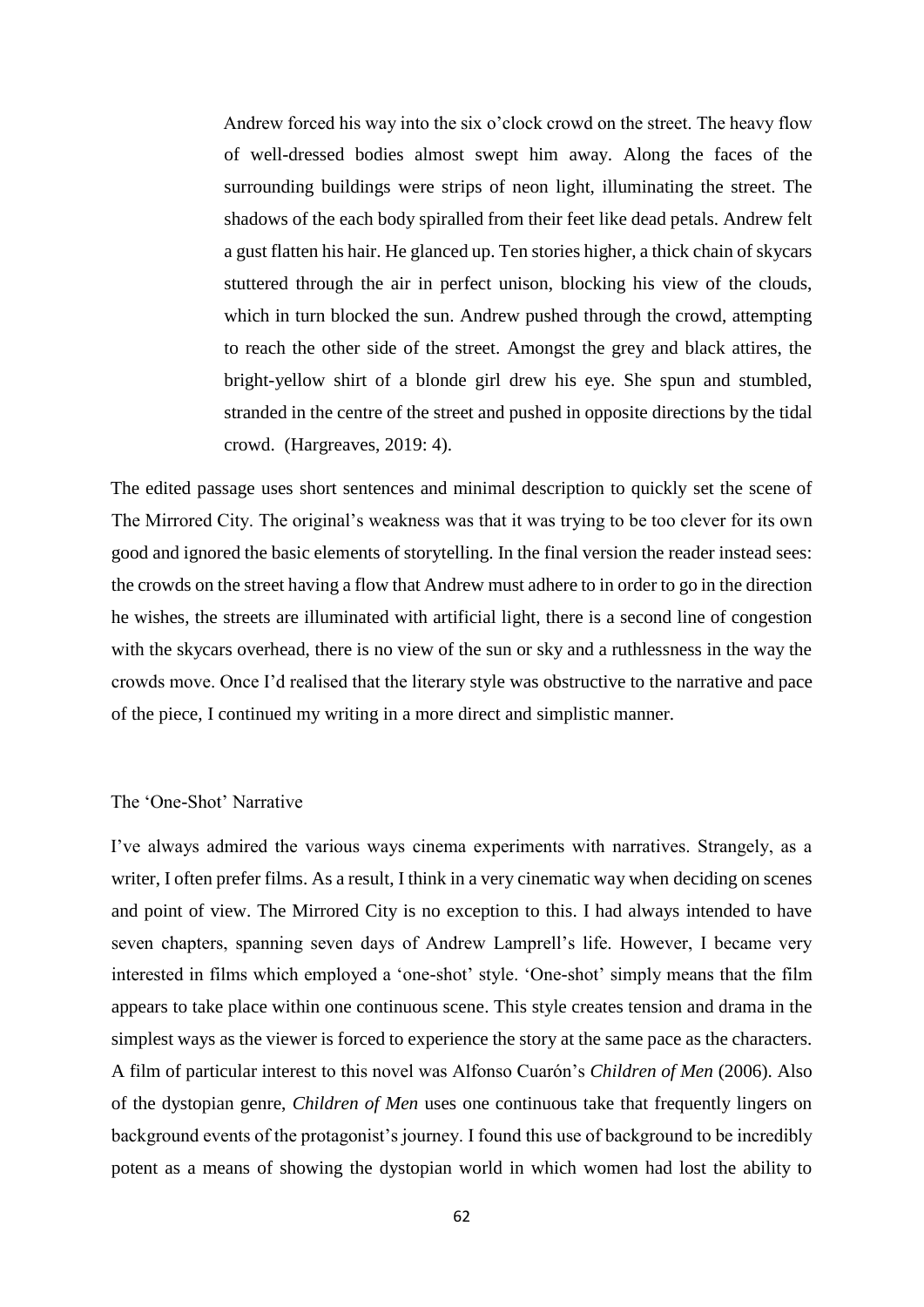conceive. A scene of particular tension is in the resistance's compound when Theo, the protagonist, learns that they mean to kill him and use Kee, a young refugee who is miraculously pregnant, as a 'flag' for the resistance. The camera follows Theo as he crawls behind a series of cars, ushering Kee behind him. The scene uses the long camera shot as a way of emphasising suspense and tension in their escape. I decided to employ this technique in the novel. I wanted it to feel like one long take. This is where my decision not to use chapters was made. Next, I had to have a clear idea of each scene and their transitions, leading from one to the other without becoming too monotonous. For example, when the reader has seen Andrew use the underground network once, there's no need to include it again unless there is a significant plot point included. This made me change the entire layout of the novel which, like Ballard's *High Rise*, initially started at the end. Below is the original scene layout for the opening two chapters of the novel:

Esme Harper's Apartment > Supermarket > London > The Source > London News Service > Dream/Childhood Exam > Andrew's Apartment > Hospital > Elizabeth's Apartment > Underground Medical Centre

When I applied the one-shot technique, I found that starting at the end was obstructive and unnecessary and devised a structure that directly followed itself:

Supermarket > London/Evening > The Source > Elizabeth's Apartment > London/Night > Andrew's Apartment > Hospital > Underground Medical Centre > London/Sky-Car Traffic > Andrew's Apartment

In conclusion, The Mirrored City has been an enlightening experience in terms of my preferred writing style and creative process. If I had to do the masters again, I probably wouldn't have chosen Creative Writing. Having to revisit and rewrite small sections of the novel, along with some personal issues, hindered me from drafting the full piece as I'd have preferred. I am pleased with some aspects of the piece. I think it's pacey, some of the characters come across well and the world is comes across strongly. But generally, and this is something that perhaps shows some maturity as a writer, when I stripped the dystopian aspects from the novel, I could admit that it wasn't a very strong story. The celebrity obsession which I hoped to explore would be much stronger and prevalent if it were set in the present day. Perhaps this is something I'll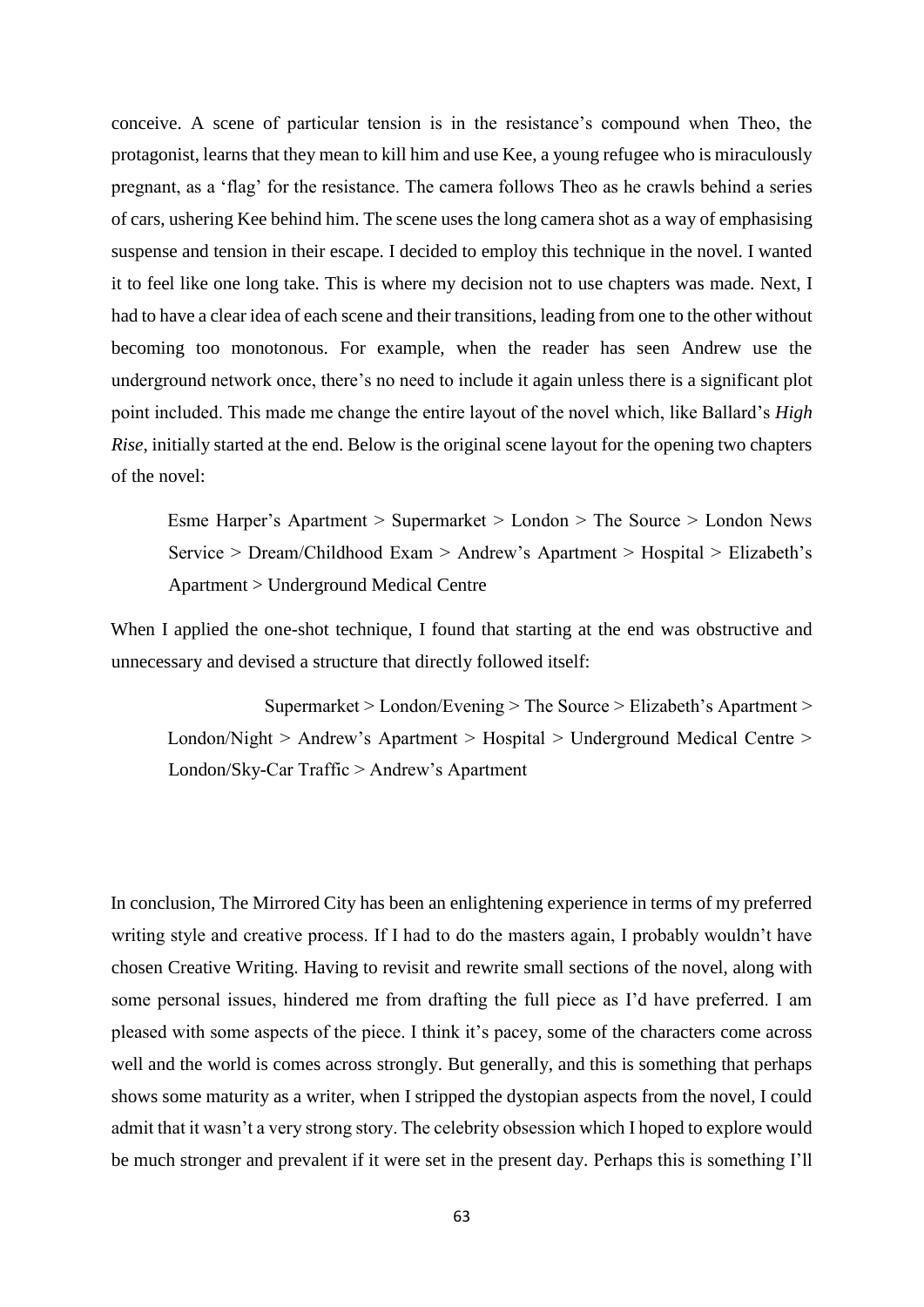revisit once I've had some distance from it and rethought my ideas. However, I'll be glad to leave this piece behind, take what I've learned and move forward to new projects.